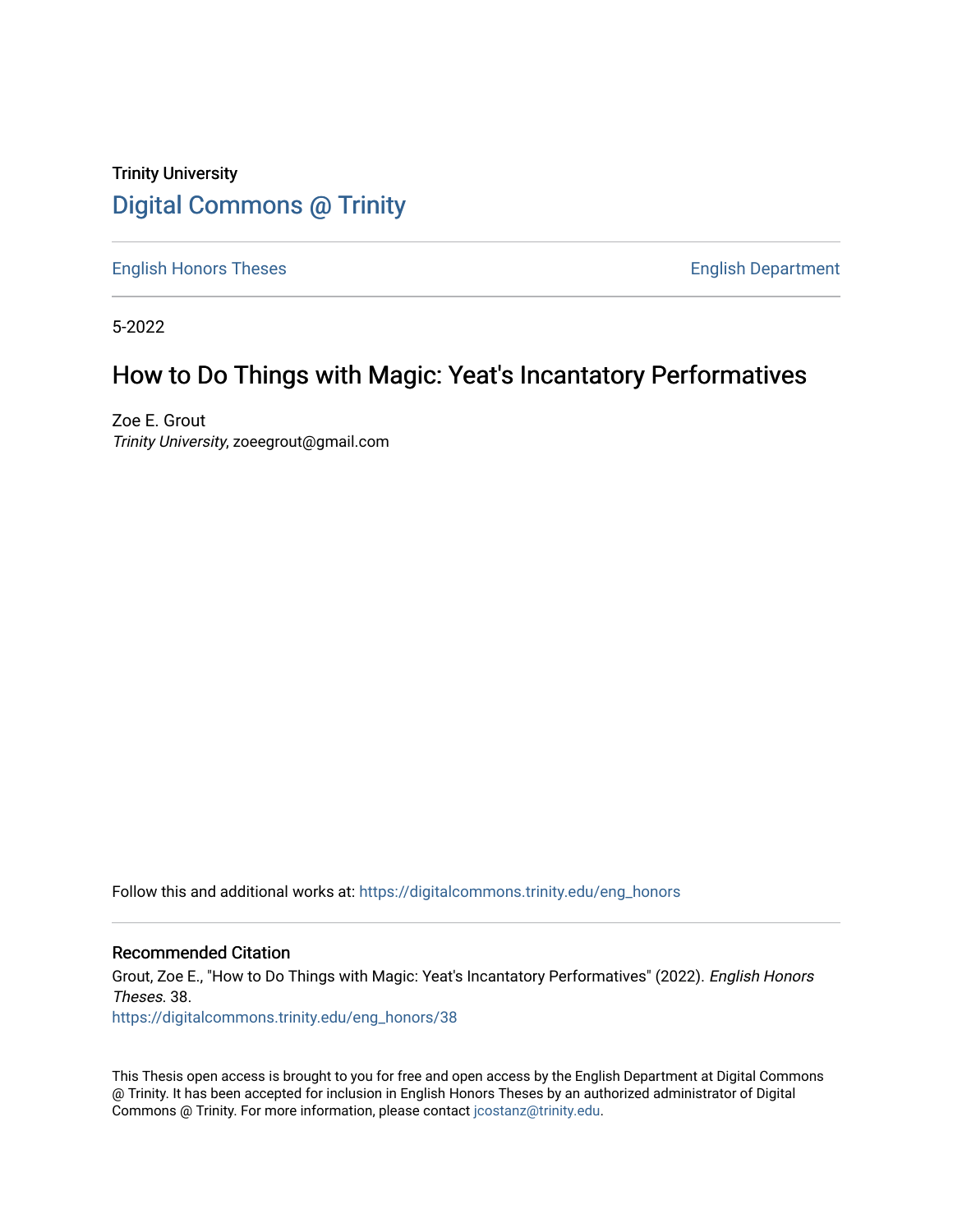# How to Do Things with Magic: Yeats's Incantatory Performatives

Zoe Grout

A departmental senior thesis submitted to the Department of English at Trinity University in partial fulfillment of the requirements for graduation with departmental honors.

April 28, 2022

\_\_\_\_\_\_\_\_\_\_\_\_\_\_\_\_\_\_\_\_\_\_\_\_\_ \_\_\_\_\_\_\_\_\_\_\_\_\_\_\_\_\_\_\_\_\_\_\_\_\_

David Rando, Thesis Advisor Betsy Tontiplaphol, Department Chair

\_\_\_\_\_\_\_\_\_\_\_\_\_\_\_\_\_\_\_\_\_\_\_\_\_\_\_\_\_\_\_\_\_\_\_\_\_ Jennifer Henderson, AVPAA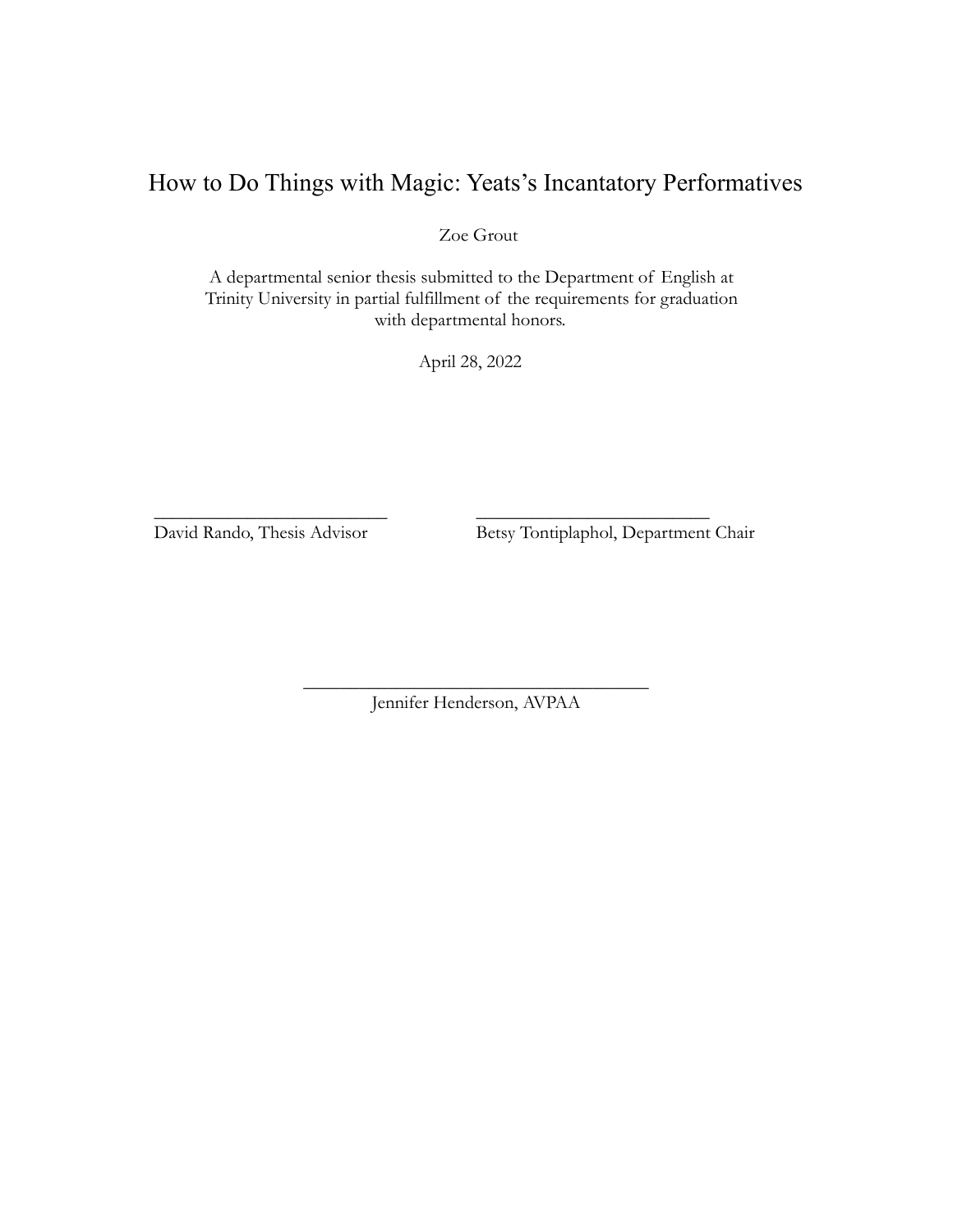#### **Student Agreement**

I grant Trinity University ("Institution"), my academic department ("Department"), and the Texas Digital Library ("TDL") the non-exclusive rights to copy, display, perform, distribute and publish the content I submit to this repository (hereafter called "Work") and to make the Work available in any format in perpetuity as part of a TDL, digital preservation program, Institution or Department repository communication or distribution effort.

I understand that once the Work is submitted, a bibliographic citation to the Work can remain visible in perpetuity, even if the Work is updated or removed.

I understand that the Work's copyright owner(s) will continue to own copyright outside these non-exclusive granted rights.

I warrant that:

- 1) I am the copyright owner of the Work, or
- 2) I am one of the copyright owners and have permission from the other owners to submit the Work, or
- 3) My Institution or Department is the copyright owner and I have permission to submit the Work, or
- 4) Another party is the copyright owner and I have permission to submit the Work.

Based on this, I further warrant to my knowledge:

- 1) The Work does not infringe any copyright, patent, or trade secrets of any third party,
- 2) The Work does not contain any libelous matter, nor invade the privacy of any person or third party, and
- 3) That no right in the Work has been sold, mortgaged, or otherwise disposed of, and is free from all claims.

I agree to hold TDL, DPN, Institution, Department, and their agents harmless for any liability arising from any breach of the above warranties or any claim of intellectual property infringement arising from the exercise of these non-exclusive granted rights."

#### **I choose the following option for sharing my thesis (required):**

[X] Open Access (full-text discoverable via search engines)

[ ] Restricted to campus viewing only (allow access only on the Trinity University campus via digitalcommons.trinity.edu)

### **I choose to append the following Creative [Commons](http://creativecommons.org/licenses/) license (optional):**

Attribution-NonCommercial

CC BY-NC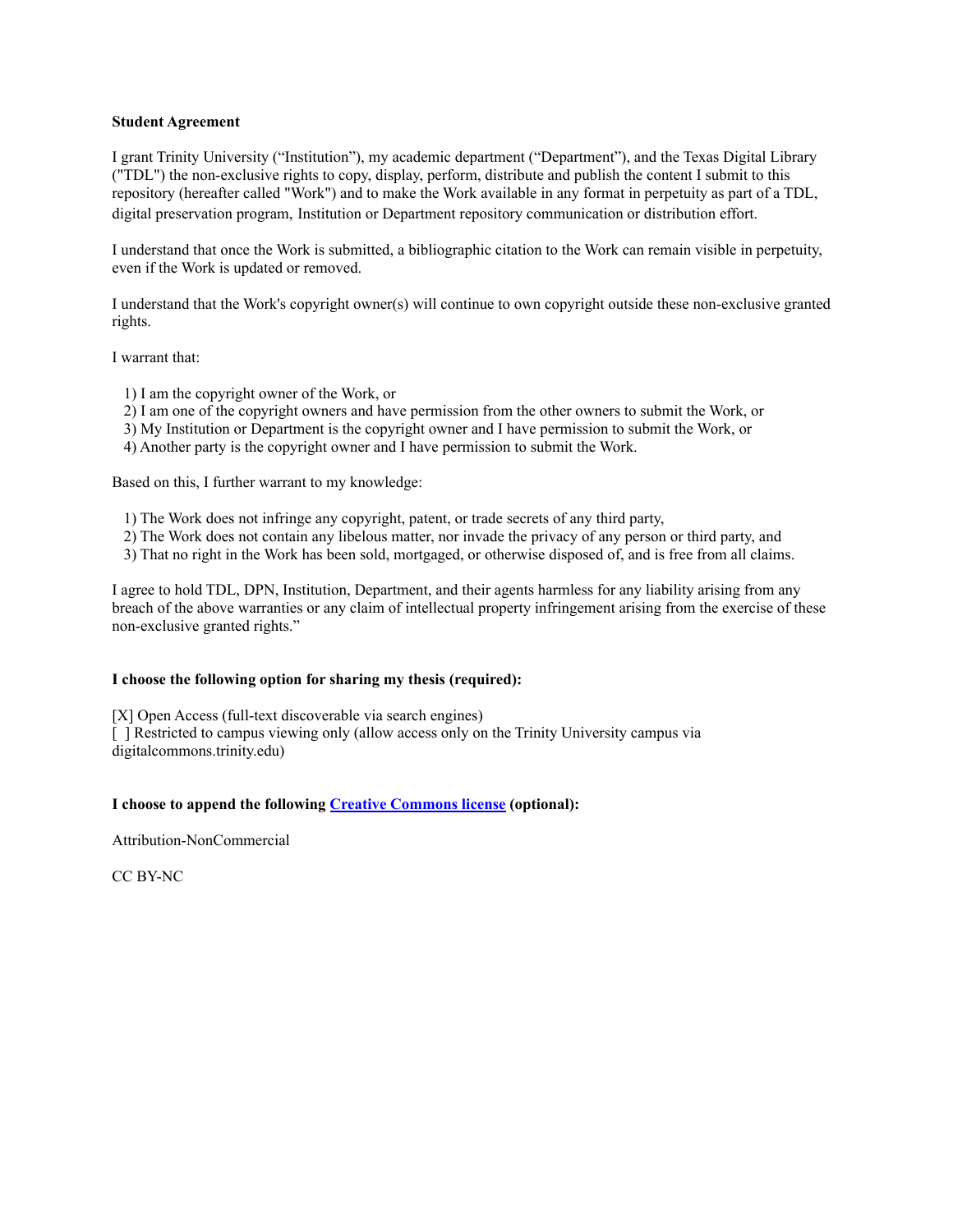## How to Do Things with Magic: Yeats's Incantatory Performatives

O sages standing in God's holy fire As in the gold mosaic of a wall, Come from the holy fire, perne in a gyre, And be the singing masters of my soul.

-W. B. Yeats, "Sailing to Byzantium"

# **Introduction**

This passage from W. B. Yeats's "Sailing to Byzantium" comes at a pivotal moment in the poem's progression. In the two stanzas preceding it, Yeats laments the physical deterioration and social disregard that come with age. As the opening stanzas to his 1928 collection *The Tower*, they set a fairly depressing tone for what's to come. However, he avoids solidifying this despondent tone when this excerpt from the beginning of the third stanza shifts our perspective toward the hopeful. It is here that Yeats begins to propose his own method for avoiding these pitfalls and ails of growing old in our society. Here, he creates his own space, his imagined notion of Byzantium, where he can continue to grow spiritually in order to avoid the inevitable death that awaits him in the physical realm. His turn to the metaphysical, though, is not merely a suggestion or an alternative route through old age; it furthermore calls the possibility into literal being. That is, Yeats did not merely publish a poem in 1928—he also published an incantation counteracting the finality of physical death.

This argument may at first seem outlandish: however, Yeats's occult ties, and indeed his magical practices, are well-known to virtually anyone who has spent more than thirty seconds reading into his biography. Read any history of 19th-20th century occultism, and you will find Yeats nestled away in the index, mentioned along with the Hermetic Order of the Golden Dawn (the secret society with which he is most often associated). Unsurprisingly, this heterodox strain of Yeats's biography comes up often in literary criticism surrounding his work, so much so that there is an entire subfield of Yeatsian studies devoted to chronicling and understanding his occult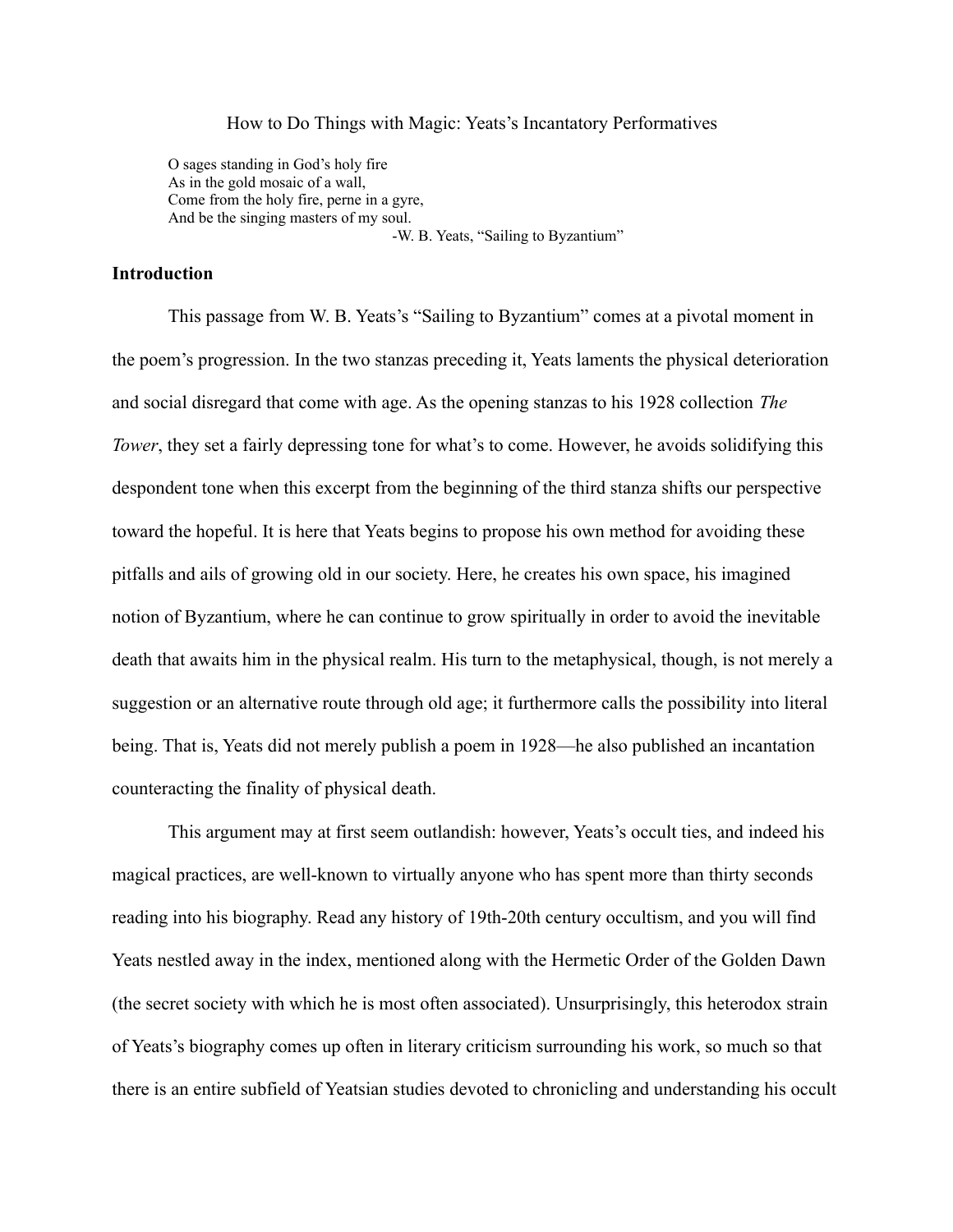work and influences. This niche has no doubt done incredible work, without which I could not have performed any of my own.<sup>1</sup> However, these analyses often parse out what his more esoteric poems mean in the context of his metaphysical philosophy and practices rather than analyze the ways in which they are parts of developing those philosophies and enacting those practices. Again, these types of analyses are important, especially given the complexity that is inherent to Yeats's spiritual thought. But by not speaking to the *how* of the connection between Yeats's poetry and magical practices, we do him and ourselves a disservice.

Hence, in my thesis I plan to fill this gap in criticism by analyzing the ways that Yeats's literary work acts in tandem to his magical work. First and foremost, I will explain a brief history of Yeats's magical involvement, and some of the major principles that guided his belief system. In doing so, I will prove that his magical practices *were* intrinsically tied to his poetic composition and that there is inherent value in treating the two as not only complementary, but also as one and the same. I will then use one of Yeats's most important magical symbols, the gyre, to analyze his poem "All Souls' Night." In this poem, Yeats uses the symbology of the gyre to explore his own conceptions of the life and death cycle, and moreover his belief in the promise of renewed spiritual life after our inevitable physical deaths. Hence, I will argue that in "All Souls' Night," Yeats finds the inspiration to write an incantation ensuring this spiritual life after physical death in "Sailing to Byzantium." My argument will culminate with my reading of "Sailing to Byzantium," where I will use both J. L. Austin's and Jacques Derrida's theorizations of the performative speech act to argue that Yeats *does* intend to enact change in the world, and specifically in the life/death/renewed life cycle, with his poetic utterances.

<sup>1</sup> Margaret Mills Harper, for example, is a noted occultist Yeatsian scholar, who has published extensively on Yeats's occult involvements. Her article, "Yeats and the occult" chronicles his magical practices over the years. Similarly, M. C. Flannery's book, *Yeats and Magic* follows Yeats's occult biography, and often uses it as a lens for reading his literary work. Together, these works became frequent references for myself.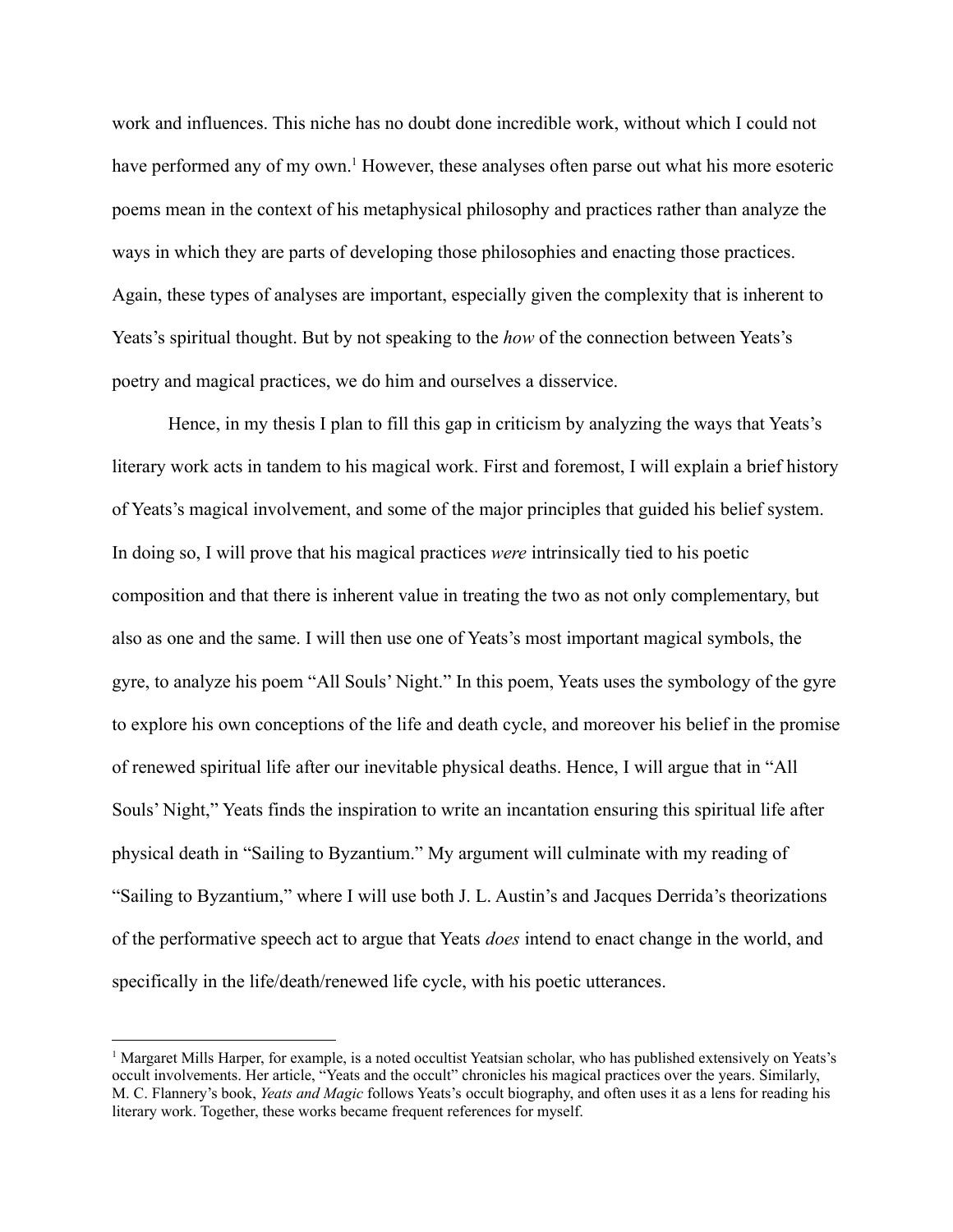## **Yeats's Magical Doctrines and Practices**

I have found it incredibly easy to become lost in the seemingly infinite number of titles we attribute to W. B. Yeats. To the public, he is a poet, playwright, folklorist, senator, and even a Nobel Laureate. To those who dig deeper into these personae, though, he is also a father, husband, and unrequited lover of uninterested actresses. There is absolutely no shortage of information about him, be it from his own autobiographical work, the notes of his peers, or even the surplus of critical material analyzing his life and times. In all of this cacophony, I have come to imagine him as a human kaleidoscope. Learning a new piece of information about him, reading another poem, or another reading *of* one of his poems, seems to me much like turning a kaleidoscope just so, and finding an entirely new and complex image. For me, however, always at the center of his kaleidoscopic web lies one of his core and crucial identities: Yeats the Magician.

Yeats's magical practices are incredibly well-documented. He himself wrote a number of essays explicitly stating his magical beliefs and practices, using his own real life experiences and research into others' mystical encounters as evidence. Magic pervades all of his work, so much so that it may be his largest literary constant. As such, we might use any piece of his œuvre as a starting point to prove his magical investment. But the clearest, most explicit one comes in his 1901 essay, aptly titled "Magic," from his 1903 essay collection *Ideas of Good and Evil*. Yeats opens the essay with an explicit statement of belief: "I believe in the practice and philosophy of what we have agreed to call magic, in what I must call the evocation of spirits, though I do not know what they are, in the power of creating magical illusions, in the visions of truth in the depths of the mind when the eyes are closed" ("Magic" 33). This opening statement rings eerily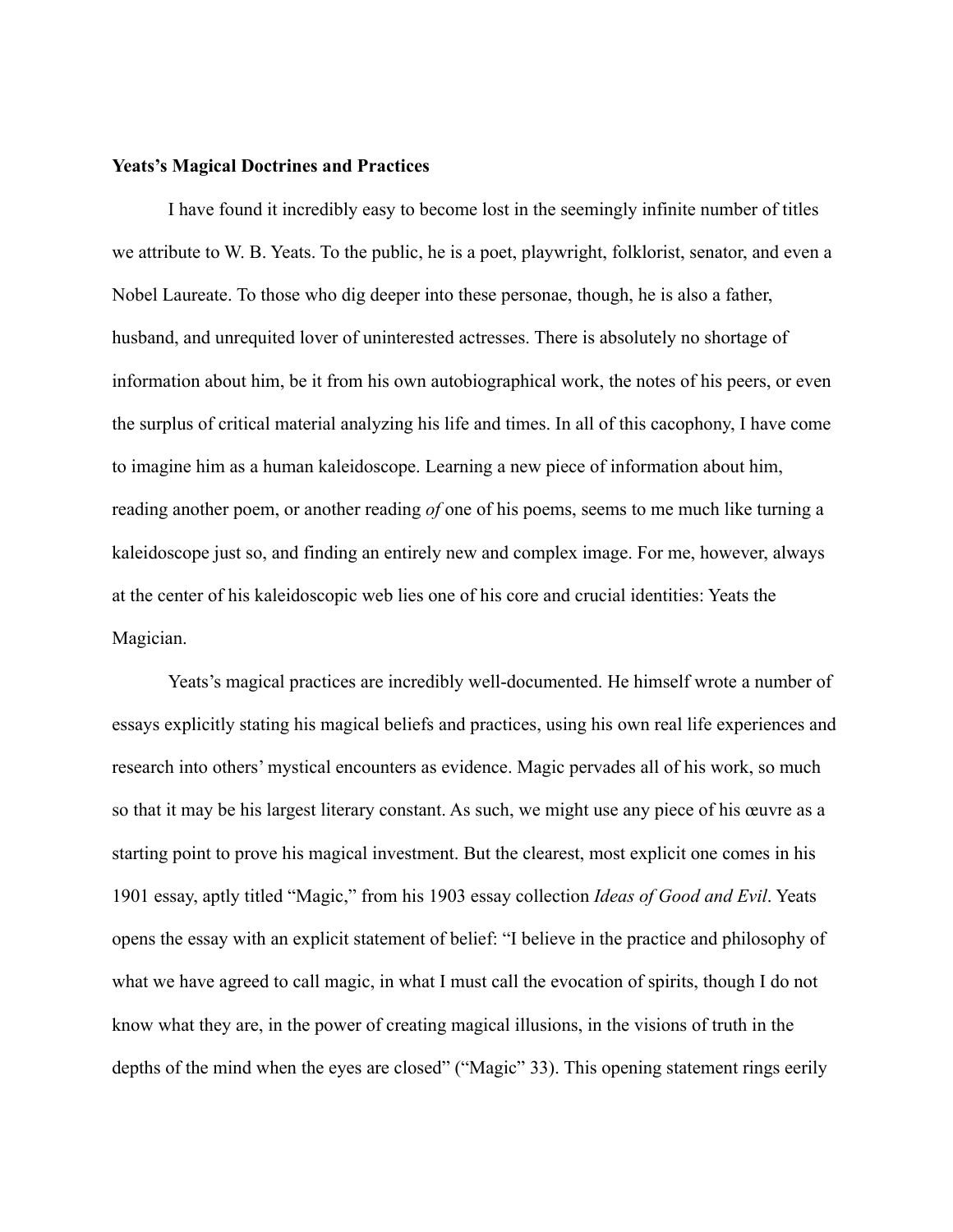similar to the Christian Apostles' Creed, which begins with the affirmation "I believe in God the Father Almighty." Unlike the Apostles' Creed, which is a centuries-old statement of faith representing the general thoughts of a massive community, Yeats's own "Magical Creed" is incredibly novel. His use of a nearly-ancient creed as a model tells us that he views his own Magical Creed as equally worthy of lasting centuries. That is, he believes in it strongly and steadfastly. Furthermore, Yeats's Creed represents a mosaic of his studies in various occult subjects, such as Celtic folklore, Tarot, and Hermeticism. While he may not necessarily have personally seen them as incompatible with traditional Christian doctrine, he must have known that these ideas were highly unorthodox. Therefore, his bold choice to implicitly compare the two tells his reader how seriously he took his magical practices, and in turn how necessary it is for any reader to do the same.

Beyond making simple declarations of belief, Yeats uses "Magic" to give his own eyewitness testimonies as evidence to support his dogma. He describes multiple instances on which he has, at least to his mind, conjured (or seen conjured) various magical symbols. The first of these occasions came to him on a visit to a friend's house. During their meeting, the host and hostess performed a ritual. The host stood on a platform, holding a mace, looking at "a tablet of many-coloured squares," and muttering what I assume to be an incantation while his wife (the "seeress") interpreted the vision he had ("Magic" 35). According to Yeats, "Almost at once my imagination began to move of itself and to bring before me vivid images that, though never too vivid to be imagination, as I had always understood it, had yet a motion of their own, a life I could not change or shape" ("Magic" 35). The essay provides a number of other examples of similar occurrences, where Yeats believed that he had visions of symbols or events, and even that, on occasion, he could transfer these symbols to others' minds using his own power. This is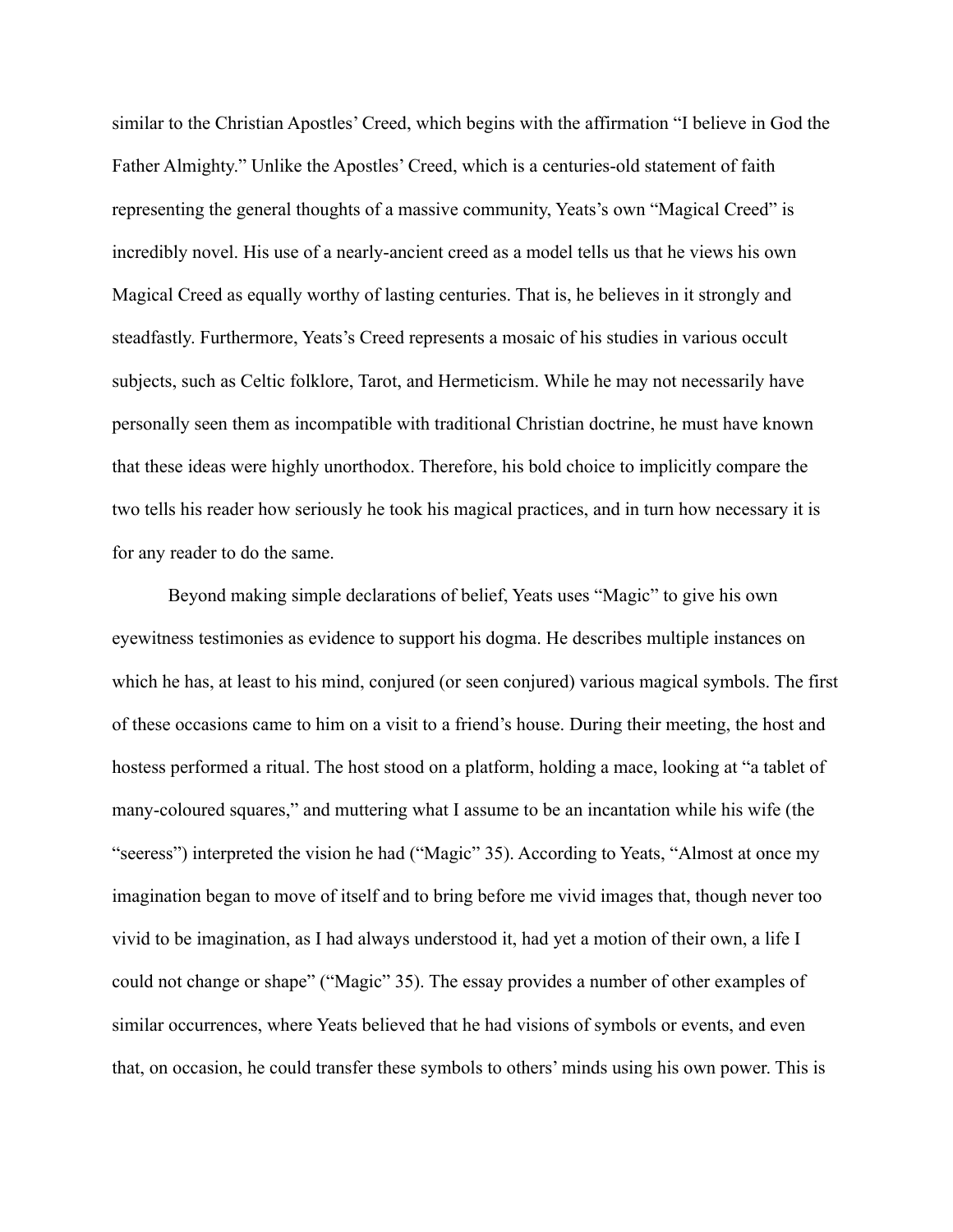all to say that Yeats, beyond a measure of doubt, did practice magic, and fully believed in it. His status as a magician is by no means hearsay or speculative—rather, it is remarkably well-preserved, even in his own hand.

Indeed, Yeatsian scholars address this magical practice often, tracing it across his life to identify the various groups in which he participated and the exact principles in which he believed. A researcher of Yeats would be hard-pressed to find a biography that does *not* acknowledge these practices. The first volume of R. F. Foster's biography of Yeats is titled *The Apprentice Mage*, while Richard Ellmann's noted biography, *Yeats: The Man and the Masks*, discusses his magical practice and devotes multiple chapters to it (for example "Michael Robartes and the Golden Dawn" and "Esoteric Yeatsism: The Flowering of a Dream"). Several monographs are dedicated entirely to chronicling Yeats's magical practices, such as M. C. Flannery's *Yeats and Magic*, one of my primary reference points. They focus especially on his involvement with the Theosophists of Madame Blavatsky, the Hermetic Order of the Golden Dawn, as well as his culminating work, *A Vision*. 2

However, much of the occultist Yeatsian criticism tends toward the biographical rather than the intensely analytical. These scholars tend to read Yeats's poetry through the lens of the esoteric portion of his biography, and the resulting readings often discuss the symbolism of his poetry with regards to his metaphysical beliefs in a fairly general way. That is, they do not delve deeply into formalist analysis of the poems, despite the historical relationship between Yeats's poetry and formalist scholarship. Furthermore, while such critics acknowledge that Yeats associated poetry writing with magical practices, they do little more than recognize that fact. In

<sup>&</sup>lt;sup>2</sup> The Theosophists were an occult society formed in the late 19th century that drew from both Western and Eastern thought, particularly Hinduism (Foster 47 and Flannery 16); the Golden Dawn was another occult society, with a greater focus on honing one's ritual magic abilities more so than the Theosophists (Foster 103-5 and Harper 154); *A Vision* is a study of the metaphysical symbols that govern our world and humanity at large.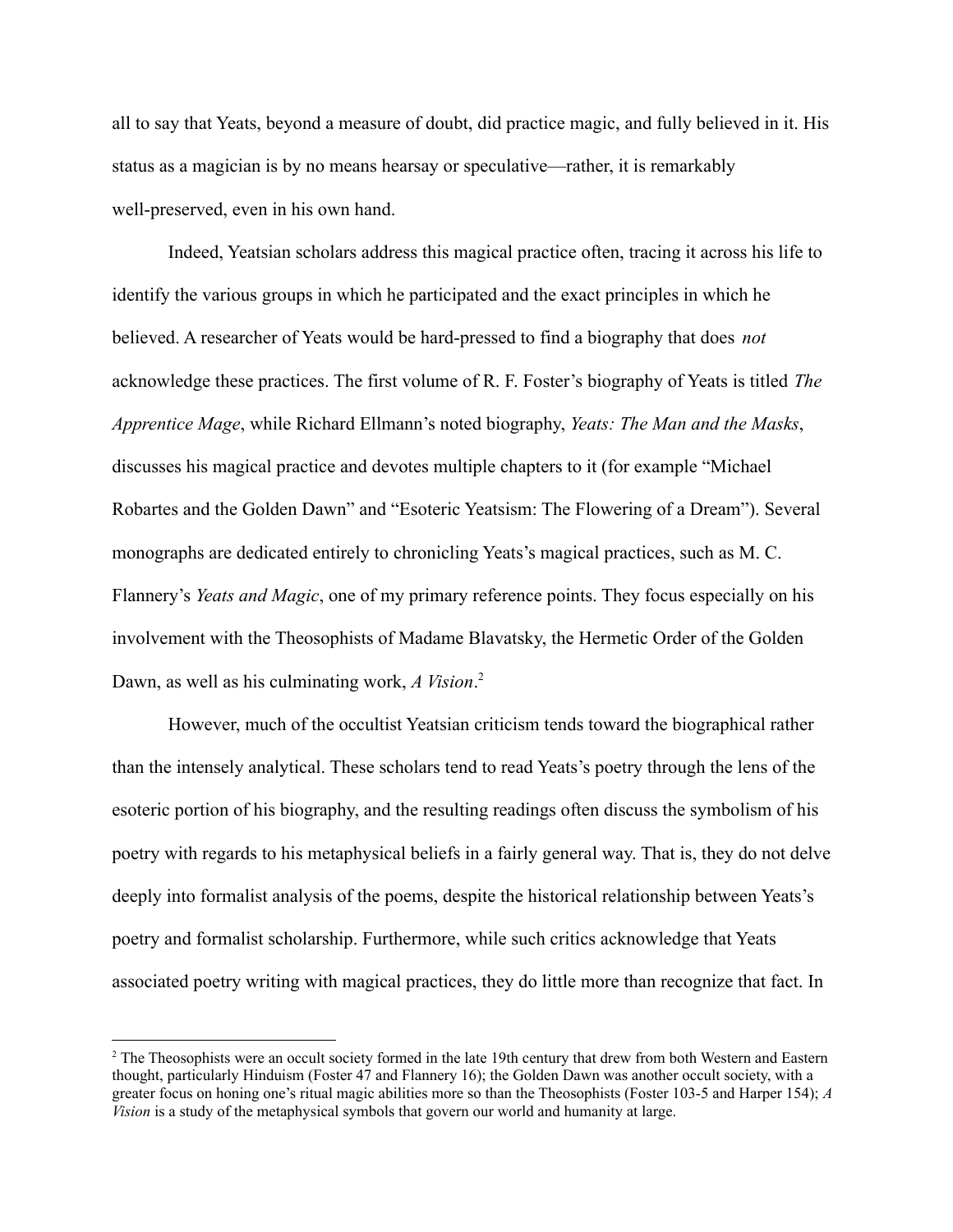other words, they do not often conceptualize the ways in which Yeats's poetry *is* a form of incantation for him, despite the overwhelming extent to which he explains the correlation in his essays. If we examine these essays, we might find that the common acknowledgement of his poetry as incantation does not suffice—we must explore the connection more fully to truly understand his poetry.

If we return to "Magic," we see that after the statement of faith that opens his Magical Creed, Yeats lists the three major principles of his belief system:

(I) That the borders of our mind are ever shifting, and that many minds can flow into one another, as it were, and create or reveal a single mind, a single energy.

(2) That the borders of our memories are as shifting, and that our memories are a part of one great memory, the memory of Nature herself.

(3) That this great mind and great memory can be evoked by symbols. ("Magic" 33)

These doctrines explain the way that Yeats believes the world works. To his mind, all humans can tap into a singular collective mind, a kind of communal memory bank, which binds us all together. His second principle expands that collective memory to be enveloped in the greater memory of Nature, thus connecting all of us to each other and to the world around us. Finally, his last principle argues that symbols are a means for us to access this memory bank.<sup>3</sup> Because Yeats is famously a symbolist poet, we are accustomed to reading his poetry through the lens of his quintessential symbols. However, few critics, as I mentioned above, give extensive thought to the ways in which his symbols aid his magical work *through* his poetry. The fact that he includes symbols as the mechanism by which we can perform magic in his doctrine raises the possibility

<sup>&</sup>lt;sup>3</sup> Hence his focus on the apparition of symbols in his magical practices, as discussed earlier.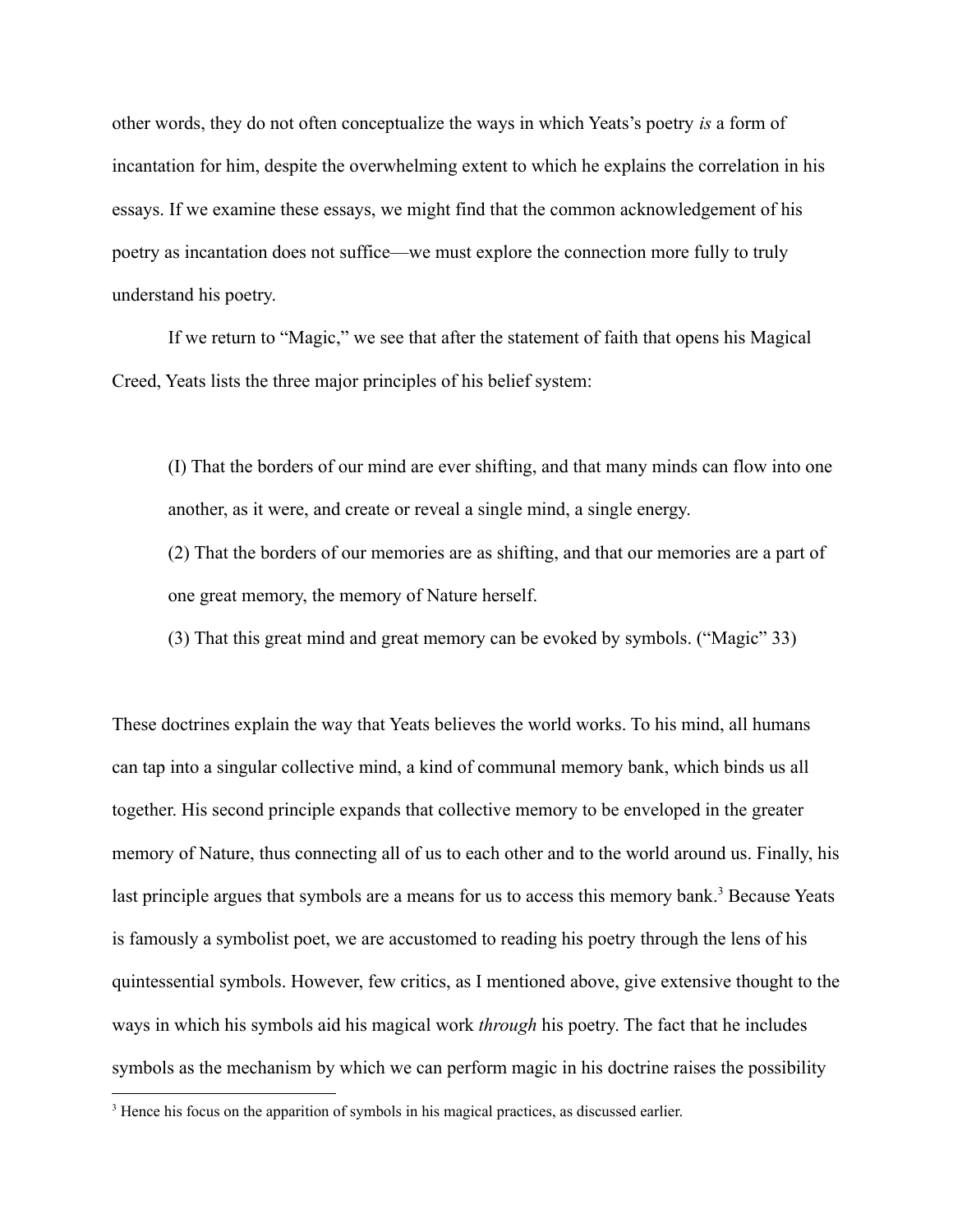that symbols, including the poetic kind, intertwine with his magical practices. Indeed, he goes on to write in "Magic":

Have not poetry and music arisen, as it seems, out of the sounds the enchanters made to help their imagination to enchant, to charm, to bind with a spell themselves and the passers-by? These very words, a chief part of all praises of music or poetry, still cry to us their origin. And just as the musician or the poet enchants and charms and binds with a spell his own mind when he would enchant the mind of others, so did the enchanter create or reveal for himself as well as for others the supernatural artist or genius, the seeming transitory mind made out of many minds, whose work I saw, or thought I saw, in that suburban house. (52-3)

Thus, Yeats *does* certainly consider his poetry to be a vessel for magic, and it would follow that we should dedicate more critical attention to the ways in which he weaves the two together.

### *A Vision* **and the Gyre**

The culmination of Yeats's metaphysical thought came in 1925 with the publication of his esoteric philosophical study, *A Vision*.<sup>4</sup> Although central to Yeatsian occult studies, *A Vision* has notoriously confounded its readers (myself and my advisor included) and even critics for years. In it, Yeats uses various forms (letters, metaphorical narratives, poems, nonfiction essays, etc.) to establish and explain the occult symbology that he understands to be the set of rules by which the world works. He includes natural processes into his musings, including the phases of the moon,

<sup>4</sup> He did heavily revise and republish *A Vision* in 1937, two years before his death. I am using the 1937 version, which postdates the poetry with which I am working, but the core principle of the gyre that I discuss remains fairly static between the editions.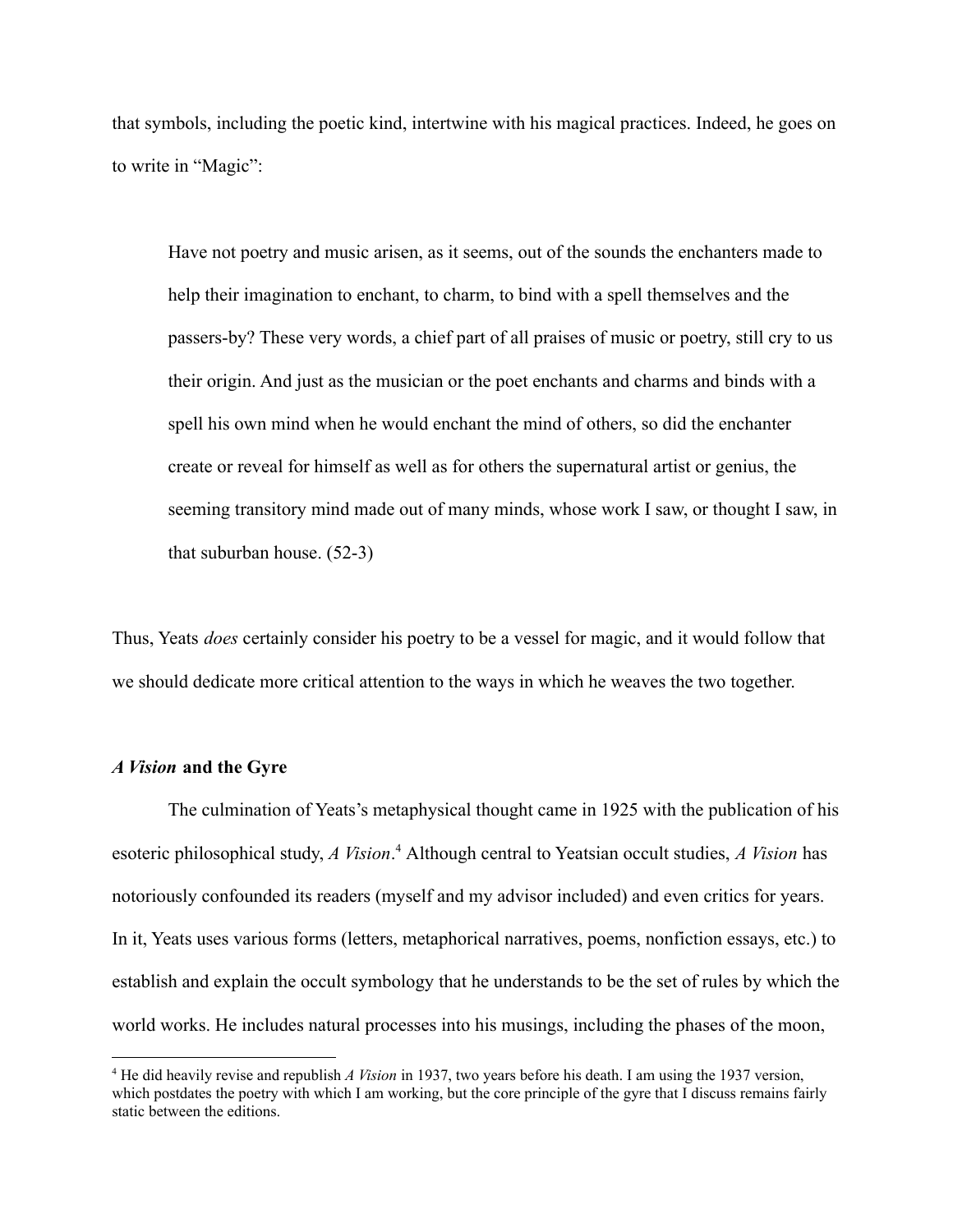along with various lines of religious thought, including Christian and Hindu principles, and more esoteric influences, such as astrology and Tarot. Essentially, *A Vision* is a tessellation of all of Yeats's ideas concerning philosophy, poetry, and, of course, magic. One of the core symbols that joins this tessellation into a cohesive unit, though, is the gyre, explained here:

If we think about the vortex attributed to Discord as formed by circles diminishing until they are nothing, and of the opposing sphere attributed to Concord as forming from itself an opposing vortex, the apex of each vortex in the middle of the other's base, we have the fundamental symbol of my instructors.<sup>5</sup>



If I call the unshaded cone "Discord" and the other "Concord" and think of each as the bound of a gyre, I see that the gyre of "Concord" diminishes as that of "Discord" increases, and can imagine after that the gyre of "Concord" increasing while that of "Discord" diminishes, and so on, one gyre within the other always. (*A Vision* 50).

For my purposes, it is not necessary to fully understand what Yeats means by "Concord" and "Discord." Rather, what really matters is that they are opposites. Binaries are at the core of Yeats's gyric symbology—these conical shapes represent the ways in which opposite ideas rise

<sup>&</sup>lt;sup>5</sup> These instructors are Yeats's spirit guides who, according to Yeats, spoke through him and his wife to explain these symbols and ideas that shaped his philosophy.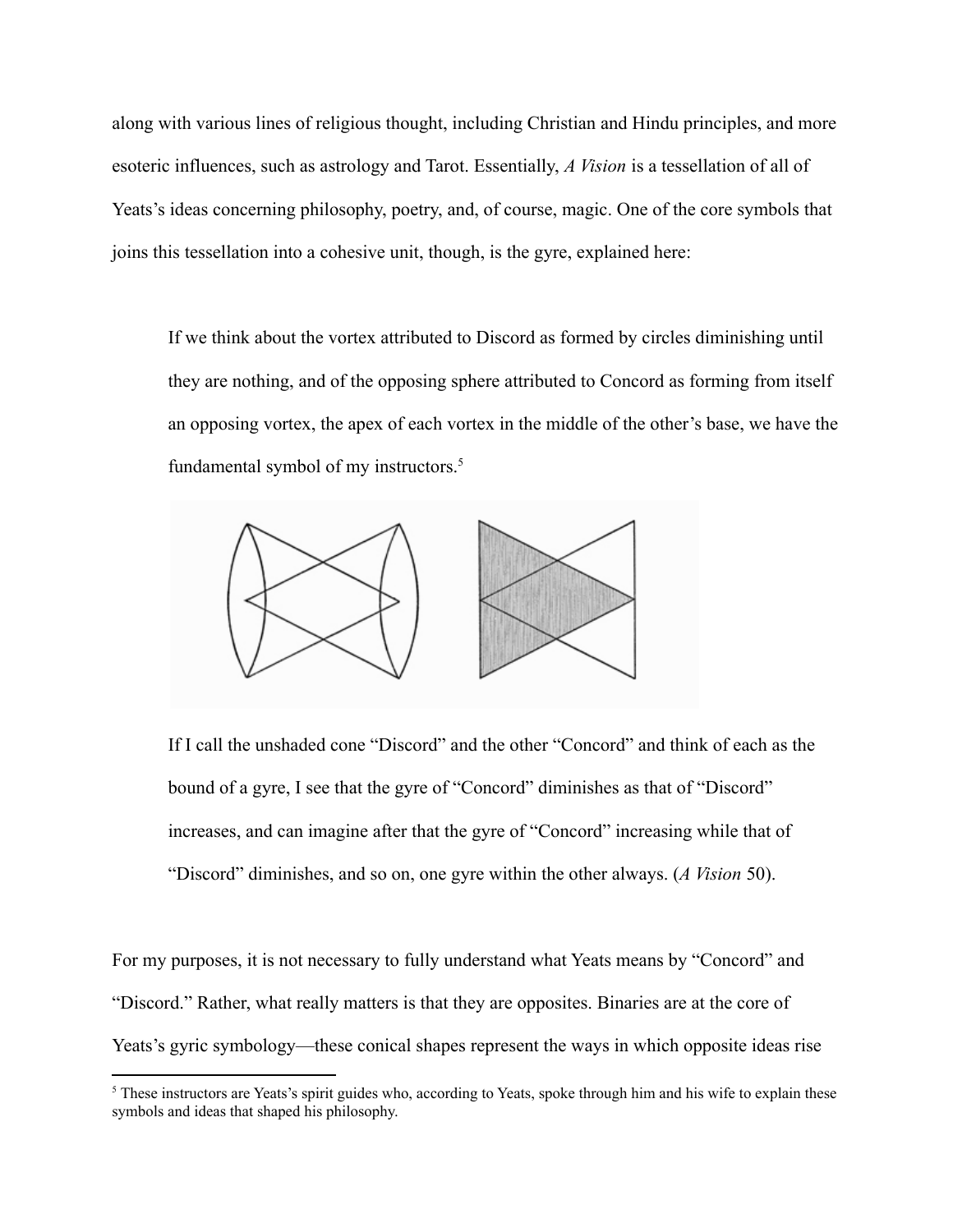and fall in relevance to accommodate each other. That is, when an idea that represents one end of a binary rises in relevance or popularity, its antithesis must decline in popularity to make space. In that way, we may also think of the gyre's ideology as similar to that of a pendulum: as the pendulum swings toward one end, it must move away from the other.

Yeats believed that these gyres would create continuous cycles of binary movement, of theses and antitheses changing power. He most notably applied this logic to the movement of Western Civilization with regards to religion. That is, he believed that Western history was made up of 2000-year periods which corresponded (loosely) to gyres of secularism and religiosity, whose beginnings were spurned by the rape of Leda and the immaculate conception of Christ respectively (*A Vision* 21, 191-207 and Adams 121-127).<sup>6</sup> However, we can apply this same logic to any set of binaries we choose, and indeed, Yeats does so in much of his poetry. For example, his epilogue to *A Vision* takes form in his 1920 poem, "All Souls' Night," which is heavily rooted in exploring binaries (*A Vision* 221).

# **"All Souls' Night"**

In typical Yeatsian fashion, the epilogue to *A Vision* takes form in his 1920 poem, "All Souls' Night" (*A Vision* 221); in this poem, Yeats seeks to distill the principles and symbols of *A Vision* into one place, where he can finally index them and put them into practical use. Although it is an all-encompassing epilogue poem, Yeats's binary gyres take on the leading role. Indeed, "All Souls' Night" is a poem structured largely by dualities. Its content focuses on binary oppositions, its literal structure can be divided into twos, and even some of its linguistic choices follow the symbolic order of the gyre and its binaries. Furthermore, just as a Yeatsian gyre

<sup>6</sup> Following this logic, he believed that, during his lifetime, he witnessed the West's Christian-religious gyre nearing its end, and the rise of a new gyre of secularism.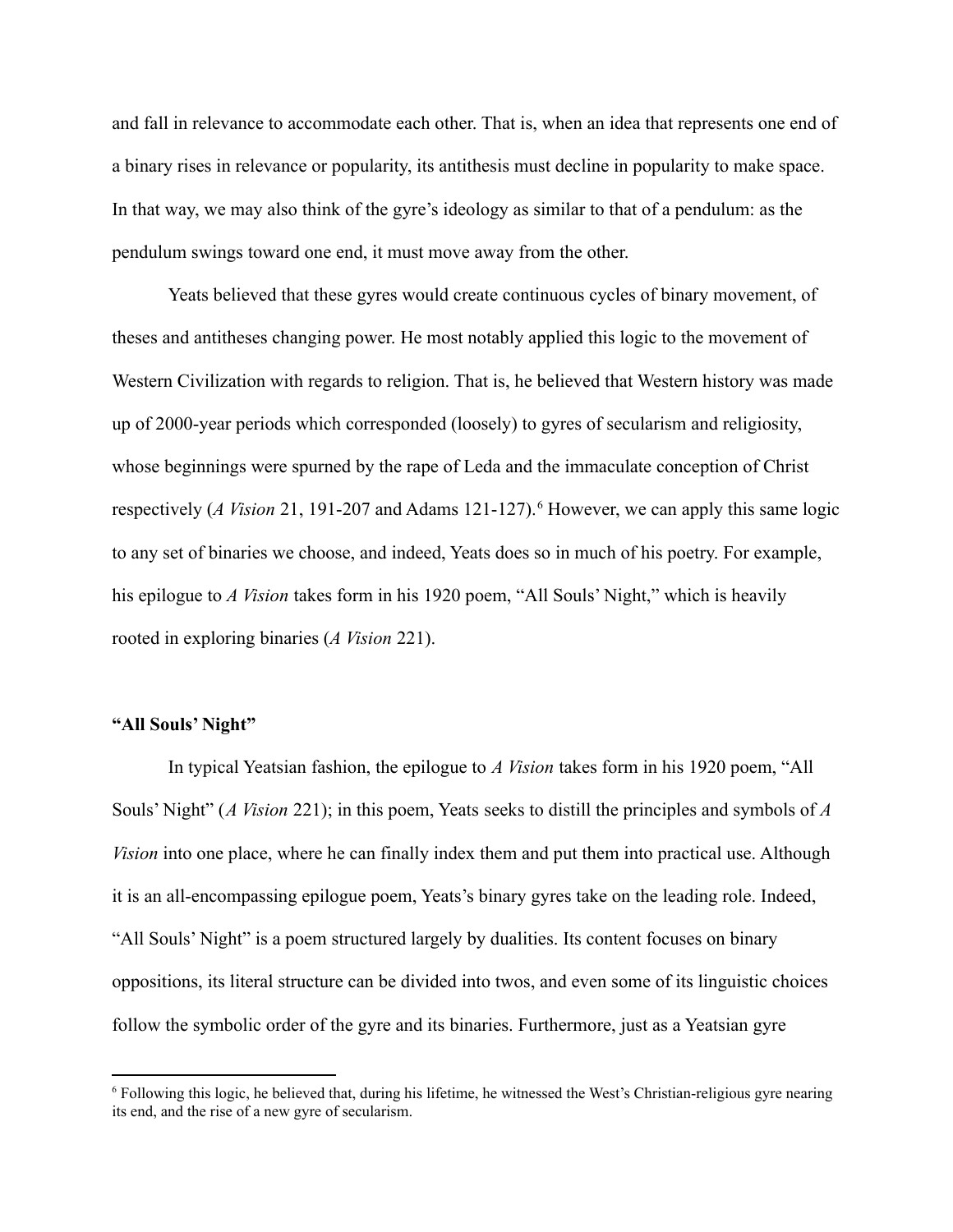recognizes that two ends of a binary can coexist (since they grow and shrink within each other) so does his epilogue poem explore the ways in which the two antitheses coincide. As such, at its core "All Souls' Night" is a poem about the binary between life and death, and the ways in which our souls and lives operate through that life/death gyre cycle. Specifically, it is about how at some points during our lives we turn toward the base (the fullest side) of the death gyre, and in doing so also prepare to move past the death gyre into one of renewed life after death. Thus, although it is not an outwardly incantatory poem in of itself, it makes use of Yeats's magical symbols to create meaningful poetry that explores his magical and metaphysical thought.

"All Souls' Night" consists of ten stanzas in five sets of two. The first and last sets bookend the poem with Yeats's own philosophical musings, while each of the three internal sets of stanzas examines a specific soul as a vehicle to better explore his own views on the life/death gyre cycle. In that way, the poem is structured much like a standard five-paragraph essay: there is an introduction, three body paragraphs with evidence and analysis, and a conclusion that uses the imagery of the introduction to tie the argument together. His expository stanzas begin with the establishment of the setting: All Souls' Night. He paints a picture of the speaker (fairly equivalent to himself) sitting at a table with two glasses of wine before him. The wine becomes a centerpiece to the narrative, as he writes that:

A ghost may come; For it is a ghost's right, His element is so fine Being sharpened by his death, To drink from the wine-breath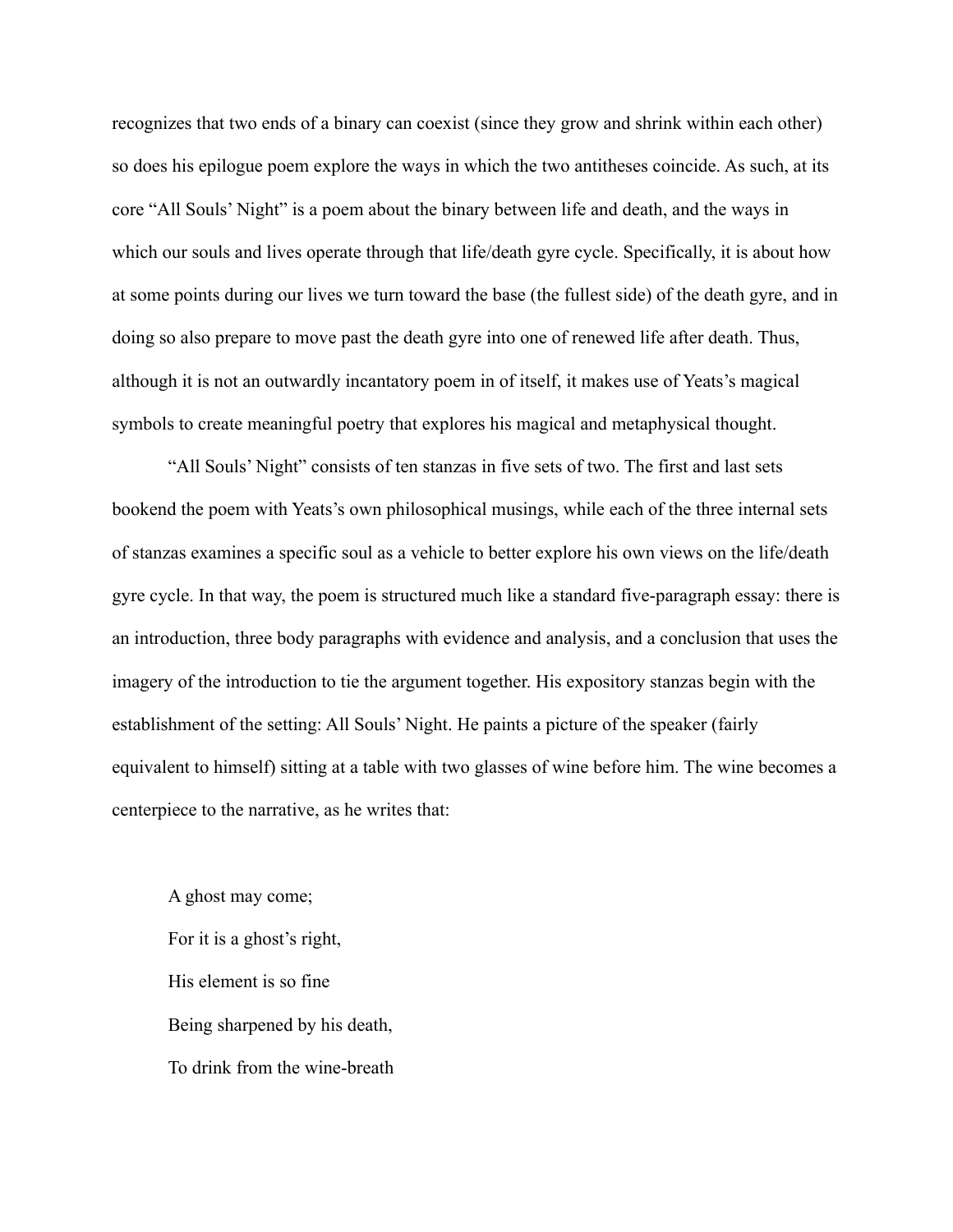While our gross palates drink from the whole wine. (5-10)

He thus establishes that, given the nature of the day, ghosts may circulate around the world of the living. As I mentioned above, in establishing this liminal setting, Yeats states that he intends to work through the grey area in a binary between life and death. He clearly realizes that they are opposites, but likewise hopes to think through the ways in which they intersect rather than simply stand at opposing ends of a spectrum. Specifically, as we will see in the bulk of the poem, he will use his gyres as a tool to think through these intersections and relationships.

Before turning to those gyre images, though, we might note that in this introduction, Yeats also sets up many of his thoughts on the nature of the soul, specifically how it moves through this life/death gyre cycle. In the lines quoted above, Yeats argues that the deads' palates are more refined than our own, so much so that they need only drink the "wine-breath" while we must consume "the whole wine." He thus appears to view the dead as more advanced spiritually (alcohol pun intended). That notion of the deads' superiority continues into the second stanza, where Yeats laments that he has much to say on the nature of the soul, but that the living will not understand him. He writes:

Because I have a marvellous thing to say, A certain marvellous thing None but the living mock, Though not for sober ear; (15-18)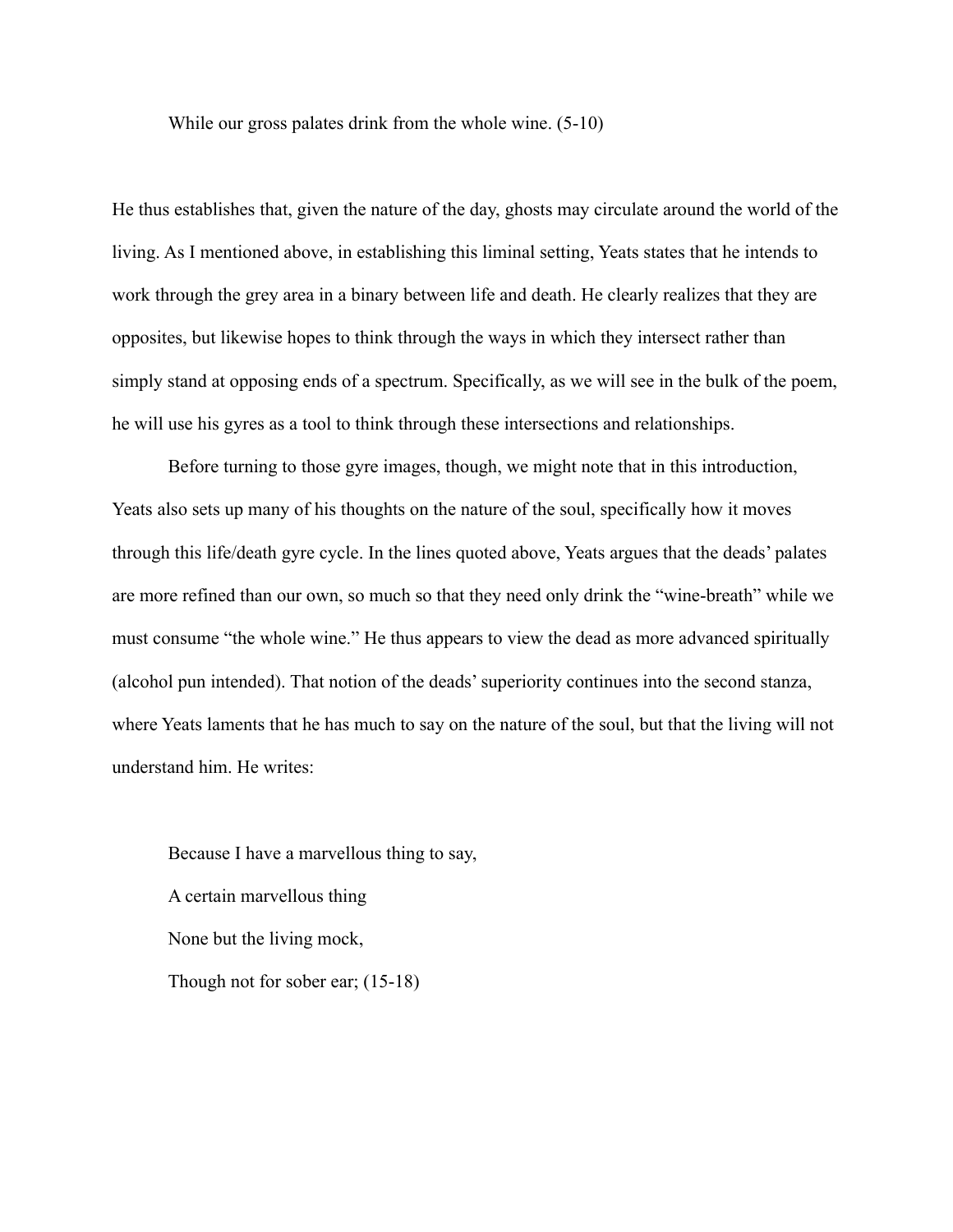That third line especially points out that the living are the ones who misunderstand him and his philosophies, that any other creature (most notably those who have already passed death by), would recognize the marvel of his revelations.<sup>7</sup> So, in writing these introductory stanzas he manages to establish his liminal subject for inquiry while also foreshadowing his belief that the dead (or perhaps more accurately, those with renewed life), having more experience through the life/death cycle, are more advanced spiritually than the living, and will be more receptive to the truths he believes he has uncovered.

Yeats then moves into his case studies of souls, to explore and give evidence for his philosophies. Each of these sets of stanzas explores a specific soul belonging to one of Yeats's contemporaries from the Golden Dawn (an occult secret society of which Yeats was a noted member) with whom he had a falling out (Adams 154): first, William Thomas Horton, an artist; second, Florence Farr Emery, a multi-talented artist-turned-teacher in Sri Lanka; and finally, Samuel Liddell MacGregor Mathers, cofounder of the Golden Dawn (*A Vision*, 465-6 n. 2, 5 and 402 n. 17). The first stanza in each set begins with an invocation of sorts ("Horton's the first I call," "On Florence Emery I call the next," and "I call MacGregor Mathers from his grave," 21, 41, and 61) before Yeats begins to expound on his subject and their soul. It is interesting to note that these invocations do not speak to their subjects directly. In a standard invocation, we might expect narrators to address their muse or call them by name. Indeed, that direct line of communication seems to be an important part of the invocation process, given that it opens a dialogue between the narrator and subject. In "All Souls' Night," however, Yeats chronicles his actions to the reader and tells us what he does rather than performing it in the poem. This lack of a true invocation may remind us that in this poem, Yeats does not necessarily seek to incant;

 $<sup>7</sup>$  Of course, we might also read these lines as a defense against the criticism he must have known he would receive</sup> for his admittedly unorthodox ideas.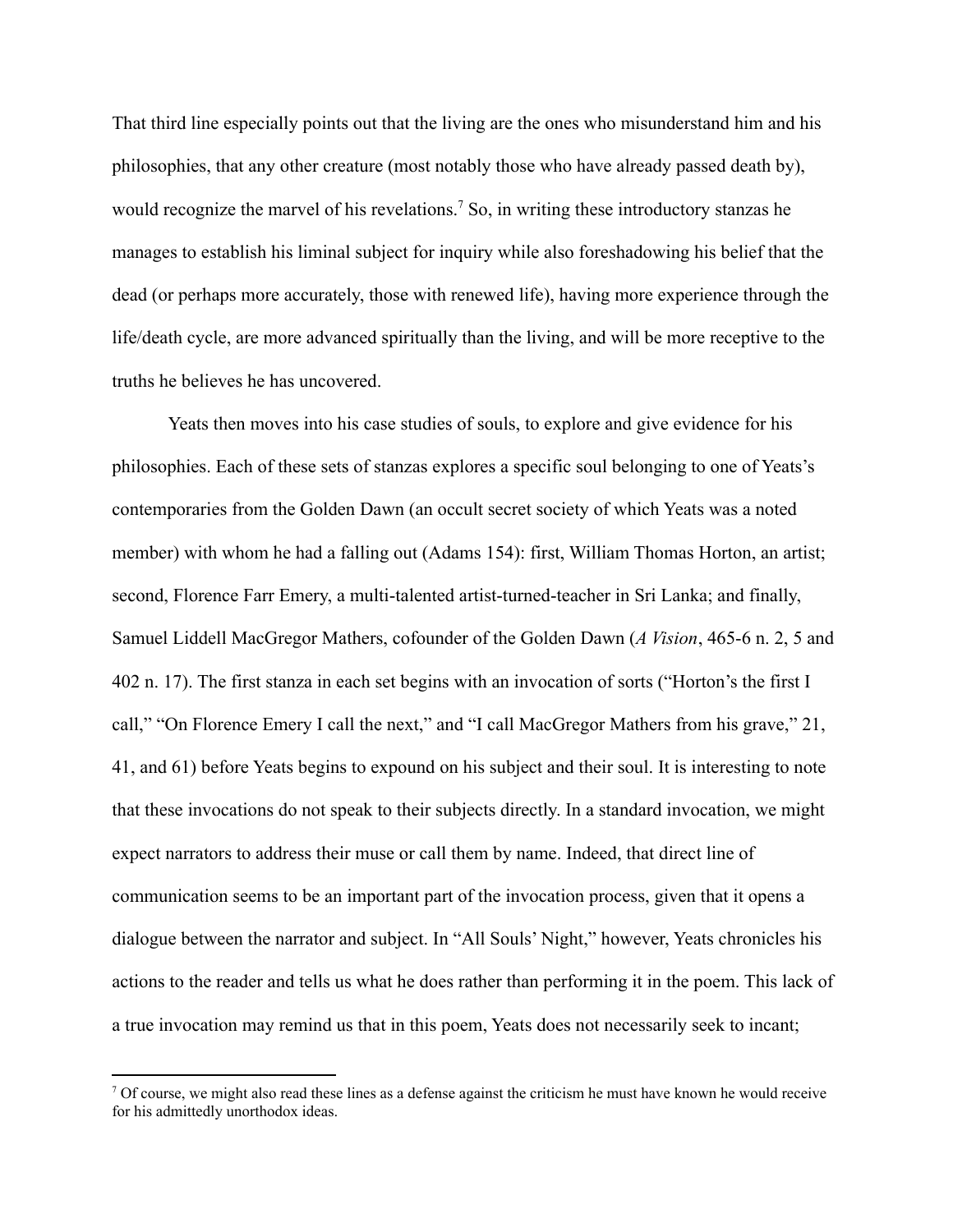rather, this poem serves as an exploratory work, a place for him to put his philosophy into practice, a piece of elaborate and admirable scratch paper, as it were.

Each set of stanzas, in being twofold, creates the internal possibility of a binary. And indeed, the sets deal with the binary between life and death implicitly by exploring the dead through the eyes of the living. However, the stanzas themselves do not actually follow the binaristic structure—they are not meant to oppose one another—but rather the second continues the narrative exploration that the first begins. That the two do not oppose each other thematically reminds us that gyres, while dealing in opposites and binaries, also create infinite cycles. Yeats's duality of stanzas thus reminds us that even binaries coexist in progressive states.

In the first set of 'soul stanzas,' Yeats deals with both Horton's soul and that of his lover, who tragically died before him. As such, he explores what happens when people are left alone in the world of the living while their lovers have passed on to the world of the dead. Yeats furthermore uses this set as an opportunity to think about how we, in the gyre of life, begin to move towards that of death. Theoretically, we all begin our lives at the base of the 'life' gyre, and end it squarely in the 'death' gyre. But here, Yeats considers that in order for his gyre symbolic logic to be true, there must be a moment in our lives when we become closer to the death gyre's base than the life gyre's.

In the case of Horton, Yeats seems to argue that that moment came when his lover died:

He loved strange thought And knew that sweet extremity of pride That's called platonic love, And that to such a pitch of passion wrought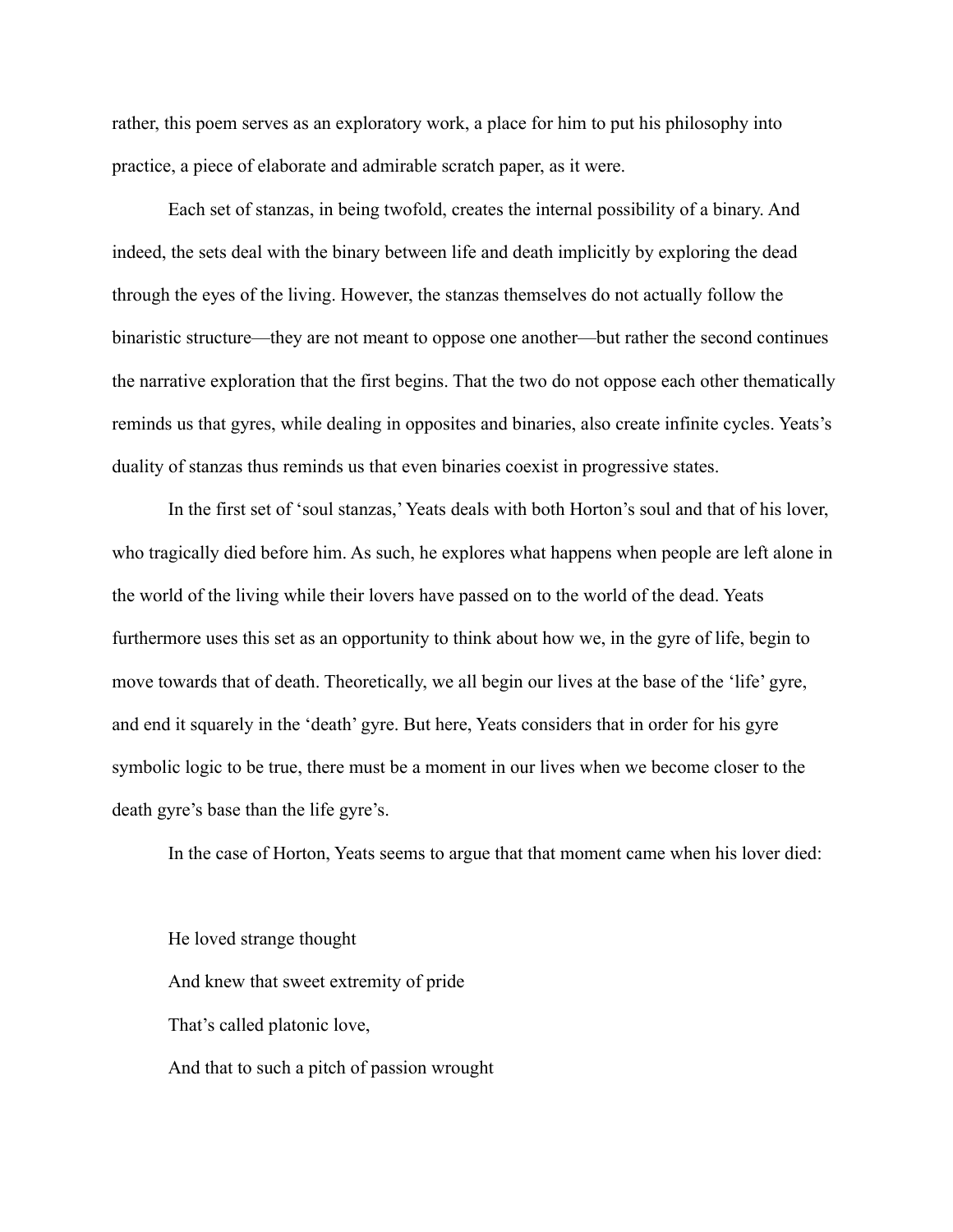Nothing could bring him, when his lady died,

Anodyne for his love. (21-26)

He describes how his friend's demeanor, and indeed his will to live, changed and withered away after the death of his lover. Even the sonic landscape of the poem mimics Horton's own gyre-cycle of life and death: the first set of lines is characterized by more short and lively sounds, often including plosives, like "pride," "platonic," or "pitch of passion," suggesting his lively manner. Then, when Yeats reveals the depression that settled over Horton following the death, he begins to use much softer consonants and long vowel sounds—e.g.,"wrought" or "anodyne"—which parallel the lower energy and momentum that came with Horton's movement into the rise of the death gyre.

Interestingly, in the second stanza in this set, Yeats furthers Horton's story by telling us that when Horton turned his attention toward the afterlife he became more transcendent:

But think that his mind's eye, When upward turned, on one sole image fell; And that a slight companionable ghost, Wild with divinity, Had so lit up the whole Immense miraculous house (33-38)

After Horton looks upward toward his lover in Heaven, the poem's imagery changes to reflect this new shift, using nearly sublime imagery, including "divinity," "lit up," and "immense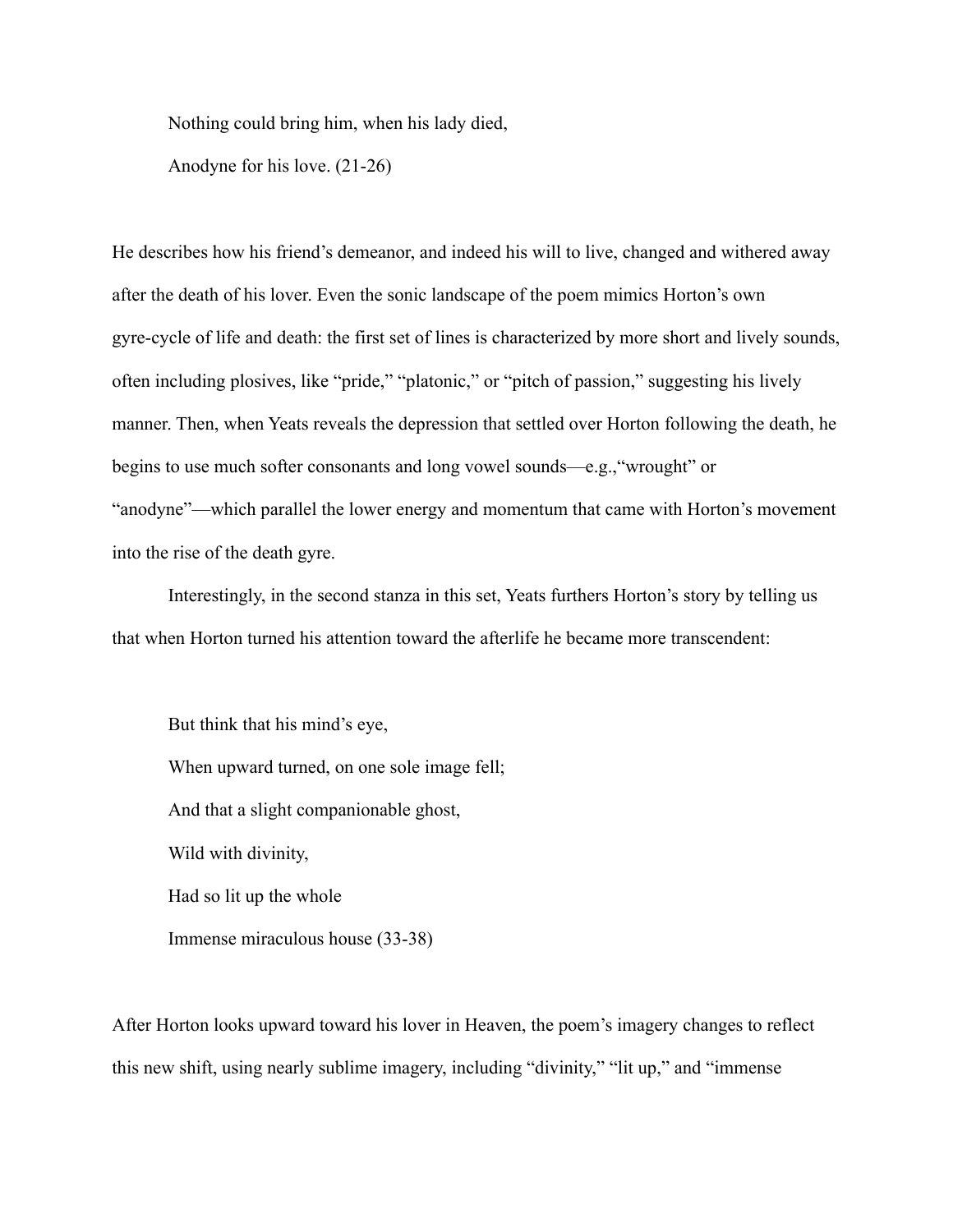miraculous." Instead of staying in the somber character of the first steps into the death gyre, Horton embraces death and finds peace in it. In that way, we might view Horton as reaching death's base by facing it directly, and beginning to move into a gyre that once again leads to renewed life.

In the set of stanzas on Florence Farr Emery, Yeats investigates the ways in which aging in particular contributes to the movement of the life/death gyre cycle, as well as the impact that change of perspective can have on finding renewed life after reaching the death gyre's base. He writes that Florence:

Who finding the first wrinkles on a face Admired and beautiful, And by foreknowledge of the future vexed; Diminished beauty, multiplied commonplace; Preferred to teach a school Away from neighbour or friend, Among dark skins, and there Permit foul years to wear Hidden from eyesight to the unnoticed end. (42-50)

While in Horton's case, the switch between the life and death gyres was very sudden, denoted by a specific point in time, Emery's shift was a more gradual one. She realized that her youth was fading as she began to see wrinkles form and her beauty dwindle, and so she left to teach in Sri Lanka (*A Vision*, 402 n. 17). Again, this account of the life/death gyre cycle differs significantly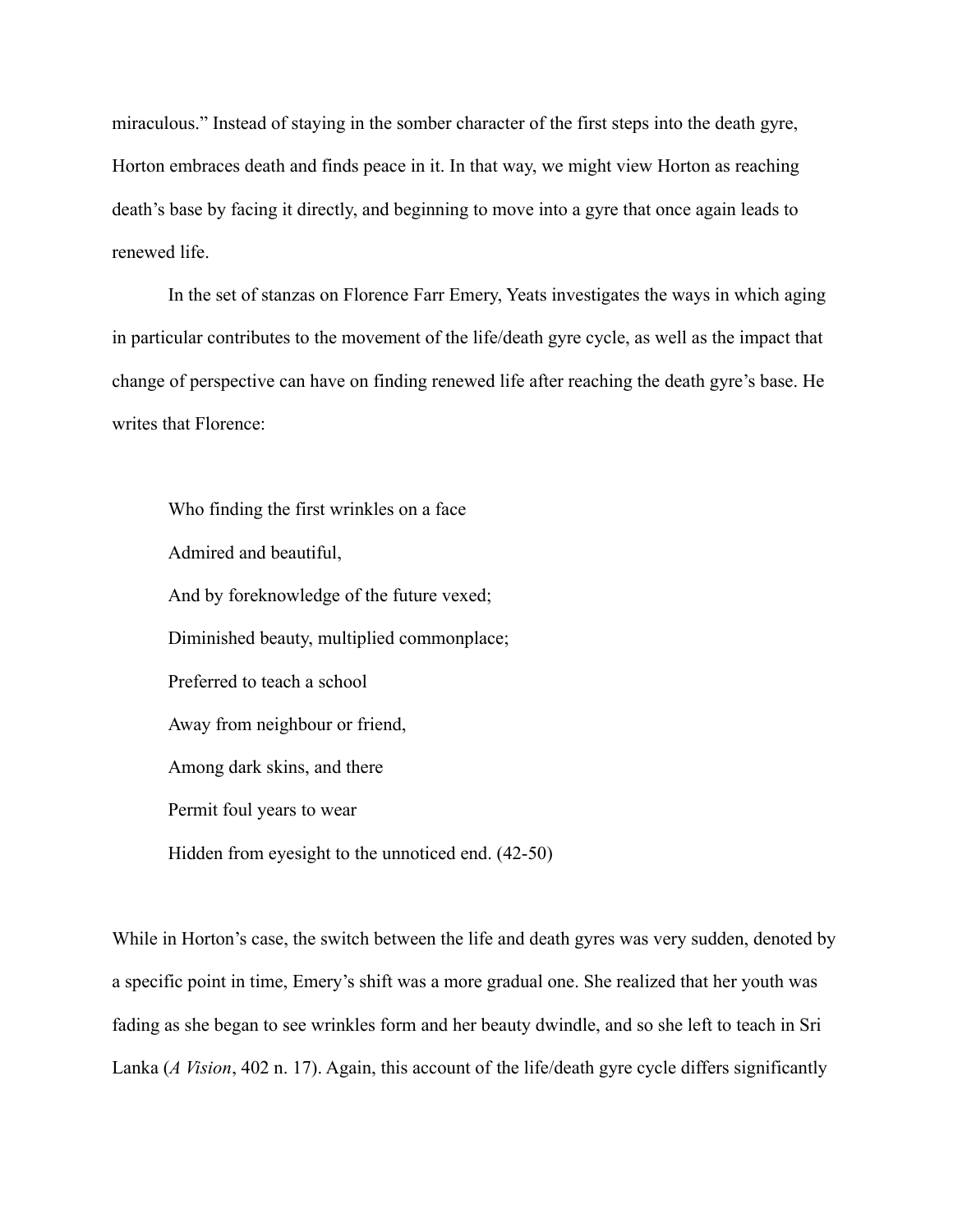from that of Horton. Instead of demarcating the turning point in her gyre cycle by succumbing to depression, Emery fled to relative obscurity. <sup>8</sup> Yeats acknowledges this turning point in his poem with distinct letters; specifically, he uses the letter "x," whose shape resembles that of a gyre, to indicate Emery's gyric shift. In the line "And by foreknowledge of the future vexed," he marks that exact moment at which she realized what lay in store for her with the mark of a gyre, leaving little question of her fate for the reader (44).

However, much like the Horton set of stanzas, the second in Emery's set gives the reader more hope for the renewed life gyre, which promises to follow the initial gyre of death. Yeats narrates Emery's journey in Sri Lanka in greater detail, and he recounts how the physical journey paralleled her soul's journey. According to Yeats, she met a man there who taught her about the soul:

How it is whirled about Wherever the orbit of the moon can reach, Until it plunge into the sun; And there, free and yet fast, Being both Chance and Choice, Forget its broken toys And sink into its own delight at last. (54-60)

Clearly, Yeats deals with a number of different binaries in this stanza which all work together to cast more light on the life/death gyre binary. These pairs include the sun and moon, free and fast, and finally, "Chance and Choice," which we might understand as destiny and free will. Each of

<sup>8</sup> Though less obscure now that she has been immortalized in this poem.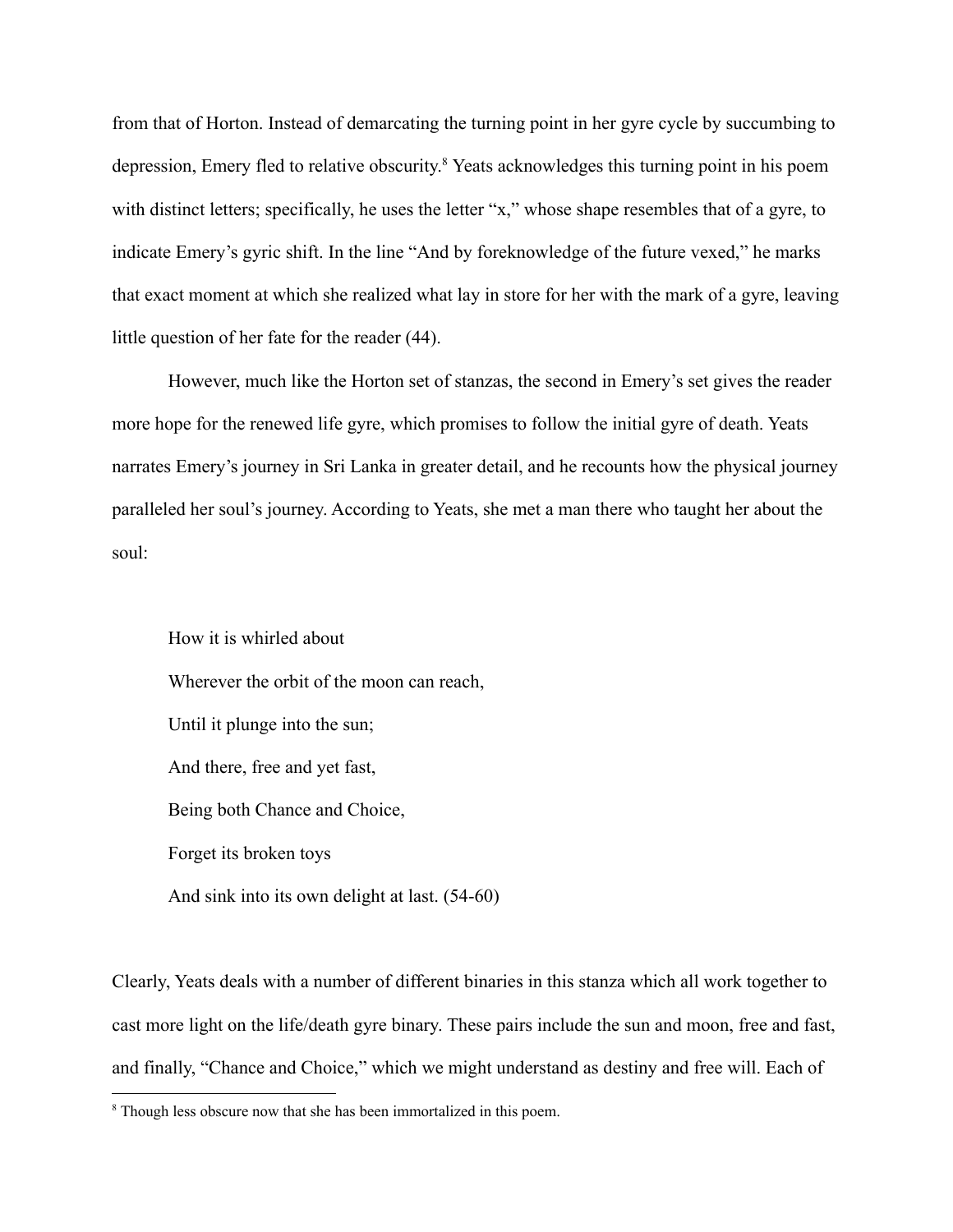these opposites, though, he describes as if they are colliding: the moon literally plunges into the sun, and the other pairs are connected with the conjunction "and" rather than "or." Hence, Yeats wants to think about the ways in which these binaries intersect, as they do at the halfway point of a gyre, and see how they might interact. In the case of this poem, their interactions act as a means to understand how a soul, after reaching the pinnacle of its death gyre, may achieve renewed life. Apparently, at least for Florence Emery, the coexistence of these opposites was a result of traveling to a new place and gaining new knowledge. Thus, Yeats begins to see the journey of the soul as a result of displacement from one's ordinary locale in tandem with the pursuit of knowledge in one's new place. (Predictably, this stanza in particular becomes the blueprint for Yeats's own imagined spiritual journey in "Sailing to Byzantium.")

The final set of case study stanzas focuses on Samuel Liddell MacGregor Mathers. Interestingly, this is the set of stanzas in which the speaker (i.e. Yeats) is most involved. In the other cases, we know that Yeats's own opinions and experiences shape his portrayals of his peers, but here, Yeats frequently uses first-person pronouns to indicate a closeness to Mathers that we do not see in the other sets. This is perhaps in part because this set seems concerned with the possibilities of constants throughout the cycles of life and death. Yeats apparently views himself as one of these constants: "I thought him half a lunatic, half a knave, / And told him so, but friendship never ends" (64-5). Hence, Yeats appears to believe that relationships, even those strained by conflict, can remain constant despite the turbulent changes that come with life and death. However, Yeats's more pronounced hand in these stanzas may also be a product of his relationship with Mathers as he approached the height of his death gyre.

Yeats characterizes the later years of Mathers's life with descriptions of lunacy and arrogance, as in: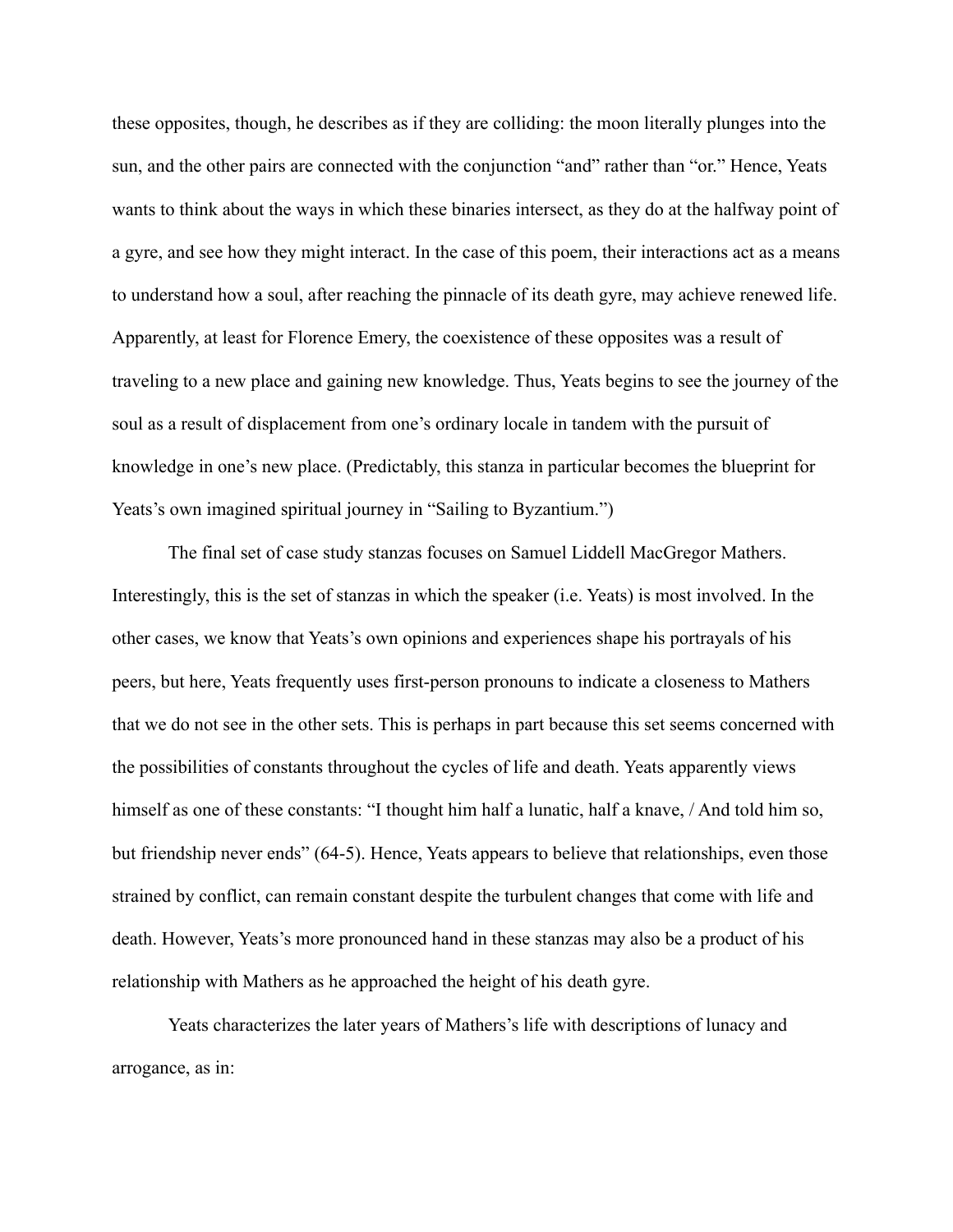I thought him half a lunatic, half knave,

…

Much boisterous courage, before loneliness

Had driven him crazed;

For meditations upon unknown thought

Make human intercourse grow less and less;

…

A ghost-lover he was

And may have grown more arrogant being a ghost.<sup>9</sup> (64, 72-75, 79-80)

To Yeats's mind, then, this descent into madness is the hallmark of Mathers's movement toward the death gyre. Once again, Yeats uses binaries to make this connection to the gyre clear; this time, he concentrates his efforts on structural binaries within the stanzas. For example, he writes, "And what if mind seem changed, / And it seem changed with the mind" (66-7). The switched positions of "mind" and "seem changed" in the first line and the second creates a chiasmus, or better yet an invisible gyre. The content of the lines, too, speak to the switch from the life to the death gyre. With this phrasing, Yeats suggests that Mathers's mind has changed in being inverted, that his mind is not what it used to be. Interestingly, Mathers is the only case-study subject who does not himself realize his turn toward death and face it. This could be another reason that Yeats chose to involve himself so much more in these stanzas: he (perhaps

<sup>&</sup>lt;sup>9</sup> These last couple of lines may also indicate that Yeats viewed some personality traits (arrogance in this situation) as possible constants throughout a soul's life/death cycle, in addition to the soul's relationships.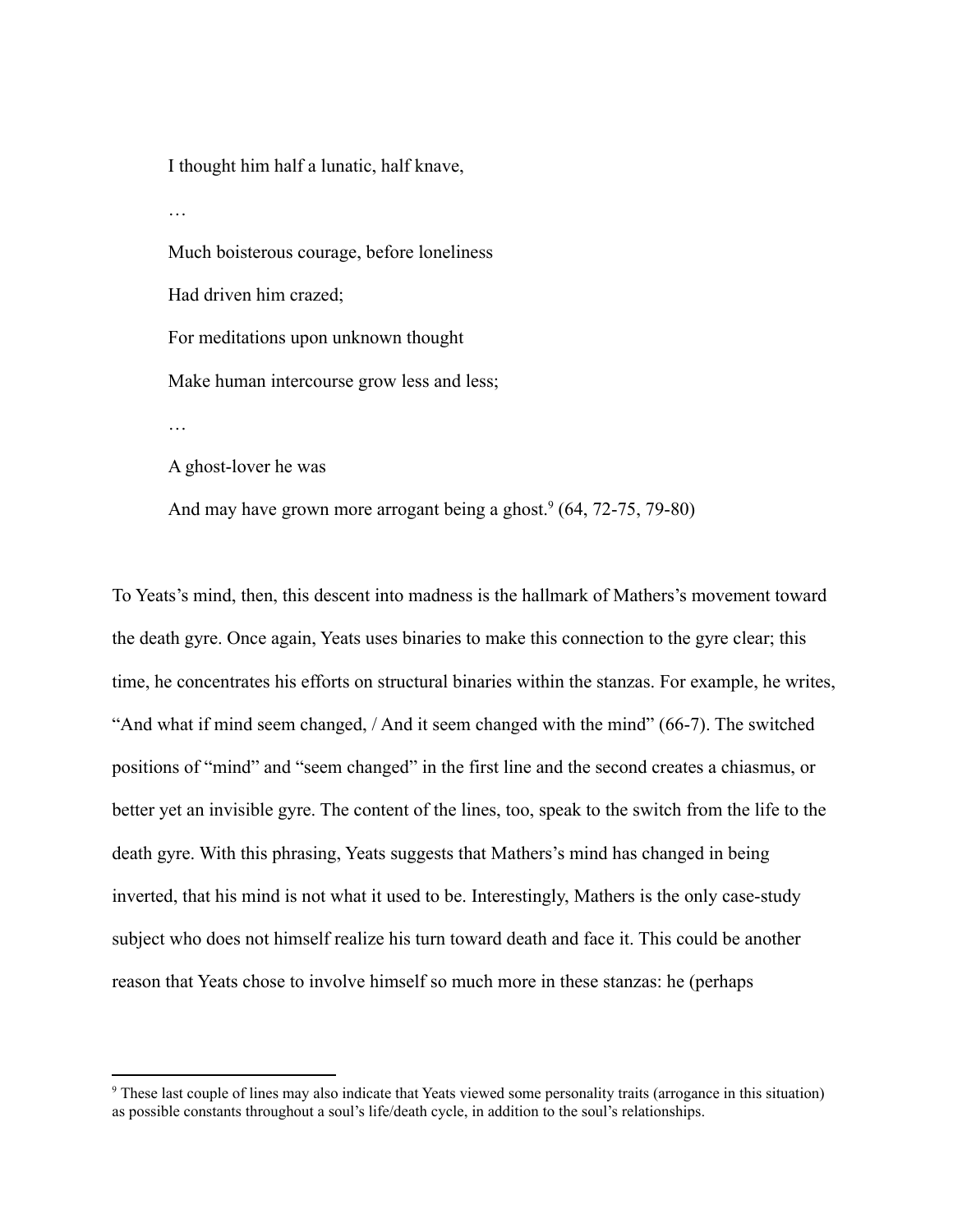egotistically) realized that he knew more of Mathers's last years than Mathers did himself, and felt the need to insert his perspective into Mathers's narrative to clarify and explain.

Finally, we return to the bookends of the poem. The first of the concluding stanzas essentially mirrors the first set of stanzas. It calls back to mind the image of a ghost inhaling Yeats's wine, and reminds us that the living will not truly understand Yeats or take his work seriously. However, it is not only the thematic repetition of these ideas that makes this stanza interesting; rather, it is more significant that he copies almost the exact phrasing of the first iterations in the second ones. His syntax becomes especially mimetic in the second half of that first concluding stanza, where he writes:

I have mummy truths to tell Whereat the living mock, Though not for sober ear, For maybe all that hear Should laugh and weep an hour upon the clock. (86-90, cf. 14 and 17-20)

There are, of course, some basic variations on the original lines, but the central words and phrases are the same. By holding a mirror to his first stanzas, Yeats shows us the cyclicity of his gyres, creating a semi-tangible model for how they might work in the poem. Certainly, there will be variations and differences in a renewed life and death, but their pith will remain the same. The paralleled phrases may also remind us that Yeats himself is stagnant in the poem—in the narrative of the poem he is still sitting with the wine at the table, pondering life and death and our souls. These poetic progressions are creations of his own mind, and all of this philosophical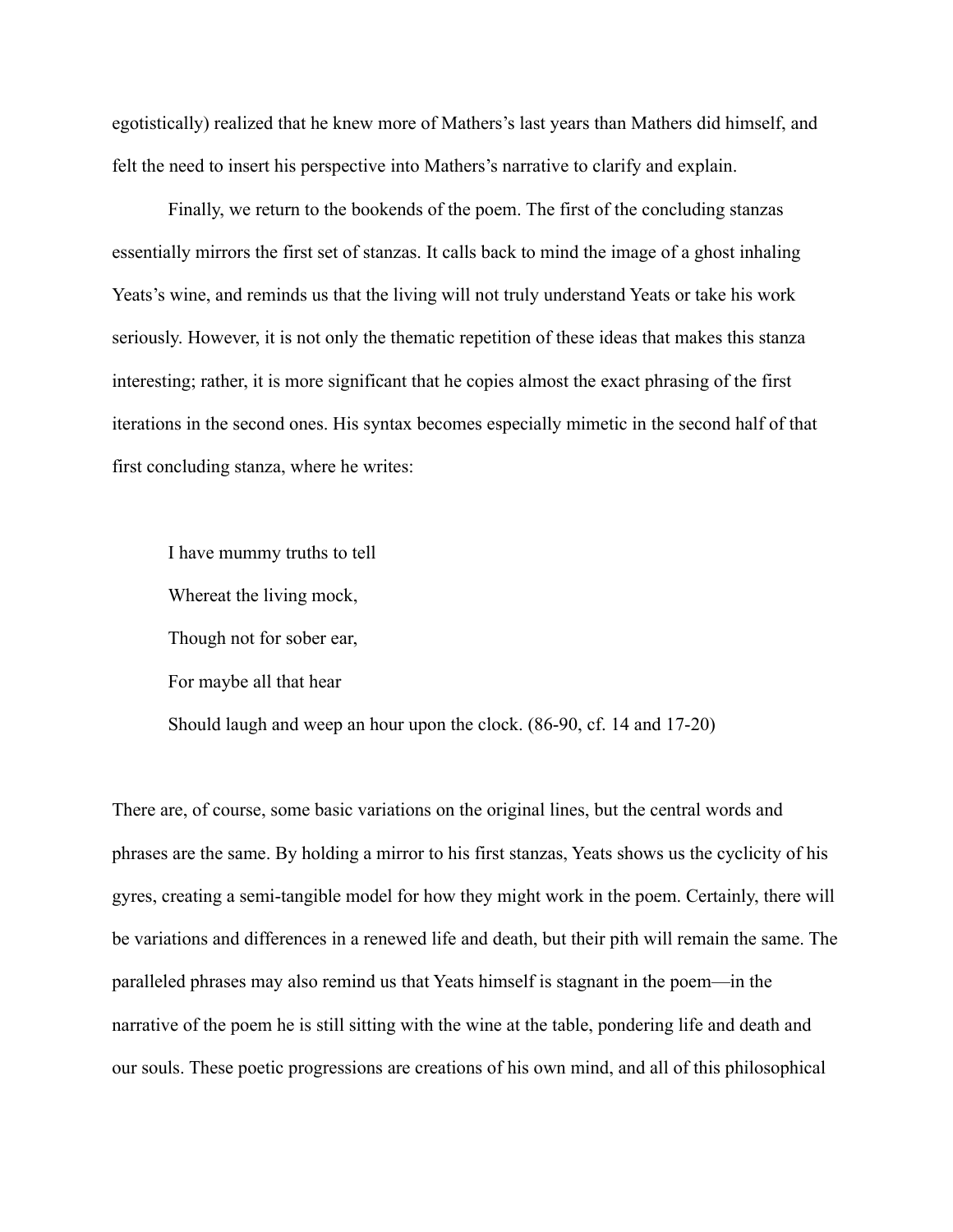work, while mentally traveling long distances, takes place inside his own head. Indeed, all of his work is mental, because this is where the growth of the soul truly takes place.

The last four lines of the poem also speak to Yeats's belief in the interiority of the soul's growth. He writes:

Such thought, that in it bound I need no other thing, Wound in mind's wandering As mummies in the mummy-cloth are wound. (97-100)

He tells his readers that he needs only to wrap himself in his own thoughts, to be spun into his own mind, to find truths of the soul. His use of the "mummy" image in particular (again a repetition from his first stanzas, specifically line 14) is interesting, as it evokes a time before Christianity, before the beginning of our own Christian gyre. It tells us that Yeats does hope to travel to some distant place to retrieve the images and knowledge he needs to advance his soul, just as Florence Emery did. However, it also tells us that his hopeful destination is not one that we can physically access anymore, because it is thousands of years removed. Instead, he hopes to use what he knows of this past place to create his own imagined space where he can, in the confines of his own mind, grow spiritually. He must have seen that his contemporaries, being too close to the living, would not understand the philosophies that he formed as he drew closer to the base of his own death gyre.

Thus, in "All Souls' Night," Yeats finally takes his conception of the gyre and puts it into practice, using it to both structure his thoughts on the page and explore them conceptually. That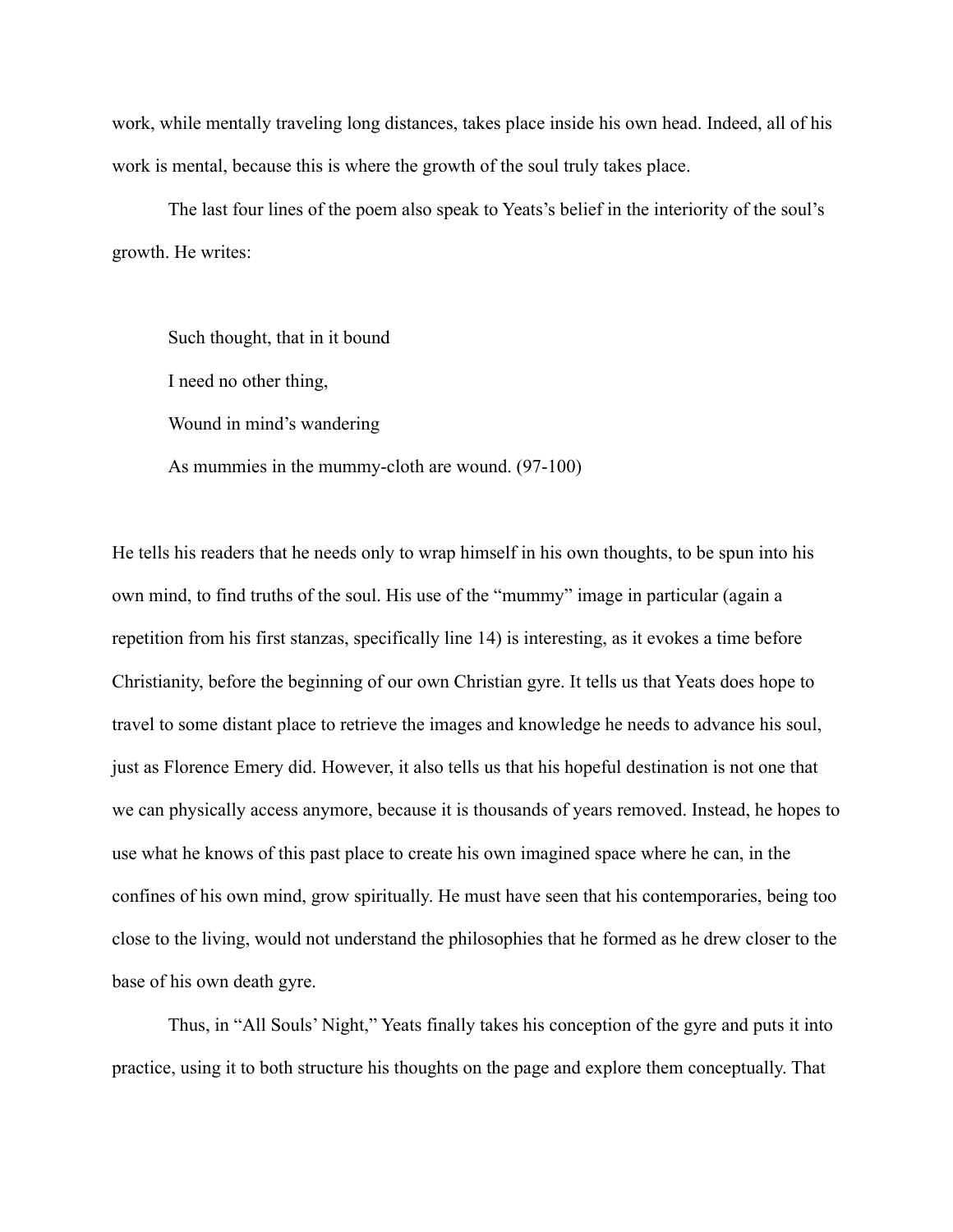is, he uses gyres and various literary devices which align with the geometry and duality of the gyre to fully understand his thoughts on the life/death/renewed life gyre cycle. By probing his own ex-friends' minds as case studies, he finds that there may be a point in all of our lives at which we turn toward the base of the death gyre, away from that of the life one. Yeats tends to avoid delving deep into the implications of the death gyre itself, though, instead apparently preferring to focus on the possibility of renewed life after our physical deaths. This hope for something new, for something to live past us when our bodies decay, becomes a seed for a future poetic incantation, one which would ensure that Yeats's preparation for renewed life could propel him through the turmoil of physical death.

## **"Sailing to Byzantium"**

That seed blossomed into a flower a few years later in 1927, when Yeats must have found himself at the crossroads of a gyre himself. He had recently published the first edition of *A Vision* (1925), and was therefore at a new zenith of clarity with respect to defining his metaphysical ideology, while, at the same time, he knew that he was aging, and thus drawing closer to the base of his own death gyre. To work through this crossroads, Yeats (to no one's surprise) wrote a poem. Much like "All Souls' Night," "Sailing to Byzantium" tracks the movement of the life/death/renewed life gyre cycle; however, unlike "All Souls' Night," which merely seeks to explore the gyre cycles of others, "Sailing to Byzantium" seeks to control the movement of his own gyre cycle. Specifically, Yeats uses his poem as an incantation, one which will power him onward toward the gyre of renewed life, to find new meaning all while physically stuck in the decay of the death gyre.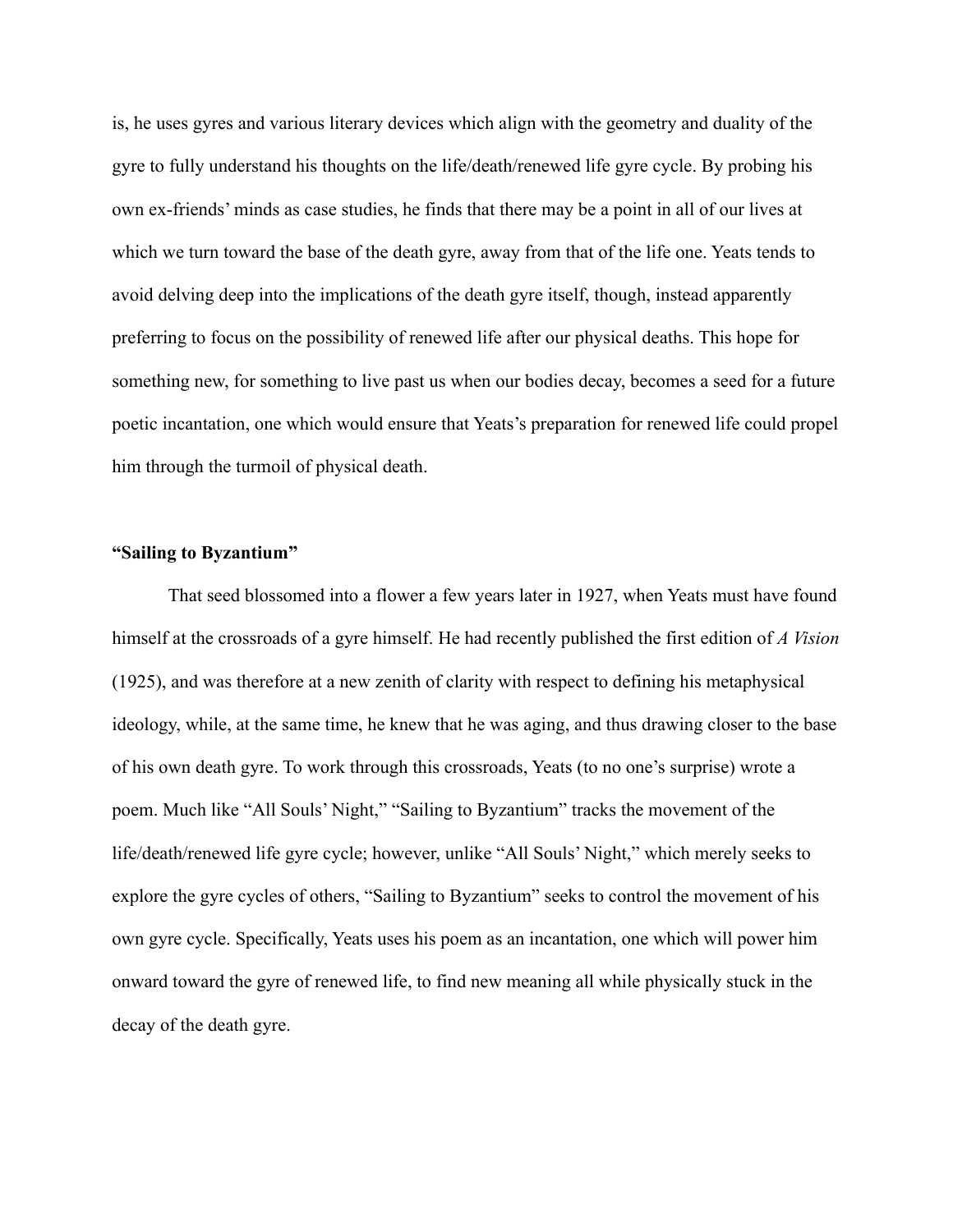Before I examine "Sailing to Byzantium" in full, though, it would be useful to consider how to go about understanding the literary mechanisms of Yeats's incantations, something too few scholars have sought to understand. In particular, speech act theory, as theorized by both J. L. Austin and Jacques Derrida, can be helpful in examining the practical ways in which Yeats viewed his poetry as magic. While its use has not become a wildly popular trend in Yeats studies, there is precedent for its application to magical studies in multiple fields. In particular, speech act theory has become a useful tool for literary critics and anthropologists (Byville and Tambiah).<sup>10</sup> That trend, even if slight, makes sense if we consider the baseline assumptions of speech act theory. In particular, speech act theory, as explored by J. L. Austin in his 1962 work *How to Do Things with Words*, argues that we can divide all speech acts (or "utterances," as he often calls them) into two categories: the constative and the performative (Austin 3-6). The constative describes its subjects, explains events, clarifies, and communicates information. A simple example might be "The magician cast a love spell," where one party explains the activities of a local magician to a friend. For Austin, the constative is the more common of the two speech acts. That makes sense, since the constative does what we generally assume language sets out to do: it facilitates the exchange of information from one party to another.

The second type of Austinian utterance is the performative, a speech act which, in being spoken, actually enacts that which it sets out to do. It does exactly what the name suggests: it performs an act, and in performing changes the nature of the world. It is this aspect of speech act theory that has appealed so heavily to scholars of magical practices, because spells and incantations follow the same internal logic as the performative. That is, in speaking an incantation, a magician intends to create a change to the current state of the world in some way.

<sup>&</sup>lt;sup>10</sup> Ralf Haekel is one of the few Yeatsian scholars who does analyze his work, specifically "Among School Children," through the lens of speech act theory, though not with respect to literal incantation.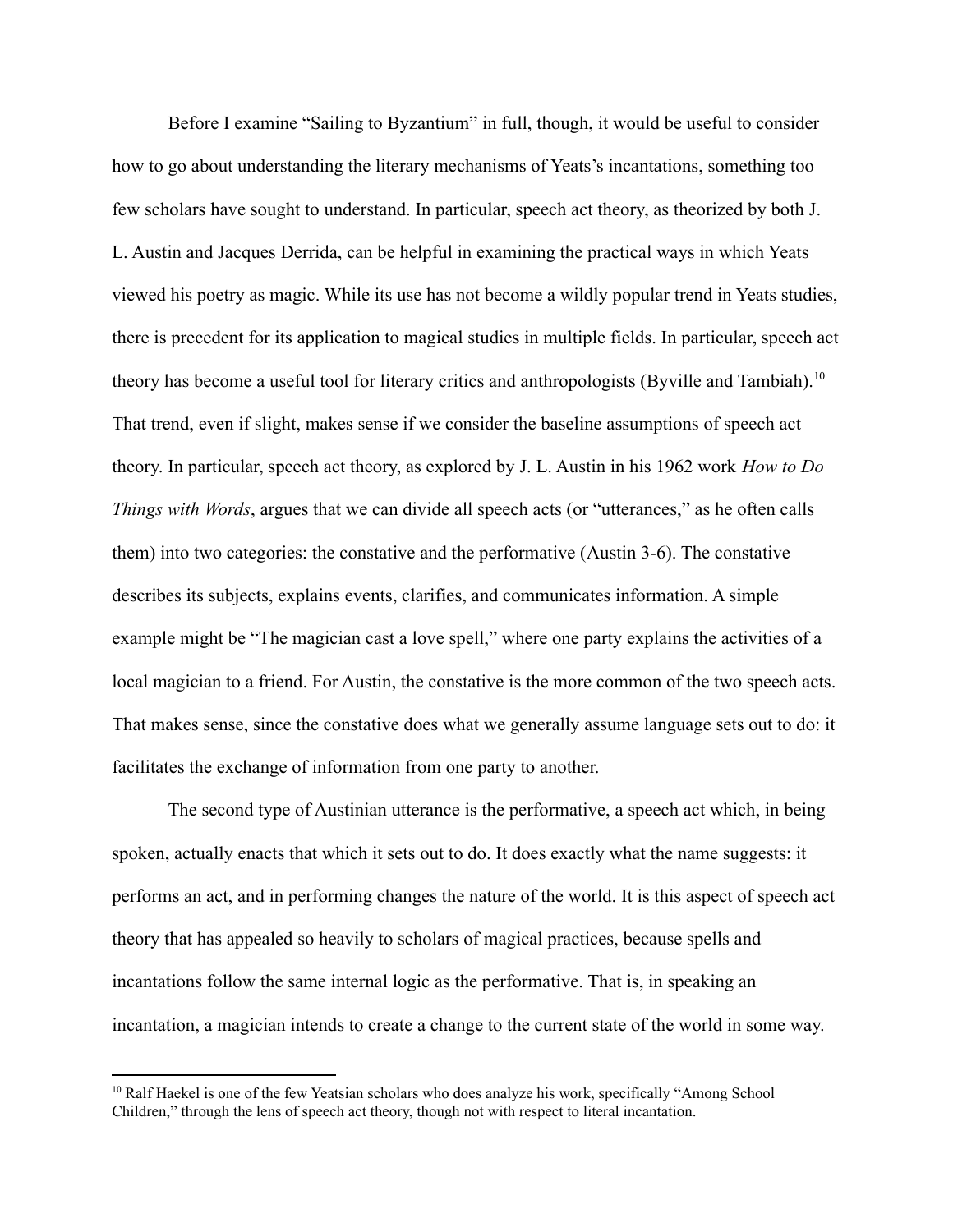To continue with the previous example, if a magician were to incant a love spell, then in theory, the subjects of the spell should fall in love. Of course, there are other parameters that a spell may require to work properly—following a decided pattern and order of words, particular motions or accompanying symbols, and even the intent of the magician.<sup>11</sup> While Austin does not appear to have considered magic in his original theorization of speech act theory, his discussion of its complexities does make room for this ritual aspect of incantatory logic as well. In the second section of his , he expands on his original theory and argues that a performative can only be successful if it fits a certain number of parameters (13-15). For example, the speaker's intentions must match the goal of the speech act, and there must be accompanying rituals that help accomplish the performative's goal. While Austin's preferred example of the ritual in question might have been more traditional, such as the exchange of wedding vows and rings, we can apply the same logic to the execution of a magical spell.

Austin's theory, as one might guess, is quite narrow in its scope of what it means to be and utter a performative. He sets constatives and performatives at odds with each other, seemingly imagining a Venn diagram of two completely independent circles. For him, there is no spectrum or overlap between the two, and since the majority of utterances are constatives and only a small percentage performatives, to be in the performative circle is to be part of a select few. Furthermore, they must check a number of other boxes to be considered successful for Austin, so the criteria for a truly effective performative are even more exclusive. Therefore, when applying Austinian performative theory to Yeats's poetry, only a select few phrases will make the cut. But because these phrases are so decidedly devoted to accomplishing a purpose (the purpose of the incantation at hand) they will be the cruxes of the spell at large. These will be

<sup>&</sup>lt;sup>11</sup> We do not necessarily know the exact spells that he cast, or the exact methods of all his ritual practices, but from the aforementioned notes in his essays and from his own reflections on his magical encounters, we can assume that, as a practitioner of magic, Yeats followed a theoretically similar framework to the one I present here.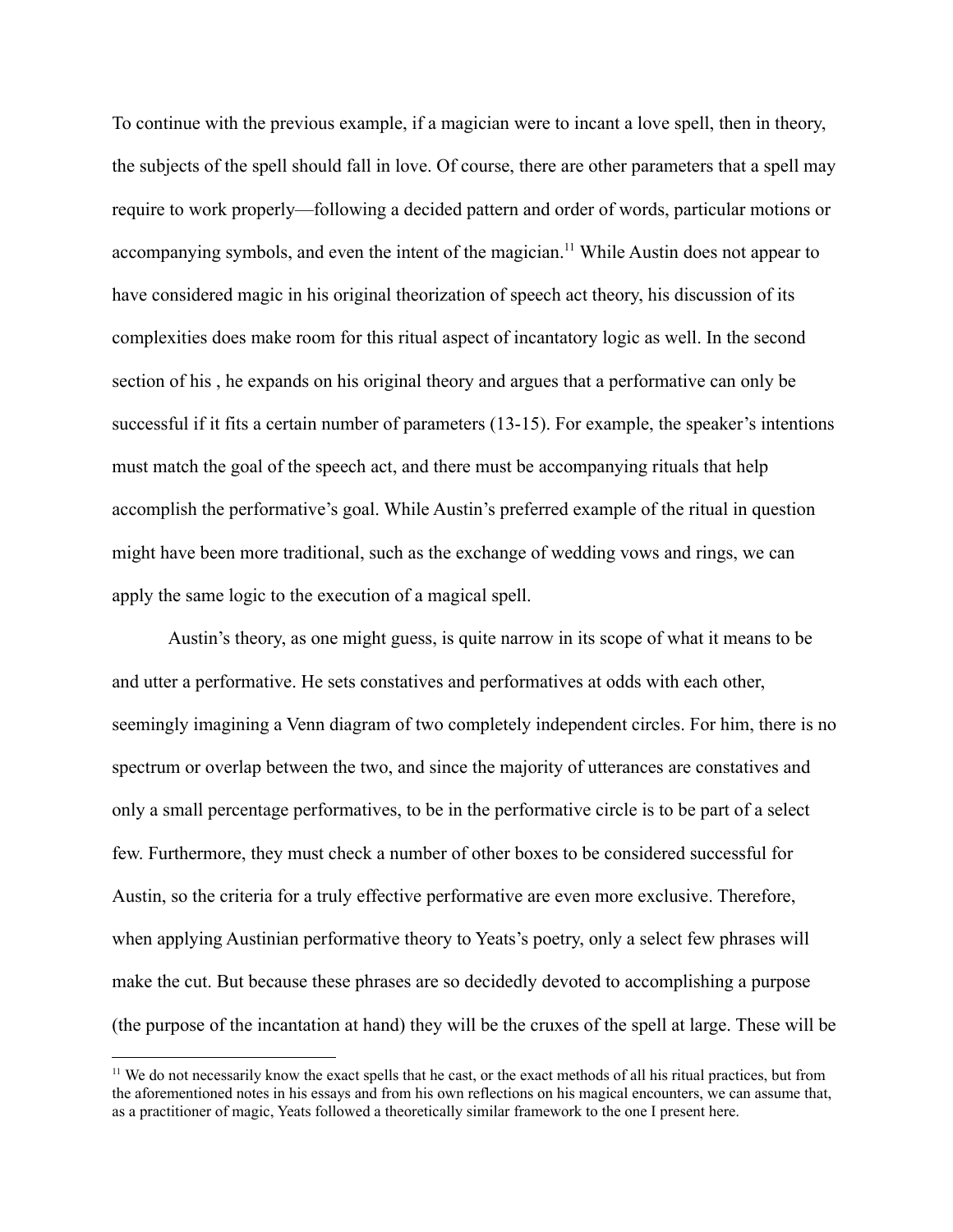the phrases where Yeats devotes himself purely to carrying out the incantation, in the most intentional way possible, actively seeking to enact his goal through performative language. In practice, these intensely performative instances may be marked by a number of literary or syntactical features. In the case of "Sailing to Byzantium," those performative markers often appear in indicators of verb tense.

The first two stanzas of "Sailing to Byzantium" hold very little in the way of Austinian performatives, or what I and others would call incantations. For Austin, the majority of these stanzas, if not their entirety, would fall into the constative category, because they essentially explain what it means to be old, Yeats's disdain for physical deterioration, and the implications of operating within the death gyre. The Austinian performatives begin to truly appear in the third and fourth stanzas. In the third stanza, Yeats tends to use present imperatives to incant. He thereby *insists* that the events he has described will become manifest in the very moment of the poem. Indeed, it is here that he first conjures the images which he seeks to reify in our cultural consciousness, writing them down to make them part of the physical realm as much as the metaphysical. It also matters that he uses imperatives in the present tense as much as it matters that he uses the present tense itself. In fact, he intends to emphasize his insistence on his incantation's success to the extent that this stanza essentially consists of a list of imperatives. Significantly, it opens with an invocation of Byzantine sages, echoing the ancient epic tradition of assigning imperatives to supernatural beings through incantation.<sup>12</sup> By aligning himself with such a staple feature of the Western epic canon, Yeats implicitly argues that his spiritual journey is one of epic proportions, and one worthy of epic attention. He assigns value to his proposed method for renewed life before he fully explains it. It is also significant that he invokes sages in

<sup>&</sup>lt;sup>12</sup> Notably, this invocation demonstrates Yeats's progression from "All Souls' Night," where his invocations were described rather than performed. Now, he is prepared to put that same concept into practice.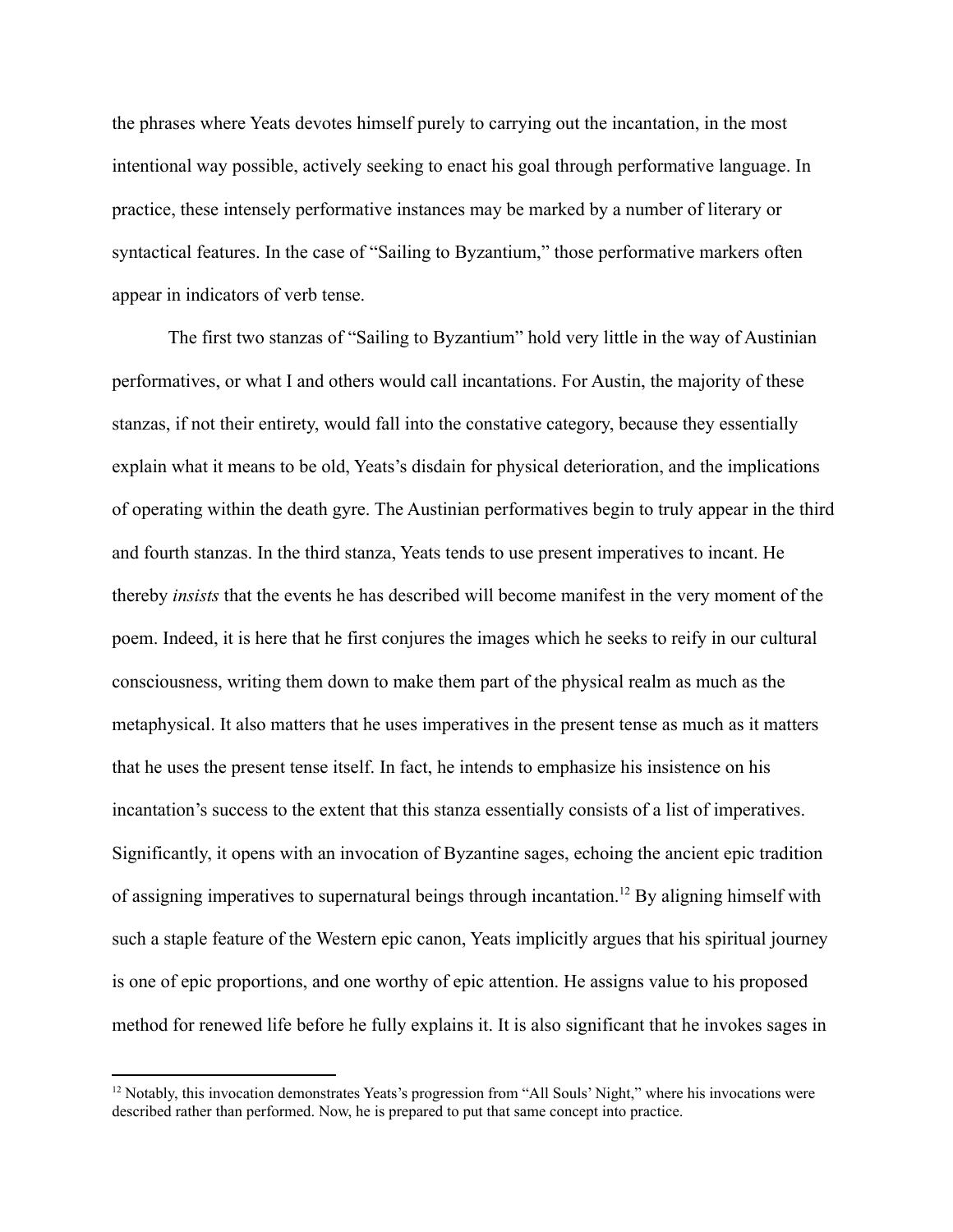particular to follow his imperatives; the ancient epics invoked muses, the artistic gods of the time. Yeats, though, chose sages, the epitome of wisdom and spiritual fortitude, to aid his journey, thus emphasizing the spiritual wisdom he hopes to attain.<sup>13</sup>

He describes these sages as "standing in God's holy fire / As in the gold mosaic of a wall" (17-18). The color scheme itself—the gold of the mosaic and the understood gold and warm tones of the fire—imply an association with warmth, richness, passion, and the fire of knowledge. Again, he hopes to find all of these on his journey to spiritual greatness. The specific phrases that the palette describes, too, delineate the specific mechanisms he plans to use for his incantation. The first phrase, "God's holy fire," tells the reader that Yeats intends to cast his incantation on those imagined sages blessed directly with God's grace; he envisions himself calling on that boon to find the new spiritual strength he desires. Thus with this image, he lets the reader know that he seeks to use divinity as one source of power for his magic-fueled spiritual journey. The second phrase, "the gold mosaic of a wall," expands the scope of the incantation to include rich artistic creation. As I mentioned above, the gold represents the spiritual richness he plans to work toward, as well as the revived passion and inspiration he hopes for. The image of the mosaic itself, though, calls to mind the phenomenon of artistic creation as a means to reach spiritual growth, a phenomenon that he himself mimics in writing poetry. Hence, the second image self-reflexively confirms that his own artistic creation will help him to reach spiritual growth.

Interestingly, his first actual incantatory command for the sages is to "Come from the holy fire, perne in a gyre" (19). Apparently, he does not mean to leave them in their sanctuary, but instead forces them to enter his own self-sanctioned space, a gyre. Remembering the larger

<sup>&</sup>lt;sup>13</sup> Again, his sages call to mind Florence Emery's stanzas in "All Souls' Night," where Yeats recounts her spiritual teacher, an Indian sage.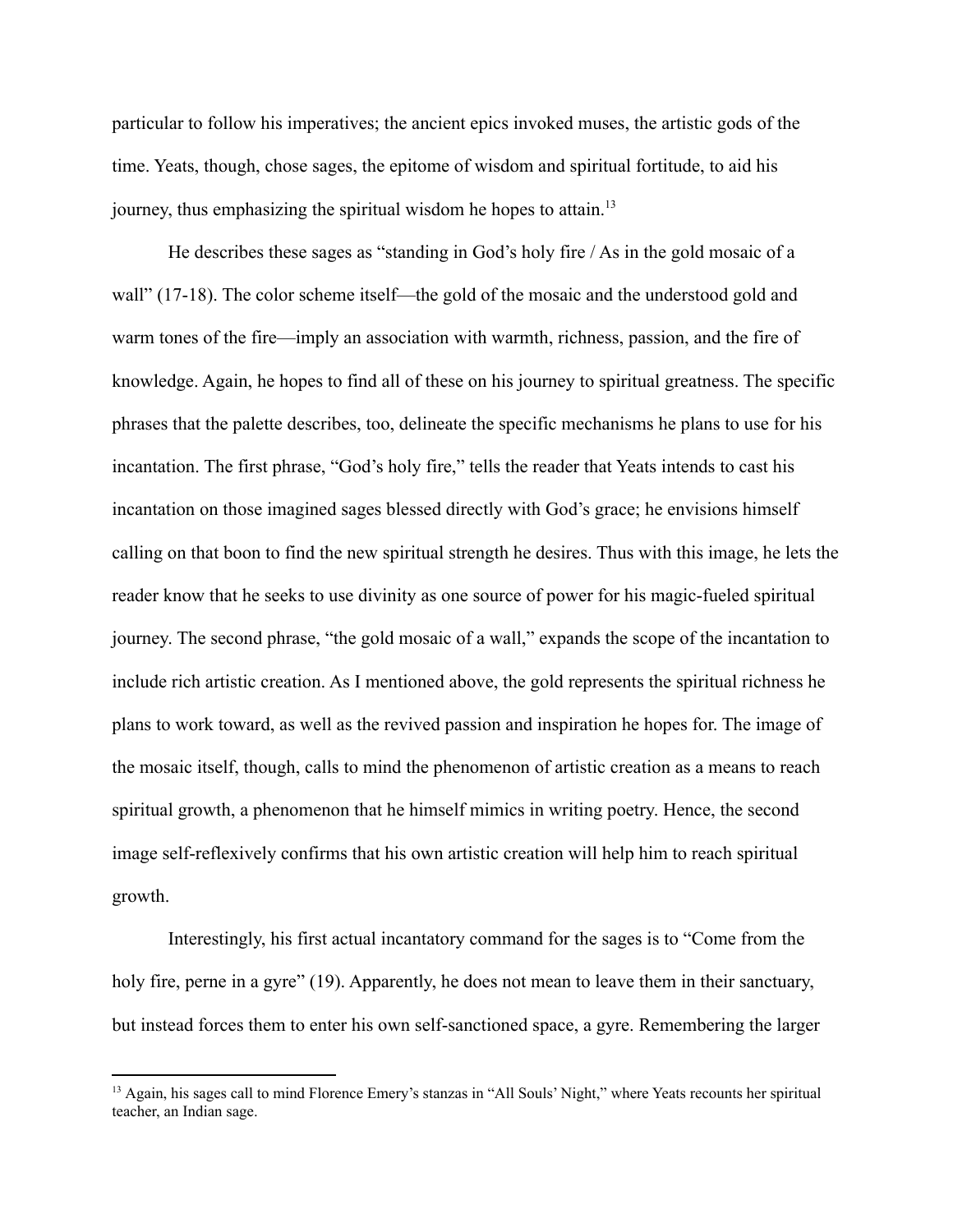context of the poem, the gyre in question is surely that of his own life/death/renewed life cycle. So, Yeats intends to displace these sages from their comfortable space of orthodoxy to a space of his own, all contained within the context of a poem of his own creation. This first incantation, then, seeks to put Yeats in a position of power with regards to the sages, so that he can have a better hold on their spiritual power. He finalizes that transfer of power with the last line in the sentence: "And be the singing-masters of my soul" (20). The verb "to be" insists on an equivalence between two things, so Yeats's use of it as a command here creates a direct relationship between the Byzantine sages and his assigned role for them as his spiritual teacher. In doing so, he also leaves no room for dispute in the goal of his incantation—he means to wield these sages for their spiritual supremacy. The title "singing-masters," too, evokes further images of artistic creation, which again reminds the reader that one of the dominant ways Yeats intends to reach this spiritual renewal is through his own poetic creation. At the same time, Yeats's command that these sages become his masters is somewhat paradoxical. After all, he is the one demonstrating power over them in the poem, and he intends to use their expertise for his own gains. The specific use of "masters," then, seems to imply that Yeats does put his trust into these sages. He recognizes the power of their abilities and, though still holding to his overarching power as the magician-poet, trusts their judgment in steering him on his journey to renewed life.

The imagery and commands in lines 21-24 become more gruesome, alluding to the disdain Yeats feels for the tolls of physical aging and deterioration: "Consume my heart away; sick with desire / And fastened to a dying animal / It knows not what it is" (21-24). In the first phrase of the sentence, and another imperative, he asks the sages to metaphorically eat away his heart, the central organ sustaining his physical form and therefore determining the rate of his movement through the death gyre. As such, he essentially asks the sages to rid him of the literal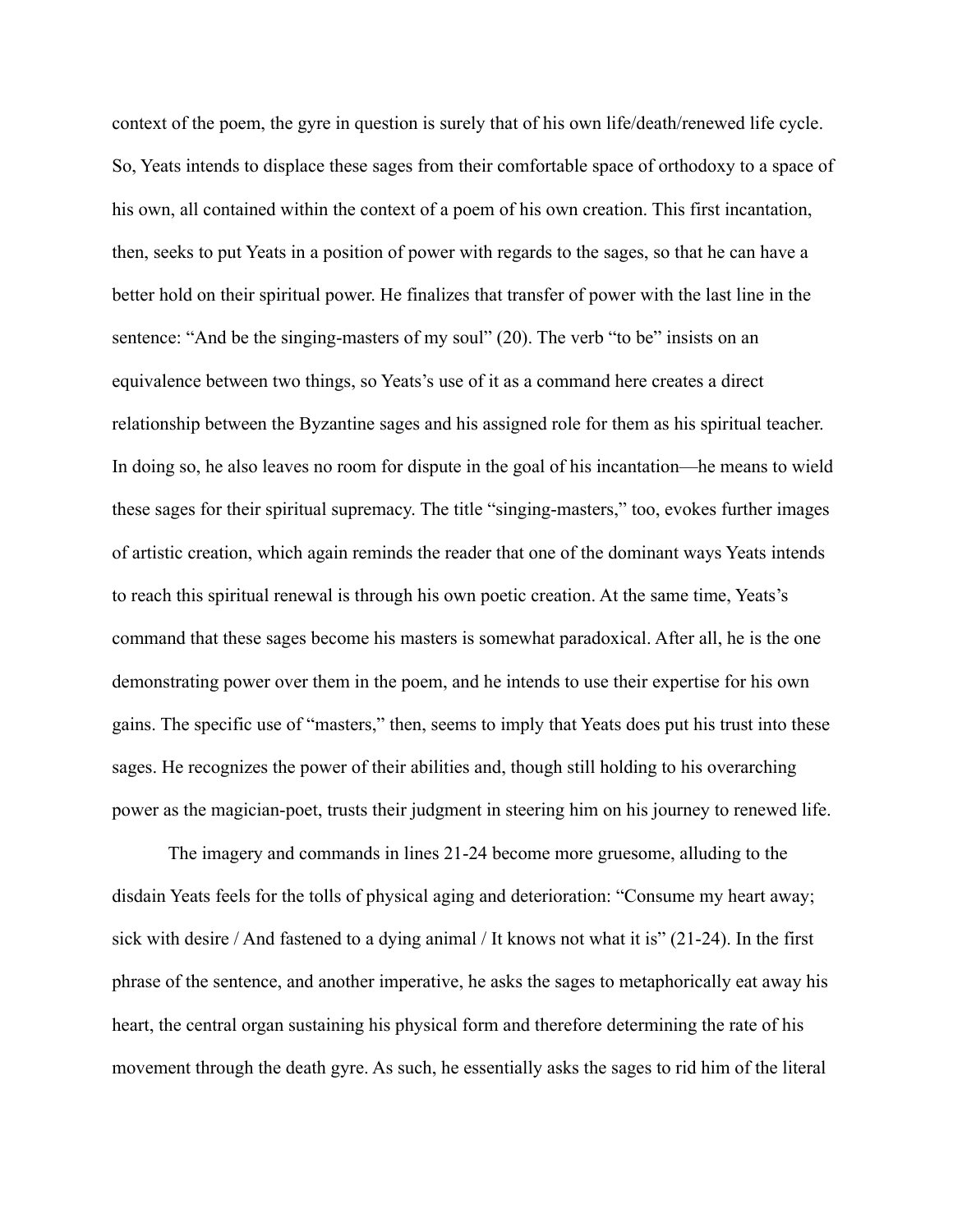body that no longer serves him the way it once did, when it kept him squarely in the life gyre, so that he can focus entirely on sustaining and nursing his metaphysical soul in preparation for renewal. He separates the next phrase of his sentence with semicolons, keeping it apart from the actual commands so that he can elaborate on the *reason* he needs to wash away his traces on the physical plane.<sup>14</sup> "Sick with desire" again demonstrates disgust for his bodily form, as exemplified by his heart, the lifeforce, which is no longer at its peak performance (since it is "sick") and is more susceptible to falling into the traps of human mortality. He then tells the reader and sages alike that his heart is "fastened to a dying animal," symbolic of his decaying body. Finally, he laments that his decaying bodily self "knows not what it is," meaning it has lost self awareness and is even further removed from the height of its humanity and cognitive fortitude. It is furthermore interesting that Yeats refers to his body as "it" rather than "me" or "my body." He does remark that his heart is his own, when he says "my heart"; but perhaps he makes an exception for the organ that also, metaphorically, controls some aspect of the soul. The heart may have dual meaning in that way—it controls both the spirit and the body. Many of his other organs, on the other hand, have singular functions, ones that no longer serve the purpose he seeks to achieve.

His final incantatory command of the poem comes in the last line and a half: "gather me / Into the artifice of eternity" (23-24). Truly, it is this last micro-incantation of the stanza that captures the goal of the incantation at large: Yeats seeks to become part of the infinite cycle of renewed life through the spiritual growth he will gain from training with Byzantine sages, specifically training in the art of creation. The verb "gather," interestingly, implies that at the time of composition, Yeats stands metaphorically scattered, a nebulous cloud of spiritual Irish

<sup>&</sup>lt;sup>14</sup> While this itself is not quite an Austinian performative, and rather falls into the constative category, it lends context and justification to his performative incantation and therefore should be addressed in tandem with the magical practices themselves.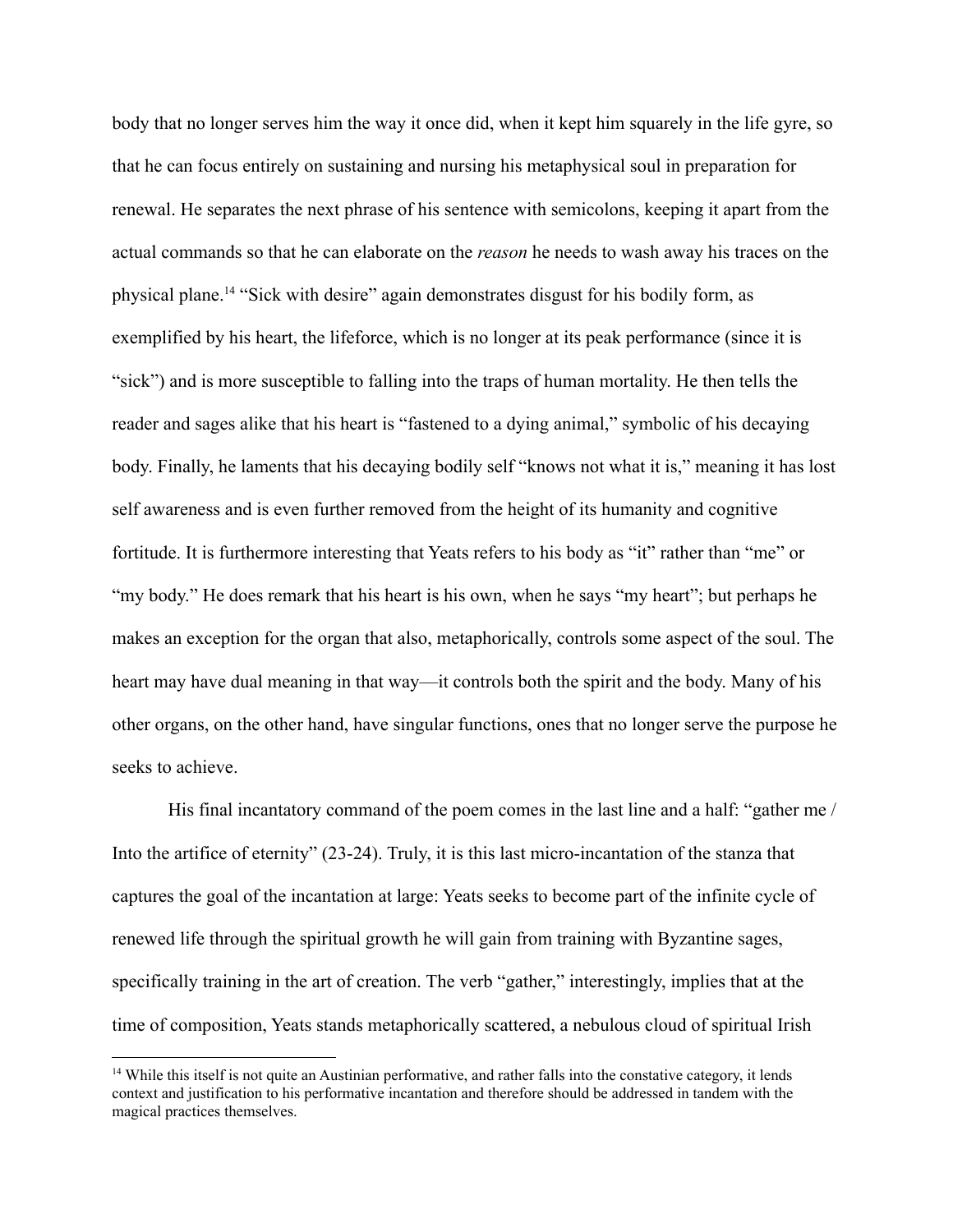matter to be gathered up and sealed in infinity. It seems, then, that part of the thing he hopes to gain from training with the sages is direction. He recognizes that he needs guidance to become less scatter-brained, as it were, and join an organized spiritual solar system. In recognizing that, he adds it as an implicit goal to his incantation—to grow spiritually he also needs a central point, a sun, on which to converge. Finally, the image of the "artifice of eternity" is provocative for its duplicity of possible meanings. First, the artifice may just be an artificial (or manmade) construction of eternity. It could easily refer to his own poem, an artificial poetic self-made construct that immortalizes not only his mind but also his incantation and spiritual journey. However, it may also refer to "artifice" in the sense of deceit and deception, in which case, Yeats may be suggesting an implicit wariness toward his own goal of eternal spiritual growth and remembrance. He may recognize that, while he does perform his incantation, it may not be entirely foolproof. That is, he must still pass through the death gyre.

In the fourth and final stanza, Yeats's incantatory performatives turn to the simple future tense, rather than the present. While the present tense seeks to create truth in the moment that it is written, the future tense insists that an event *will* take place at a later time. It demonstrates pure confidence that, by virtue of Yeats's magical abilities infused with his poetic expertise, the statements that he makes will come to pass. We should not take for granted that he chooses the *simple* future, rather than any other variation on the future tense—the "simple" characteristic underscores how sure he is of his spell, to the point where he does not feel the need to add any qualifications and provisional phrases. The subject of this verb tense is also different from that of the third stanza; here, the recurring subject-verb relationship is the supremely confident "I shall" (25), rather than deference of commands to his Byzantine sages. Here, then, he envisions all of which he will be capable in the future, given the efforts he conjures up from those sages in the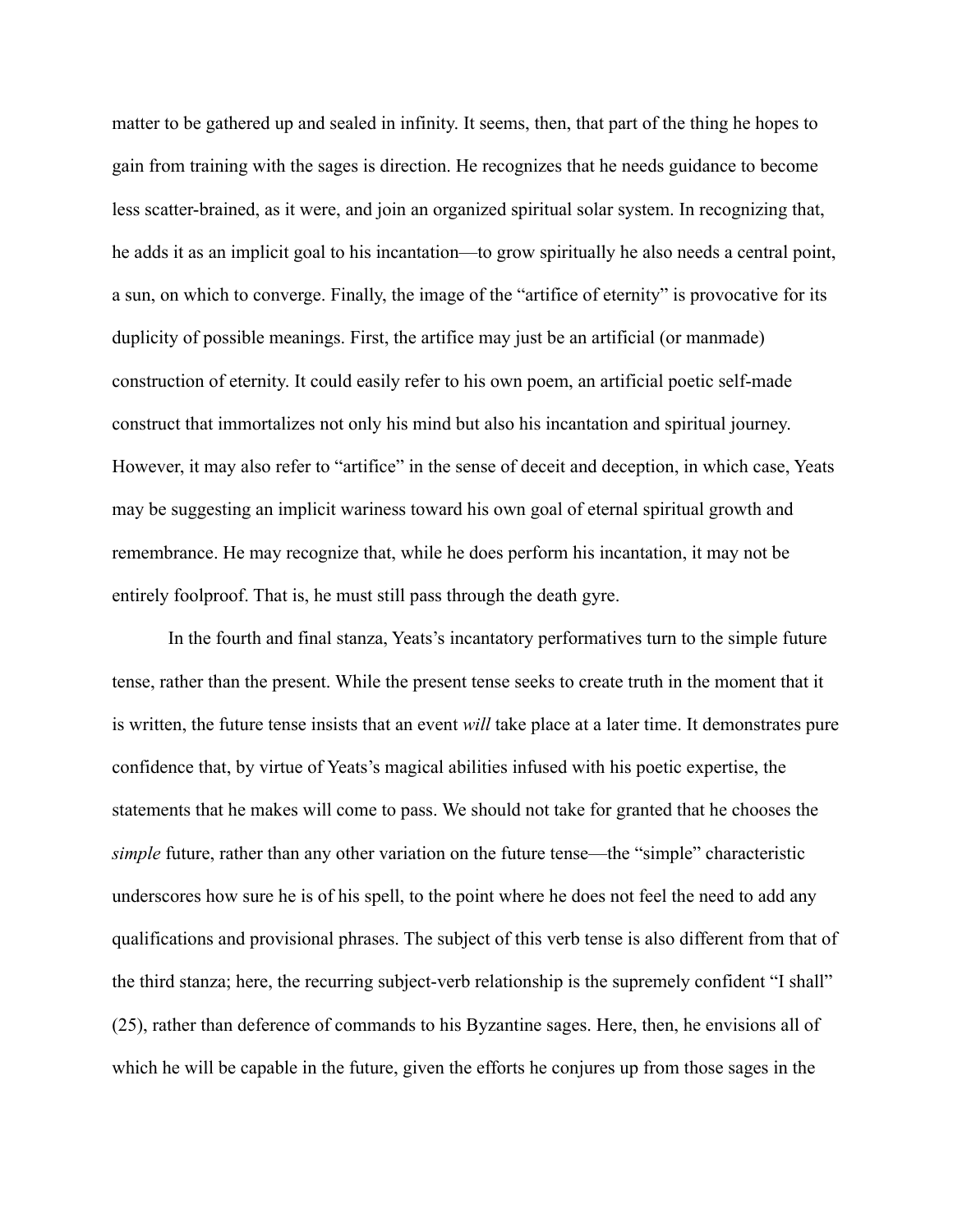third stanza. The two final stanzas become a kind of "If, then" statement, without the implicit possibility of failure that traditionally comes with "If."

The first two lines of the stanza give another version of the incantation's goal: "Once out of nature I shall never take / My bodily form from any natural thing" (25-26). Again, Yeats emphasizes that he wishes to remove himself from the natural, physical world of the life/death gyre and instead install himself in the spiritual, metaphysical plane where he might encounter renewed life. We have already received this information, though, a number of times. His reiteration of the sentiment does emphasize the point and solidify it in our minds as his goal in writing this poetic incantation. But furthermore, the fact that he has now spelled it out for us twice using two different tenses, with two different subjects to go along with the different tenses, indicates that he strives to cover all his bases. In the previous stanza, he established that he would leave the physical world in that exact moment, with the sages as the conduits in that moment. Here, he again purports that after that present moment passes, he will never again return to the physical realm. He wishes to exist separate from the natural, physical realm and reside exclusively with the renewed, spiritual spaces he and his sages construct.

The next four verbs in the stanza give metaphorical examples of that which Yeats intends to invoke spiritually. He begins with the verb "make," which explains quite explicitly what Yeats intends to happen through his artistic process: "But such a form as Grecian goldsmiths make / Of hammered gold and gold enamelling" (27-28). He presents his alternative to taking a bodily form from nature, as he condemns in the previous two lines, and pictures a new idealized spiritual form comparable to a great work (an "artifice") of antiquity. The allusion to "Grecian" artisans places Yeats's spiritual pinnacle on the same level of those classical creators that we idealize as the very paragon of Western art, along with all of those more recent artists who have drawn on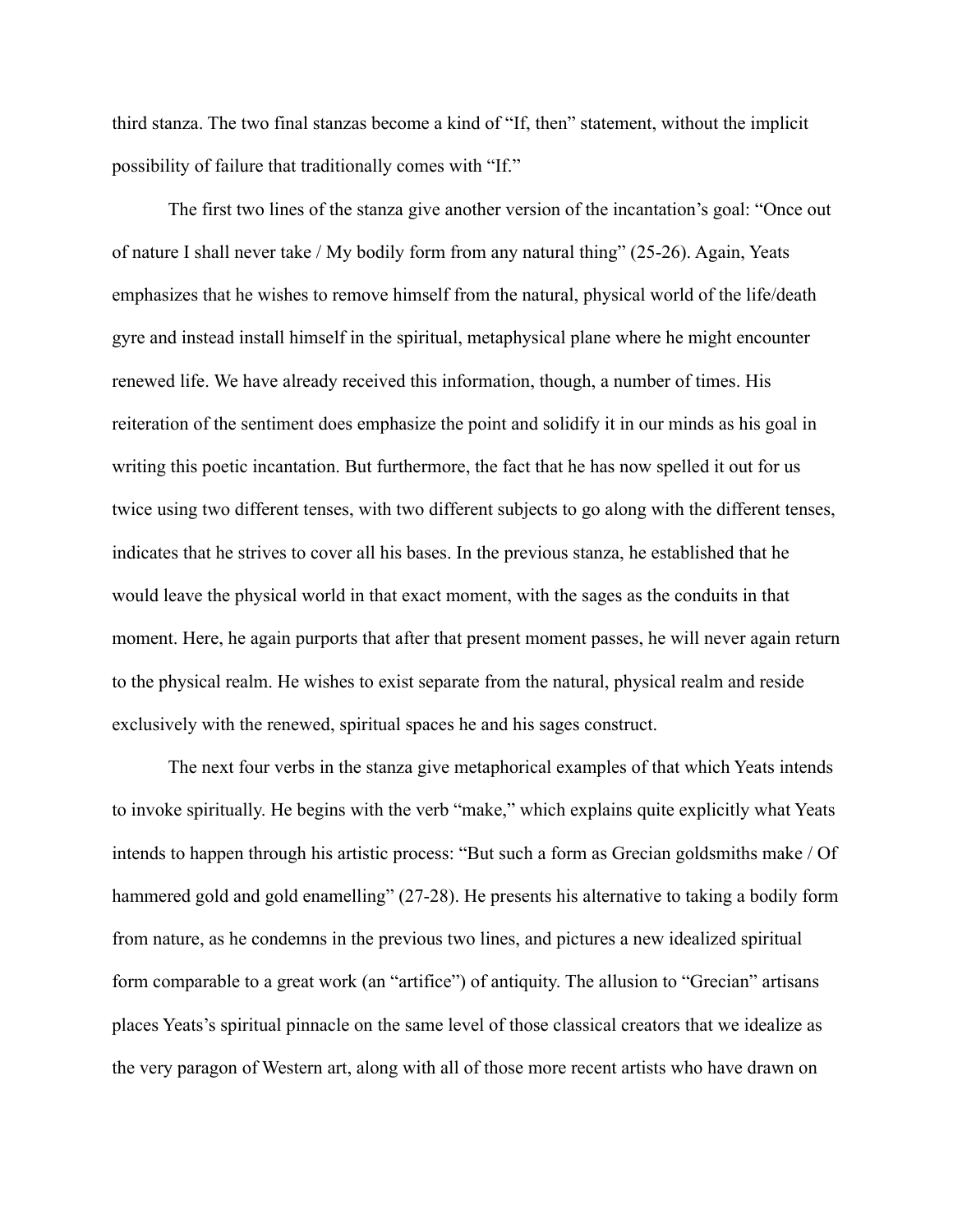Classical themes to create new staples in the canon.<sup>15</sup> Likewise, the repeated emphasis on "gold" elevates Yeats's spiritual potential to the esteemed value we associate with gold, and those artisans skilled enough to work with it. By assigning all of this reverence to his goal, that desire for a renewed life even in the throes of oncoming death, he contends that he has succeeded in crafting the perfect incantation to achieve it, and that he will certainly exemplify reaching a zenith of the new spiritual gyre. His next verb phrase, "To keep a drowsy Emperor awake," is an infinitive that continues his original "I shall … make" phrase. He explains that, after achieving an elite form representative of the height of Western creation, he will prove the extent of his newfound achievements by entertaining even a Byzantine emperor. "Keep" as a verb is especially compelling here, as it implies that Yeats will be able to sustain attention for prolonged periods of time. It also accentuates that potential to keep an audience engaged by keeping the reader's attention as they take the time necessitated by the long **e** vowel sound to read the phrase.

The second verb phrase comes in line 30: "Or set upon a golden bough to sing." Yeats elaborates on the possibilities that will open up to him once he reaches his renewed spiritual enlightenment. First, he purported that he could dazzle a leader of an entire empire with his newfound knowledge; now he argues that he will be able to express himself even from a delicate, stationary position on a golden bough (again, a gold-infused image that instills opulence). The verb "sing" calls to mind a different kind of artistic creation, though one that still aligns with poetic composition. On its own, singing is another form of artistic expression, and its evocation suggests that Yeats's ability to create, though contained in his poetry, is not inherently tied to only one form of art. Rather, he will have the power to master a large variety of forms of creation. That being said, song does hold ancient ties to poetry. We know that for thousands of

<sup>&</sup>lt;sup>15</sup> I think specifically of Keats's "Ode on a Grecian Urn" here, though we might include any number of writers who have followed the Western literary tradition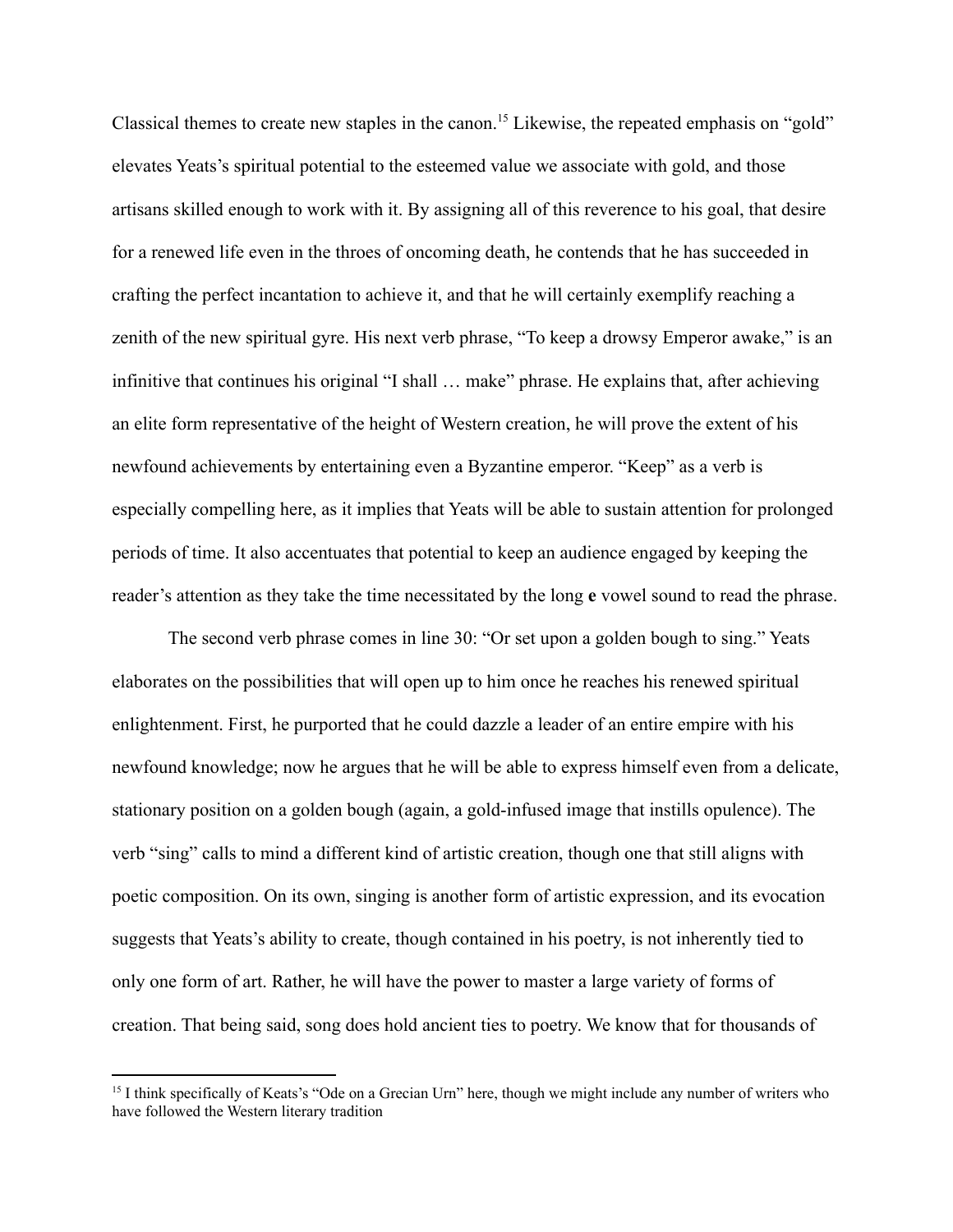years, poetry and epics in particular have been performed through song. The concept of bards, too, is not unfamiliar to our modern cultural consciousness. Indeed, if we recall the earlier-quoted section from his essay, "Magic," we will see that Yeats himself saw a correlation between musicians and poets (52-53). That is all to say, by arguing that he will "sing," Yeats taps into yet another ancient poetic tradition that strengthens his artistic prowess. We might also note that singing, in addition to its poetic associations, connects well with literal incantation. Here, the spells that Yeats intends to cast are written, whereas we may expect a conventional spell to be orated, either through speech, chant, or even song. Thus, the inclusion of "sing" as an act that will metaphorically take place in the future, allows space for the incantation to be sung, all while existing in the confines of a poem.

We may also consider the significance of exactly what it is that Yeats intends to sing, and to whom: "To lords and ladies of Byzantium / Of what is past, or passing, or to come" (31-32).<sup>16</sup> Again, he shows confidence in his future ability to capture the interest of the elite, gesturing likewise to the confidence he has in his own incantatory abilities. But the content of his metaphorical song brings our attention once again to the timeframe of the poem, or perhaps more accurately the lack of one. The poem exists in a temporal void, intentionally so; if its purpose is to escape the confines of the real world by using an imagined alternative reality, then it follows that the poem would evade conventional time. Indeed, this line points out that in the world of "Sailing to Byzantium," Yeats represents an intersection of all time, past, present ("passing"), and future ("to come"). The present and future we have already discussed–the present tense serves to create truth in the instant of being written, while the future tense insists that the events

<sup>&</sup>lt;sup>16</sup> Of course, the words listed in the phrase "past, or passing, or to come" are all adjectives, not verbs. They describe the all-encompassing scope of Yeats's prophecy, but whether or not they actually *do* anything, in the Austinian performative sense, may be up for debate. However, their placement in the direct context of Austinian performatives asks us to consider them with such regard, as was the case for lines 21-23.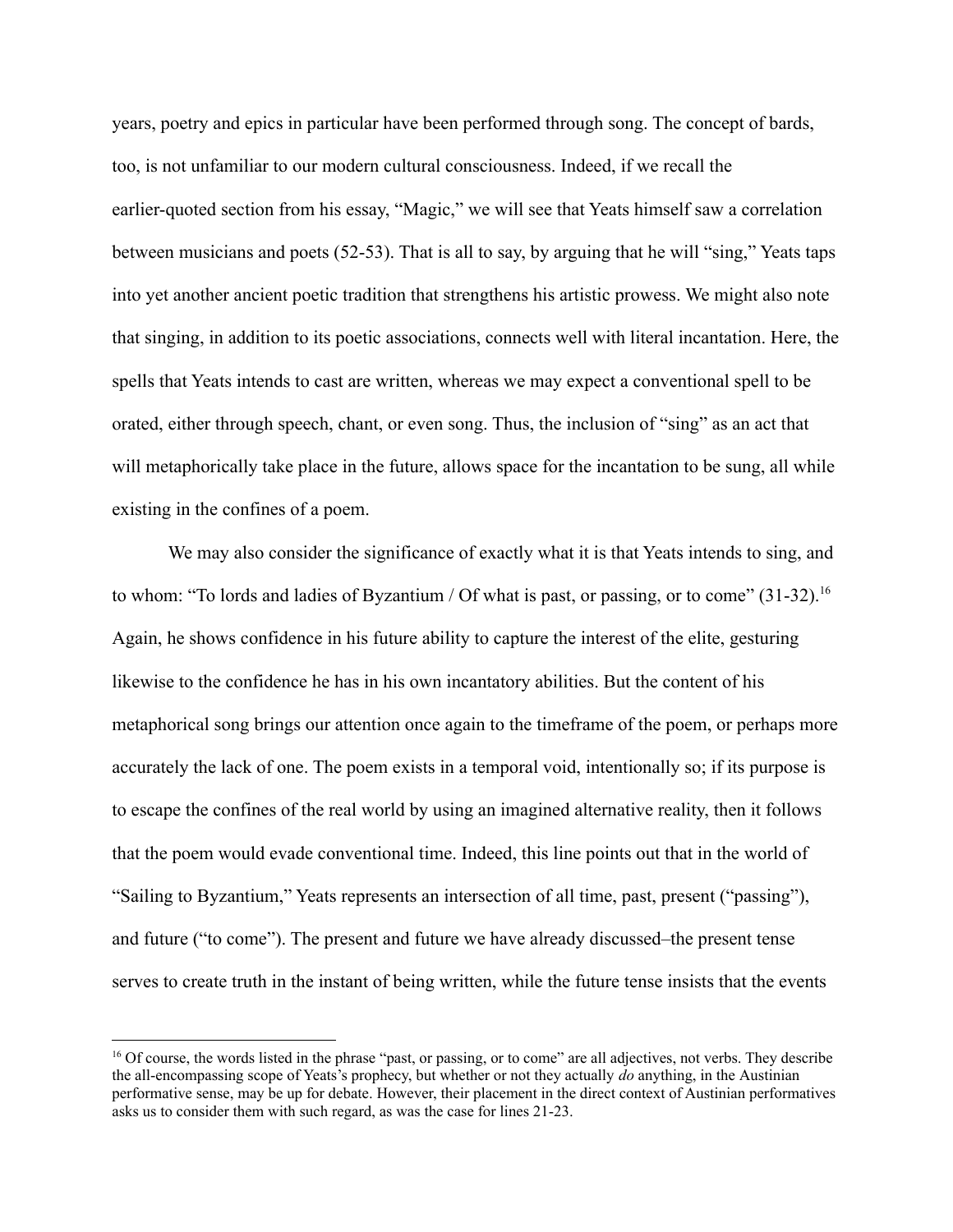it prescribes will come to pass once the present moment has taken place. The poem does not interact, however, with the past tense. In verbiage alone, it exists either in the present or the future. Again, this temporality makes sense, since the goal is to avoid looking to the past. After all, that is where Yeats's memories of youth's glory, and his physical deterioration, live. Even so, the entire poem exists in a strange, historical context. Byzantium, of course, was a real place. The Byzantine Empire was one of the great empires of late Antiquity through the Middle Ages. It was furthermore the era which Yeats idealized above all others: "I think if I could be given a month of Antiquity and leave to spend it where I chose, I would spend it in Byzantium a little before Justinian opened St. Sophia and closed the Academy of Plato" (*A Vision* 203). Yet Yeats has taken that historical context and re-appropriated it for his own needs, idealizing and molding it so that it can properly house his metaphysical growth as he sees fit. The poem thus in many ways represents his mastery over the past, along with the present and future. These final lines remind the reader of that power; they proclaim that Yeats's incantation-poem can bend time itself to his own needs.

Hence, the Austinian performative can be helpful in understanding Yeats's incantations, by identifying the moments in Yeats's poem that undoubtedly show the necessary confidence and ability to enact. However, Austin's definition of the performative is decidedly narrow, and indeed he is far from the only philosopher to delineate the schema of speech act theory. Jacques Derrida, for example, famously critiqued and elaborated on Austin's theorization in his article "Signature, Event, Context." Derrida takes many issues with Austin's theory, but above all, he finds an inherent issue in viewing the constative and performative as complete opposites without overlap or the presence of a spectrum (Derrida 13-21 and Wortham 135-6). The performative, conceptually, presents little quandary to him. He admits as much: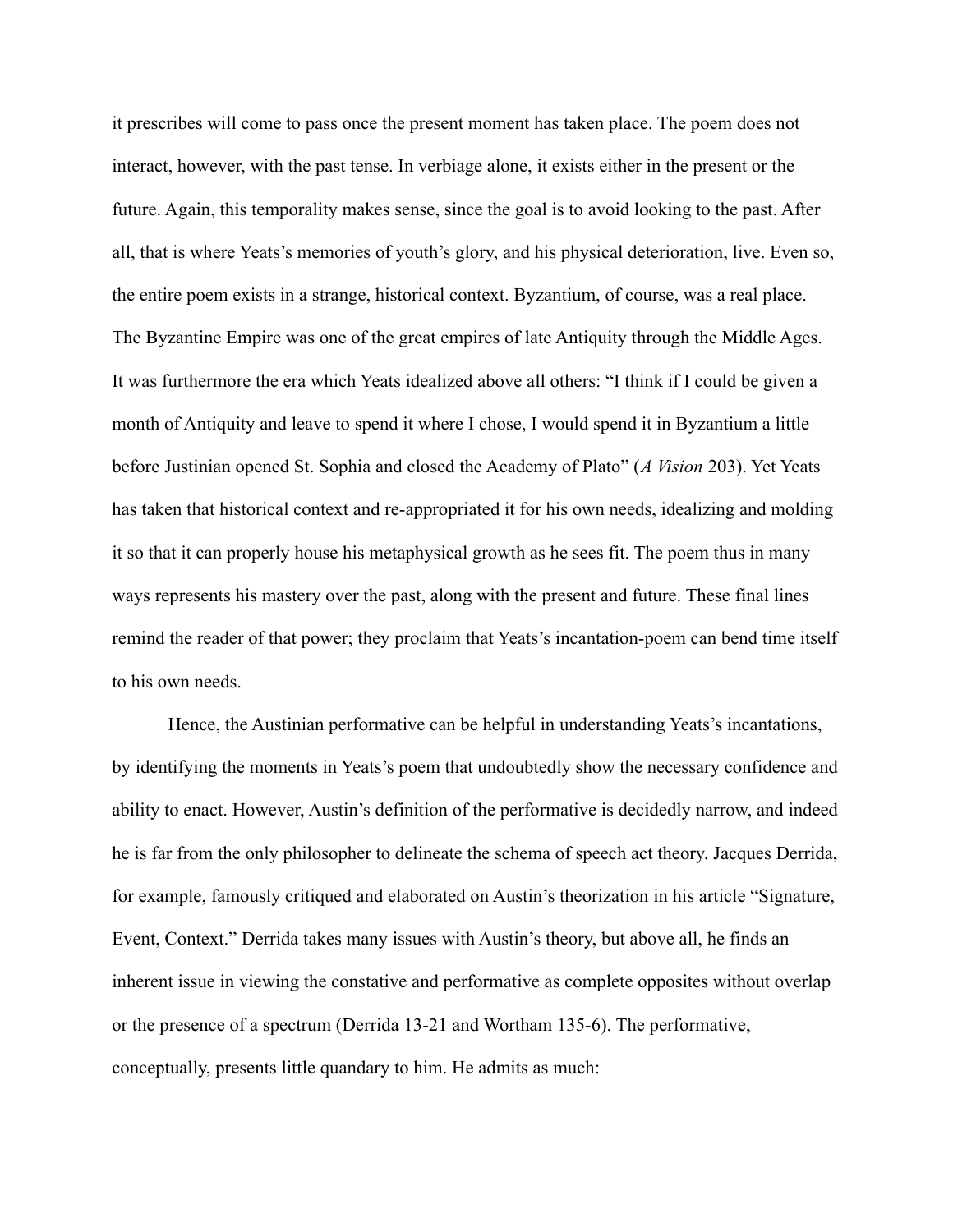You cannot deny that there are also performatives that succeed, and one has to account for them: meetings are called to order…; people say: "I pose a question"; they bet, challenge, christen ships, and sometimes even marry. It would seem that such events have occurred. And even if only one had taken place only once, we would still be obliged to account for it. (Derrida 17)

However, he believes that Austinian constatives can have as much of a hand in creating the world before us as Austinian performatives. If we are to return to "The magician cast a love spell," we may notice that the statement indeed describes an event; but for Derrida, by using language to fashion a statement, a speaker calls that statement into being, making it true in the process. In other words, to Derrida, the world does not exist in the fashion that we perceive it until we explicitly note and comment on its nature. Derrida thinks in terms of what is true for society, and for people, since our perception of the world is what actually matters when we consider language and culture. So, for Derrida, while the Earth is round scientifically, it is not *truly* round until we continue to say that it is round, and call that truth into being through repeated performance. We have to perform ideas and "facts" through language over time to make it true that thing X can be described as thing Y, or that thing X even exists. Hence, in Derridean terms, the magician's love spell first comes into being when the magician says "I cast a love spell," and then ripples out into a stronger, more true being every time someone utters the statement "The magician cast a love spell." In turn, any constative can indeed retain some of the function of a performative, since its utterance calls its subject's possible truth into being by virtue of being spoken.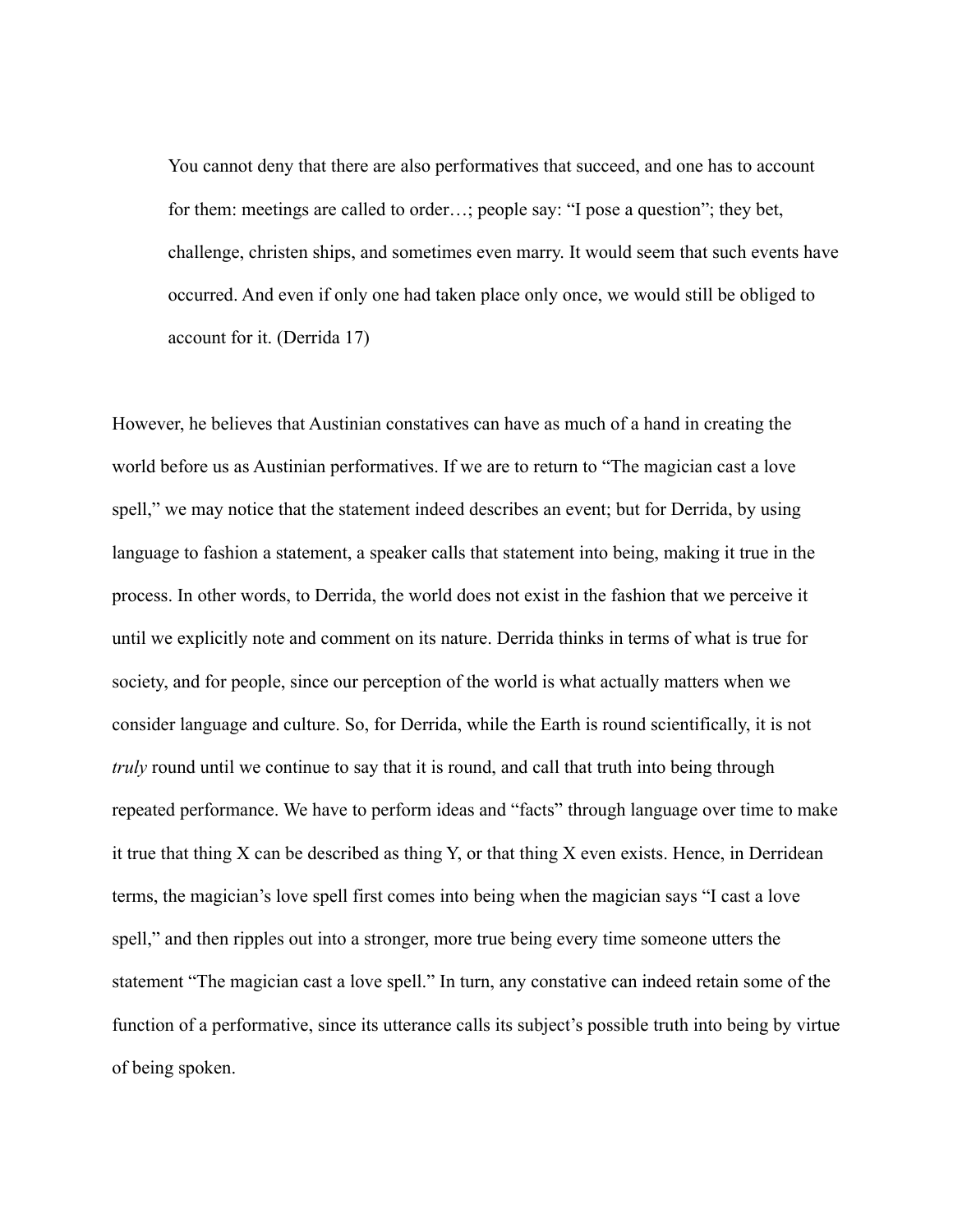From his critique of the Austinian performative, we may rightfully assume that the Derridean performative's scope is significantly less rigid. Indeed, we might say that effectively anything could be a performative, merely by nature of an utterance's existence. This phenomenon, to my mind, would be amplified even further in literary contexts. One of the main functions of literature is to create realities and truths by writing them down. Fictionalized (though often autobiographical in Yeats's case) writing is an especially potent example— Yeats's conceived Byzantium would not exist without Yeats. The existence of literature guarantees that, for as long as a piece remains in circulation, the worlds and ideas it purports or creates will survive in some sphere of our social world. And so, if we accept the Derridean definition of the performative, we could argue that on some level, all literature is composed entirely of performatives (in the weaker Derridean sense). In turn, all literature could be considered a web of individual incantations because they all create truths and meanings merely by being written, even if their purpose is not necessarily to incant. I will therefore use this Derridean vantage point to consider the ways in which Yeats's poetry acts as incantation on a much wider scale, and how the Derridean incantations complement the more intentionally magical pockets of Austinian performatives.

We might first consider the ways in which Yeats uses his very title, "Sailing to Byzantium," to add incantatory meaning without using the Austinian performative verb tense. Yeats might have easily titled the poem with a literal verb in mind, such as "I Will Sail to Byzantium." In that case, the title alone would have held incantatory weight, and contributed to the overall spellwork of the poem. In reality, though, he chose to use a present participle to allude to the central metaphorical action of the poem, "Sailing." Hence, Yeats likely did not mean for his title to be a central part of the actual incantation itself. Perhaps this is because a title should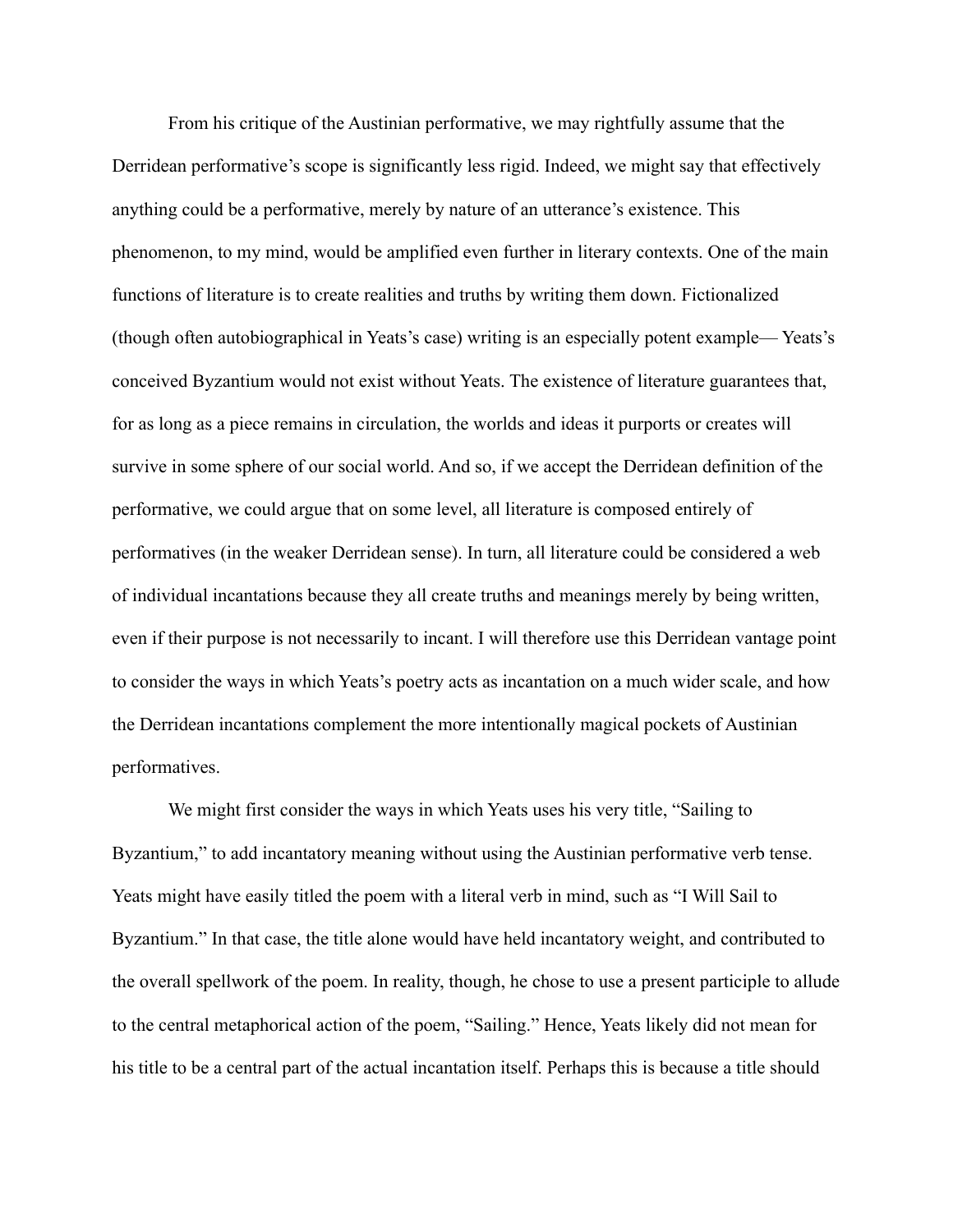let the reader know the purpose of the incantation or spell without setting it in motion. The title does not hold the space necessary to properly enact a spell, in the intentional Austinian sense, since it lacks the room for intricate ritual form and syntax. Certainly it might allude to incantatory actions, but it by nature cannot properly perform a spell to the same level as the poem itself. However, the title acts as a guide as to the purpose, and therefore incants the themes and rationale of the poem into being in the Derridean sense of performativity. The present participle allows the reader to understand the actions taking place by placing those actions in the noun form rather than the active verb. In this particular case, the title lets the reader know that the poem will depict sailing toward Byzantium, opening up various questions on the metaphors and connotations of sailing in particular, as well as the issues that arise when one travels to a technically obsolete place. The title invites all of these questions, these notions of the incantation's uses, but it does not definitively incant itself in the Austinian sense. Instead, it performs the basis for the spell, incanting the incantation into being.

Beyond the title, the poem as a whole chronicles Yeats's own exploration of his age, and his journey to find a way to continue to grow spiritually as his physical body deteriorates. As I mentioned previously, in the first couple of stanzas he considers the ways in which the physical world is built for youth and agility (the life gyre), not for age and decay (the death gyre). Yeats initiates his poem with the simple phrase "That is no country for old men" (1). The sentence encapsulates the theme of aging in his poem, establishing that the physical world no longer suits him as he approaches the base of the death gyre. Interestingly, the sentence does not take up the entire first line; instead, he continues with "The young / In one another's arms … ," letting the rest of his second thought enjamb in the next line. In doing so, he seems to reinforce to the reader that even his own lines, inherently parts of the physical world, cannot slow down to meet the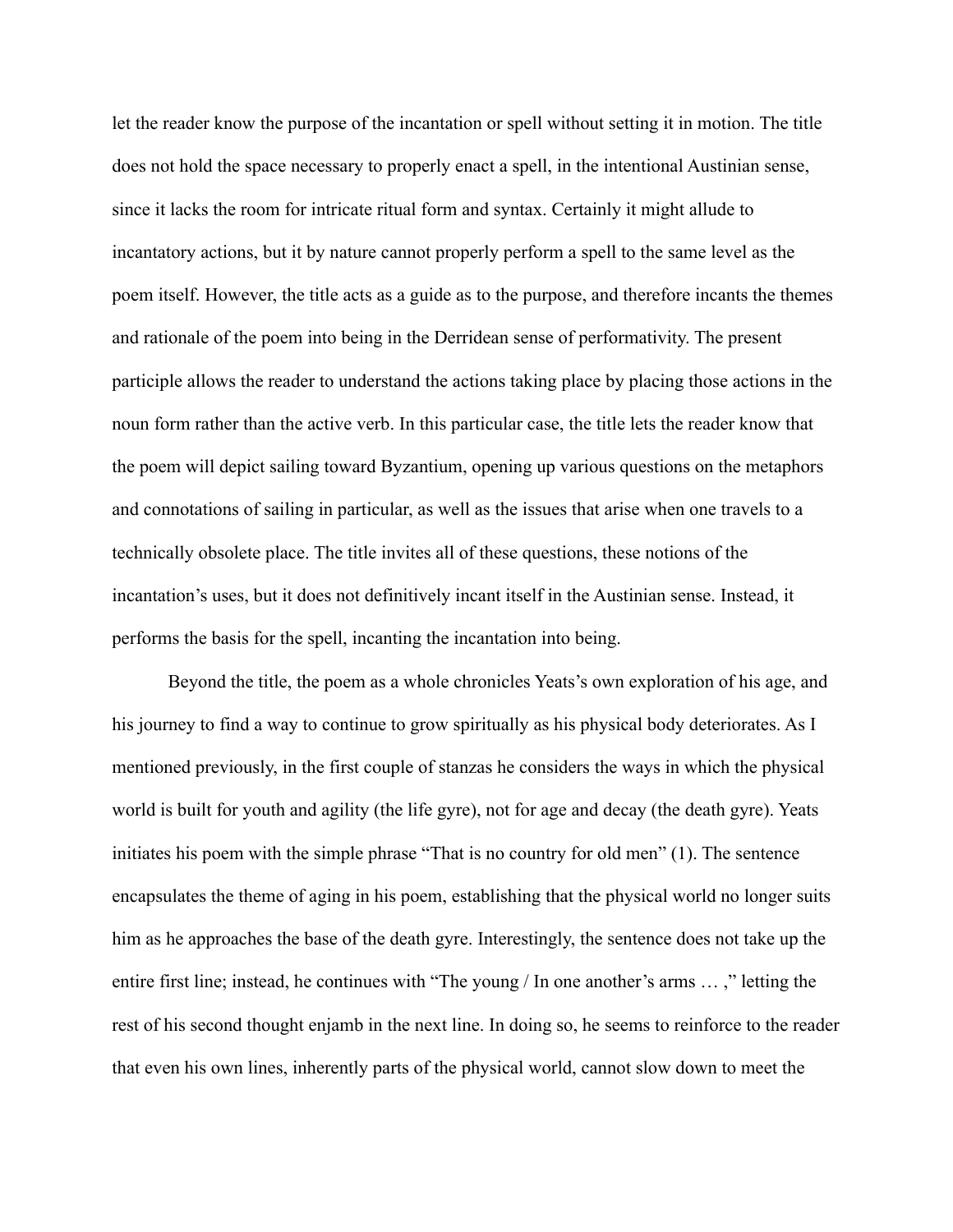pace of his aging mind. Or perhaps he uses enjambment here to fit as many thoughts as possible into one poem, making them physical and thus making himself a little bit more immortal. In either case, he makes the argument that the physical world, literally represented by his poetry in print, cannot match the needs of the old. And how can we possibly disagree with him, when he proves his argument to be true by crafting his evidence himself?

The first stanza goes on to give examples of all the ways in which our physical world caters predominantly to the young, to those in the golden age of the life gyre. He thinks of the young lovers, young birds singing, young fish during mating season, repopulating to continue their species. He gives attention to the "Fish, flesh, or fowl commend[ing] all summer long" (5), noting that the earthly bias toward youth spans all of nature, not just our human societies. He even highlights the season most noted for its abundance, summer. The fricative sound of alliterating **f** in the line also lends itself to Yeats's admission of youth's predominance; when we utter a fricative the air lingers between our lips, inviting us to ponder the word it creates further. It calls us to extend our focus on the fricative's subject, and in this case that subject is youth in three forms. We are hence made to ponder the ways in which youth permeates our culture. In line 6, though, he does finally return to the idea of old age and deterioration, when he gives us his notion of the life/death gyre cycle as it is perceived by the world: "Whatever is begotten, born, and dies." The focus here is again on stages of youth: one is (usually) young when one begets a child (and of course a child is as young as they come when it is begotten) and birth traditionally takes place in the parents' youth (and again, without exception the one being born is fairly young at the time of their birth). Yeats erases everything else that comes between, skipping only to death. He ignores the process of aging and the rot of the fruits of the young, instead electing to emphasize the end of a life. While morbid, his technique is effective in convincing us of how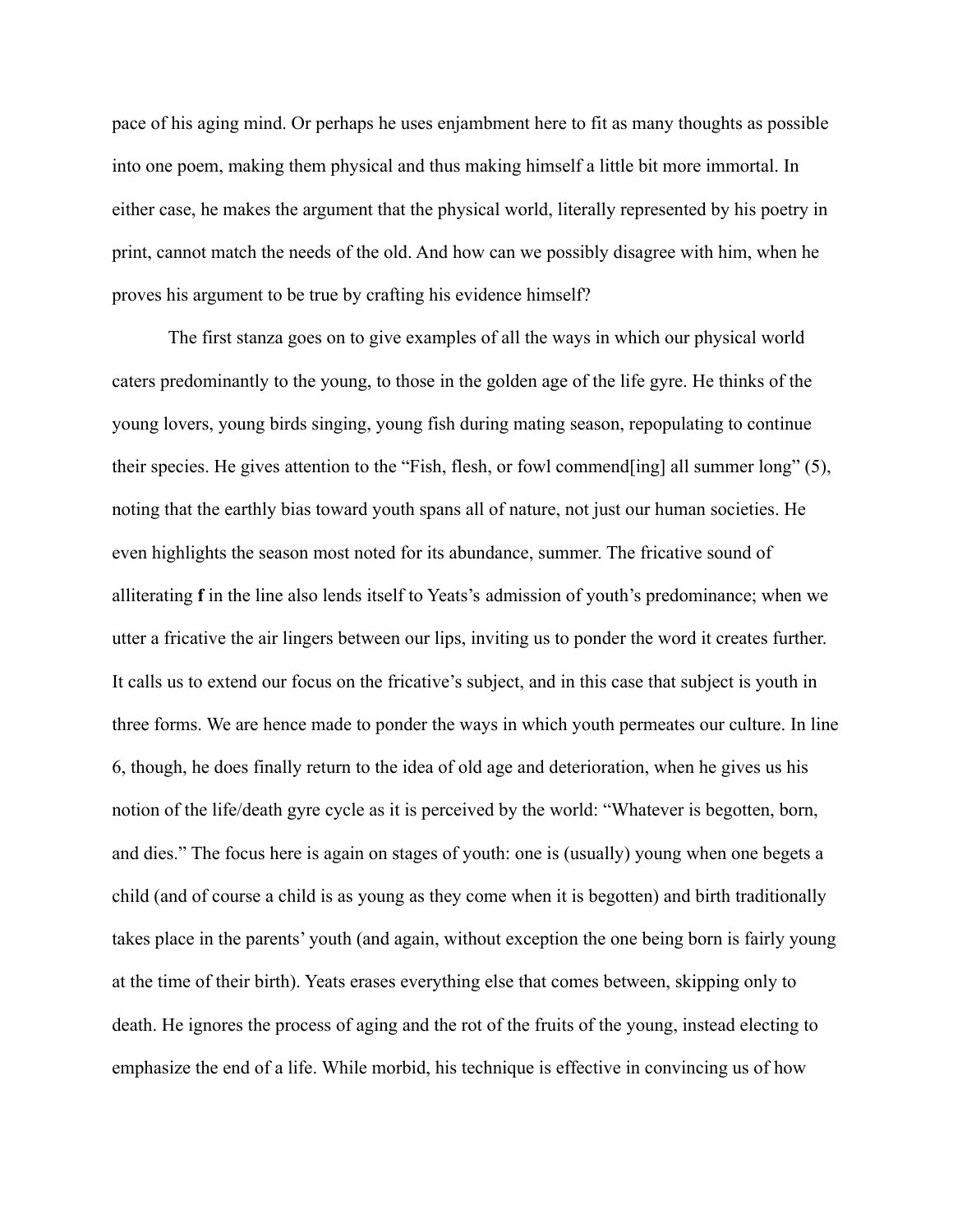much our society tends to focus on major events of young life (such as giving birth), rather than the more quiet milestones that might come with old age, and the inevitability of renewed life that comes after. Hence again, he validates his own rationale by performing the circumstances with which he takes issue, thus assigning them truth.

In the next stanza, we see Yeats attempting to remediate this problem by seeking a way for the old to continue to grow in another way. That is, he implicitly argues that, while the old are deteriorating physically, they are still able to progress and grow spiritually toward transcendent renewal. He again juxtaposes the old with the young, by creating an image of age that directly opposes the abundance he painted for youth in the previous stanza. Here, he writes that "An aged man is but a paltry thing, / A tattered coat upon a stick." (9-10). The imagery is physical; it makes reference to an old man's strength and physical capabilities, or more appropriately the lack thereof, with the descriptor "paltry." Even furthermore, when he calls the man a "thing," he draws attention away from his humanity, instead electing to focus on the objectification of the old man. He therefore highlights the ways in which society treats the old as less than people. His imagery goes on with the picture of "A tattered coat upon a stick." Again, the old man is no longer a person, but instead a kind of inhuman scarecrow, less than a skeleton. In the image, we can tell that the ghost of a person exists through the presence of the coat (notably a tattered and likely less aesthetically pleasing one) but he no longer resides on our physical plane. The very sounds in this phrase in particular, the repetitive occlusives in the **t** and **c/k**, along with the emphasis on monosyllabic words (with the exception only of "tattered") make it very snippy and short. The tone the reader ends up getting from this section, then, is rather curt. However, Yeats prevents us from perceiving his speaker as churlish because he has already proven his point. It is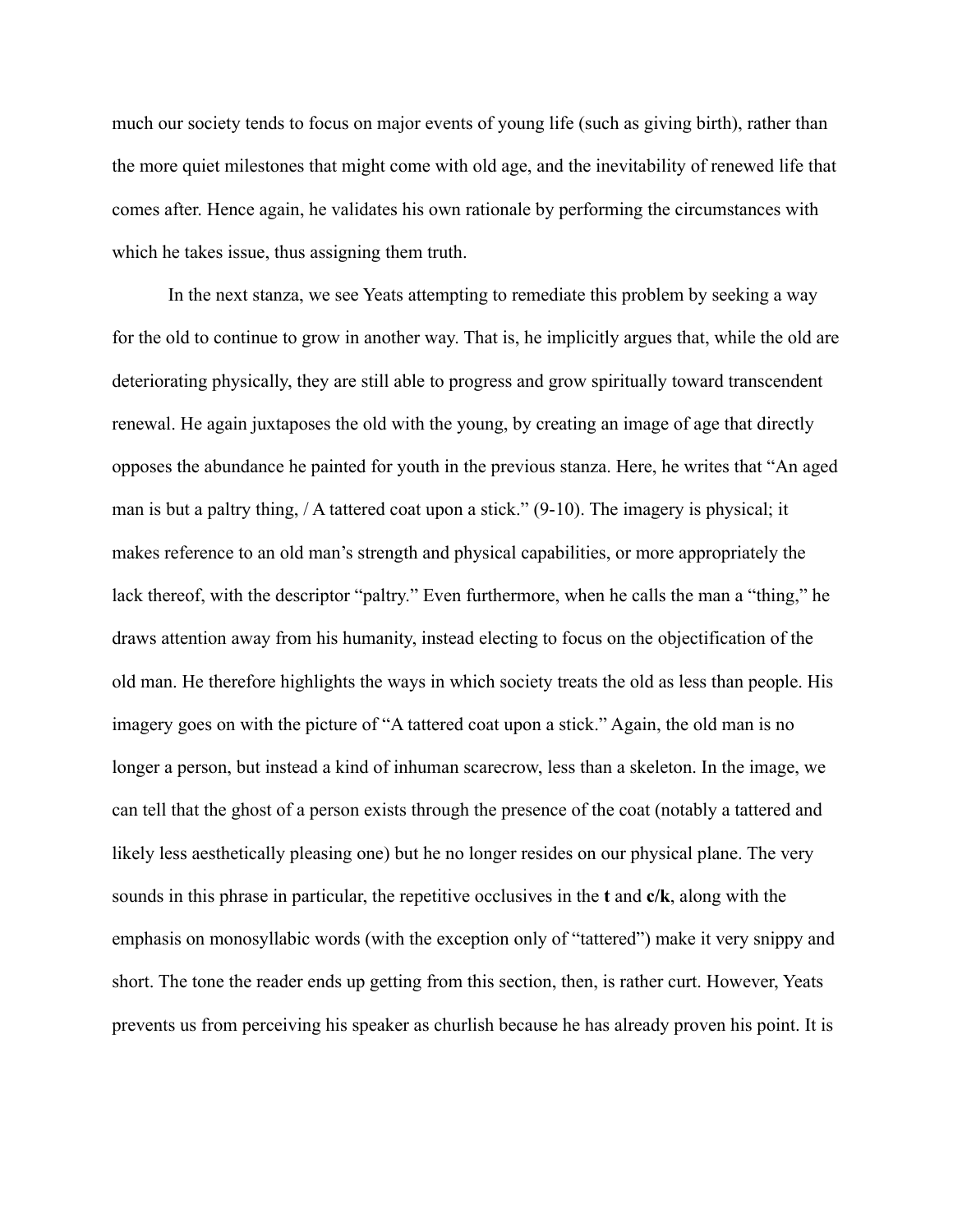simply in these lines that we find the culmination of Yeats's frustration with the world's attitude toward age, a frustration which he hopes to enchant us into sharing.

At the end of that second line of the second stanza, though, we see Yeats finally turn to the possibility of hope, to his conceived method to continue to grow even while he begins to physically deteriorate. His very last word on the line, following his bleak description of old age, is "unless" (10). The word in of itself creates a new hope, the possibility of a contradiction from his recent melancholy. That the following phrase enjambs into the next line furthermore tells the reader that Yeats is eager to begin his journey, to materialize it on the page rather than letting it continue to ruminate in his mind. That is, in these lines Yeats instills in us the hope for life beyond death, and reinforces his belief that his poem will continue to materialize that possibility through its performance.

He begins the next line of the stanza with the introduction to that very journey, the one he now intends to reify through his incantatory page. Yeats's "unless" consists of: "Soul clap its hands and sing, and louder sing / For every tatter in its mortal dress" (11-12). We may first note that the dominant verb here, the central action in Yeats's proposed aging journey, is "sing." However, he does not assign the task to the old, or even the larynx; instead, he suggests that the "soul" should create music, that the metaphysical soul should be the one going on a new redemptive journey rather than the earthly body. The tense that he uses to make that argument, though, is quite interesting. In the isolation of line 11, the phrase reads as a command, an Austinian incantation in of itself: "Soul clap its hands and sing, and louder sing." It gives directions, assigns a quest, entreats its subject to do a particular action. Merely writing it out creates the possibility for it to come true. In that sense, Yeats incants the spiritual gyre into being on the page, perhaps even writing a performative before his definitive, Austinian incantation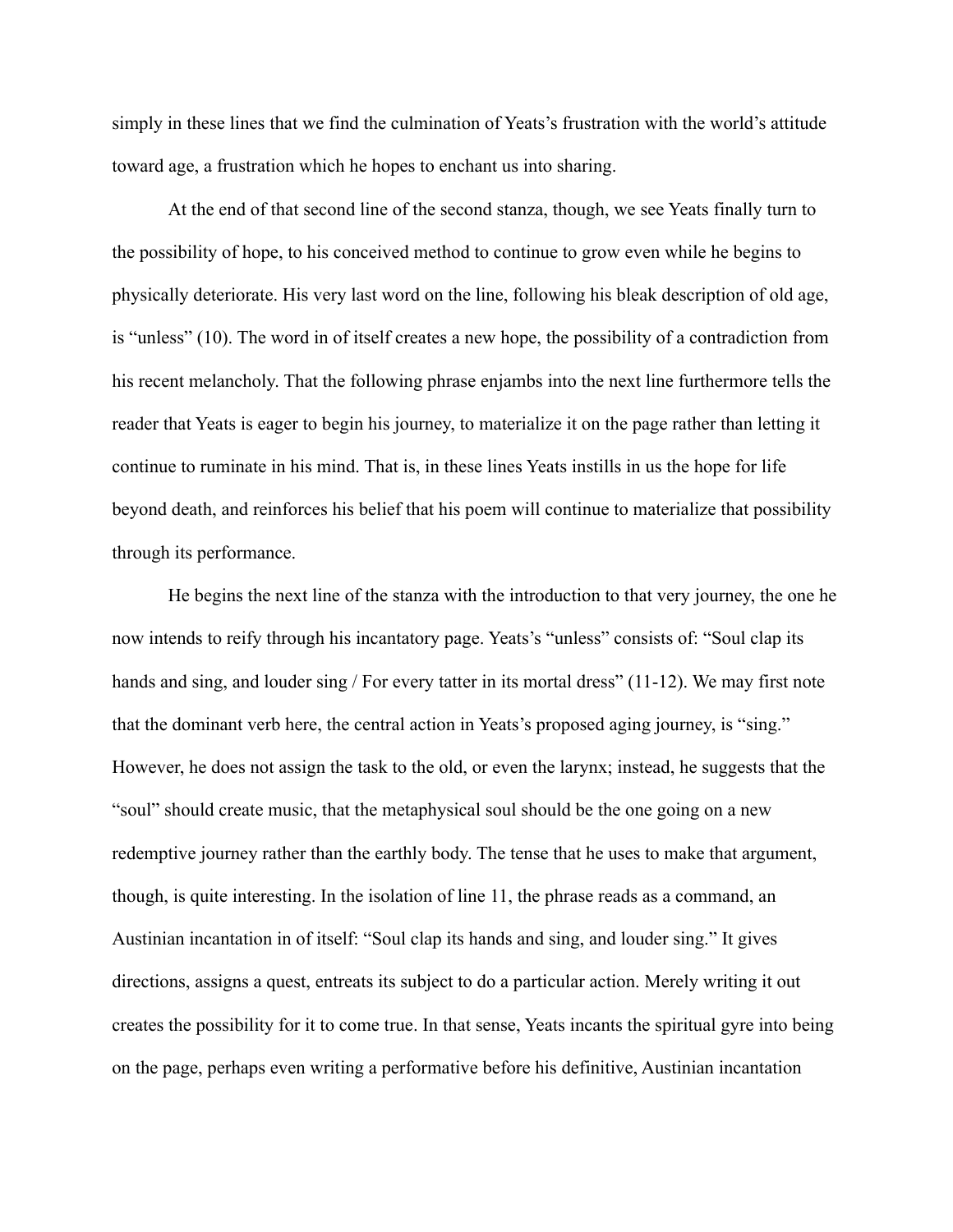begins in stanza three. However, if we consider that the phrase *actually* begins with the word "unless," the meaning changes. Now, instead of being a command, line 11 becomes a conditional phrase. With that adjustment, Yeats's incantation becomes a necessity to escape the physical life/death gyre and reach into the gyre of spiritual renewal. He implicitly argues that, if we do not turn to other means, we *will* be left as the tattered coats on sticks, the empty scarecrows, with age. His conditional clause does admit that his incantation is a possibility, rather than a certainty, but in doing so he also assigns a great amount of value to his proposition. Yeats's conditional tense lets the reader know that the journey he submits for approval is indeed our only escape from physical deterioration if we choose to incant it.

In the following three lines (12-14), Yeats elaborates on his vision, telling the reader that his soul's journey toward growth will consist not of an existing school, one that has physical roots and a lineage, but instead of the study of its own self: "Monuments of its own magnificence" (14). The alliteration in "Monuments" and "magnificence" also creates a linguistic connection between the two, suggesting that they are intrinsically tied, and in turn that the soul is therefore a worthy source of self-reflexive study. The last two lines of the stanza, "And therefore I have sailed the seas and come / To the holy city of Byzantium," give his final statement of purpose before the ultimate incanting begins (15-16). The first of these lines details the journey he has taken thus far to reach the origin of his spiritual journey. In his own words, he has already "sailed the seas," an alliterative phrase that draws attention to the action itself. It is important to Yeats that we understand the hardships he has already endured, comparable to a dangerous trek across the ocean, to reach this point. These lines mark a major shift in his poem, where he goes from describing the past and the gruesome realities of the physical realm to looking forward toward his own imagined Byzantium, where he incants a new spiritual life for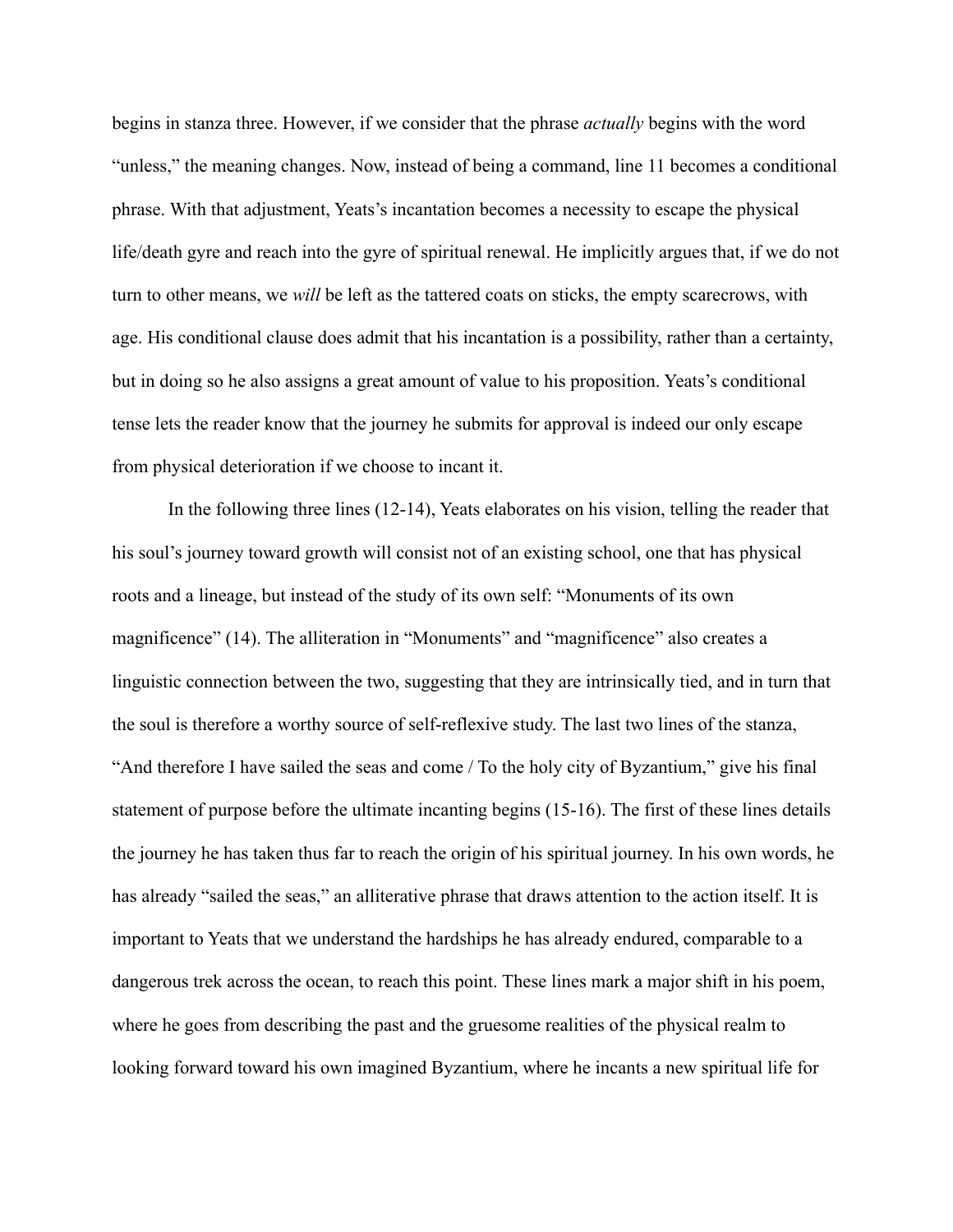himself into being. The phrase "sailing the seas" encapsulates all that the previous two stanzas represent.

"The holy city of Byzantium," then, represents all that is coming. It is the space where Yeats will find himself spiritually enriched, and it is once again a space of his own creation. He does invoke the "holy" implications of the Byzantine empire, and in doing so associates his own quest and goal with divinity, but the central part of Yeats's Byzantium is that it is entirely constructed. He does not choose to go out to the countryside to find himself, as the Romantics would have him do. Instead, he goes to a place entirely constructed by man. His Byzantium is largely his own device, one that he has thought up to meet his own needs. Of course, Byzantium *was* a real city, and Yeats's imagined version of it finds roots in this true history. Even so, we should remember that our memory of Byzantium is entirely manmade. That is to say, the things we remember about Byzantium are the buildings, the artwork, and the history that remains of it—nature, in this case, is largely irrelevant. So too, then, is the natural course of physical life and death. Furthermore, our memories of it come from centuries of humans passing down information and knowledge to one another, again a construction of history devised by humans rather than nature. His Byzantium therefore represents a holy epitome of both artificiality and unity. It is the center of his spiritual practice, the culmination of both his own work and the unconscious work of those who created the tradition for centuries before him; in a word, it is his sanctum. I believe he said it best in *A Vision*, when he explained why he would visit Byzantium of all places in Antiquity:

I think that in early Byzantium, maybe never before or since in recorded history, religious, aesthetic and practical life were one, the architect and artificers … spoke to the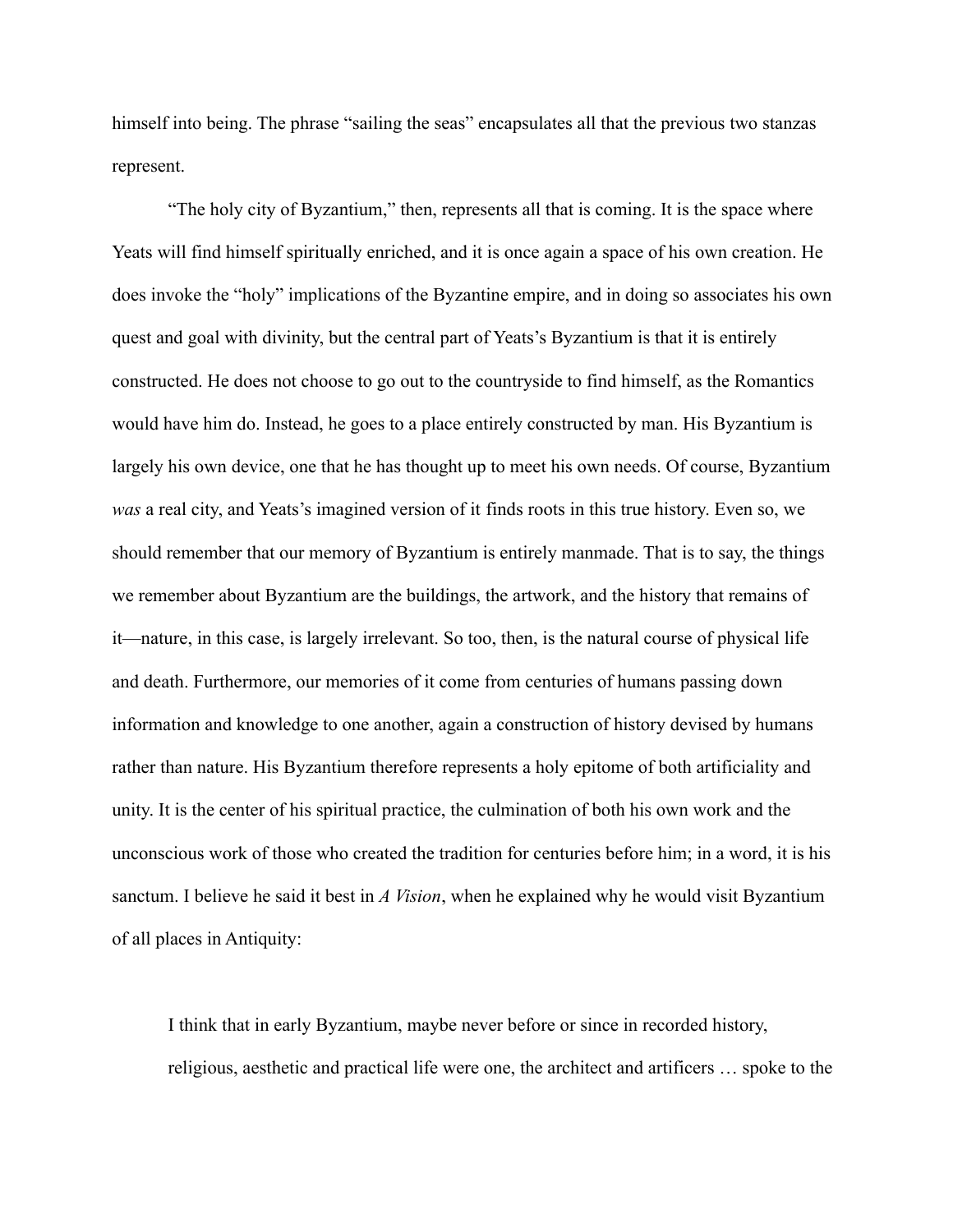multitude and the few alike. The painter, the mosaic worker, the worker in gold and silver, the illuminator of sacred books, were almost impersonal, almost perhaps without the consciousness of individual design, absorbed in their subject-matter and that the vision of a whole people. (203)

Thus, the Derridean performative can be a useful tool when approaching Yeats's magical poetry, and especially the ways in which his incantations pervade the poem even if he does not seem to be intentionally incanting at first glance. Thus far, though, we have only considered the ways in which the Derridean performative applies to diction and syntax. This focus makes sense, because diction and syntax define the ways that we explicitly and directly communicate. However, these are not the only ways that we can communicate information. We use any number of non-syntactical devices to convey meaning, one of the most common of which may be rhyme scheme. Rhyme schemes, significantly, carry their own connotations that contribute to the overall meaning of a verse. For example, it matters a great deal which lines are rhymed together—rhymes imply equivalence, or at the very least they invite readers to compare the content of two given lines and derive meaning from doing so. Furthermore, our poetic canon is teeming with forms traditionally associated with specific rhyme schemes. The classic example is, of course, the sonnet, which has a specific rhyme scheme (though this varies depending on whether it is English or Italian) and implies a romantic theme, as well as the presentation of a problem and a solution at specific points within the scheme. Hence, when a rhyme scheme is attached to a specific traditional form, it carries even greater potential to create meaning in a poem. In turn, in the case of Yeats's incantatory poetry, a rhyme scheme's ability to create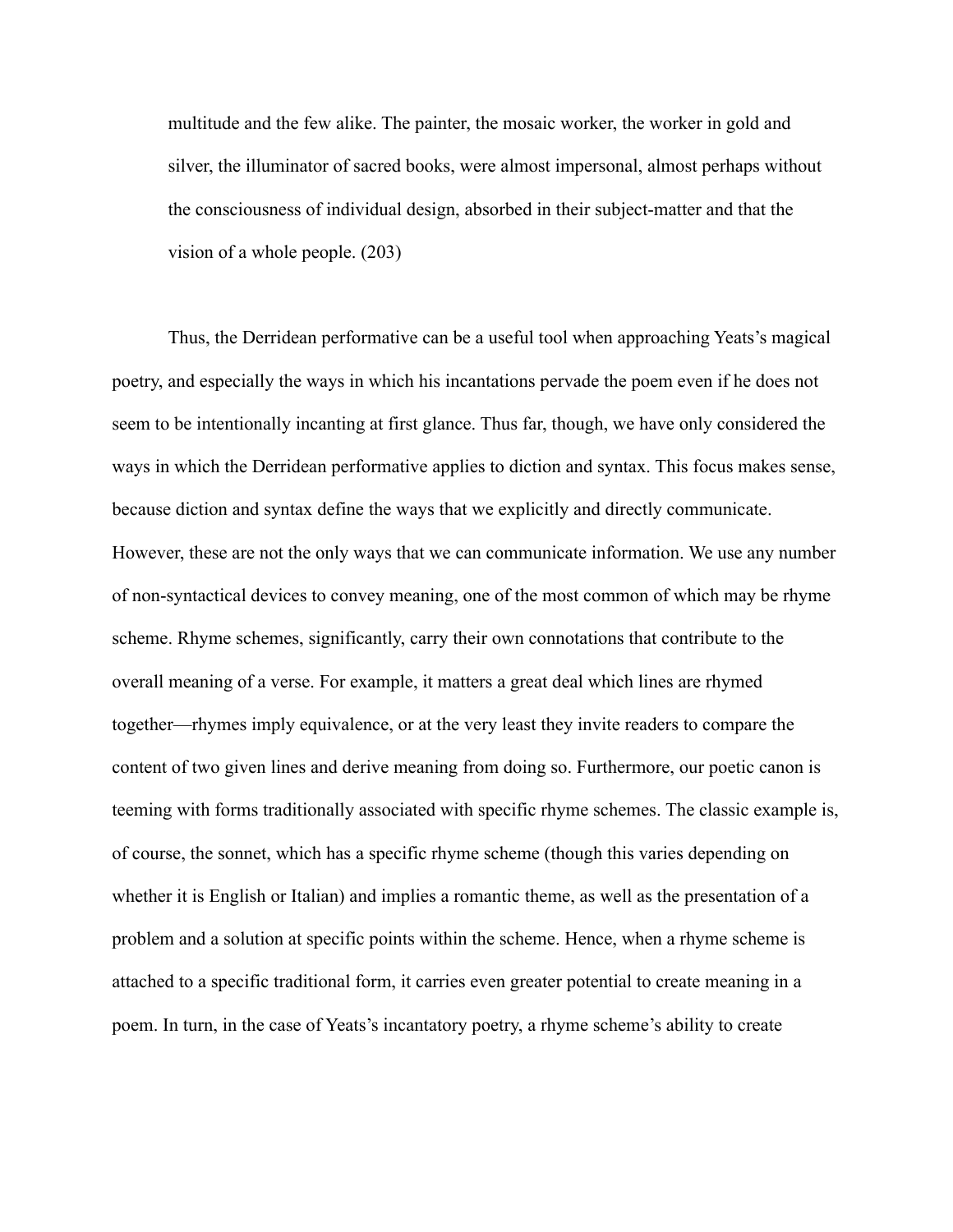meaning gives it an inherent ability to contribute to an incantation, and to ignore these possibilities is to ignore a large part of the poem's magical matrix.

Yeats, in addition to being a poet-magician, was famously a strong proponent of using form to harness his ideas into the most cohesive poetry (and even incantations) possible. In the case of "Sailing to Byzantium," he uses the *ottava rima* stanza, an eight-line stanza in iambic pentameter with an ABABABCC rhyme scheme originating from medieval Italian poetry. It was popularized largely by Boccaccio, and thus holds grand connotations in the realm of Western literary form (Preminger et al. 179). That may have been another part of the reason Yeats decided to use it—the scheme allowed him both formal clarity and proximity to other poetry of epic, canonical proportions.

The form itself, aside from its high literary regard, has become a favorite of many other poets over the centuries, including Lord Byron and John Keats,<sup>17</sup> for its ability to both carry narrative and explore thematically. It presents a delicate balance between the two: the poet can use the three iterations of the AB pattern to progress a narrative and explore major themes, and still use the final rhyming couplet to conclude a stanza thematically, comment on the previous six lines, or even satirize (Preminger, Hardison Jr., and Warnke 179). Yeats takes advantage of this flexibility, and uses the *ottava rima* scheme to first substantiate the underlying argument for his incantation in the first couple of stanzas, and then to finally execute the incantation proper in the last two.

The first couple of stanzas of "Sailing to Byzantium," as I have established, fulfill a number of purposes. They do, above all, incant Yeats's initial images, purposes, and beliefs into being by virtue of being put to paper. They furthermore create the basis for Yeats's incantation proper, when he directs his spell to a particular goal in the last couple of stanzas. Moreover, they

<sup>17</sup> In *Don Juan* and *Isabella, or the Pot of Basil* respectively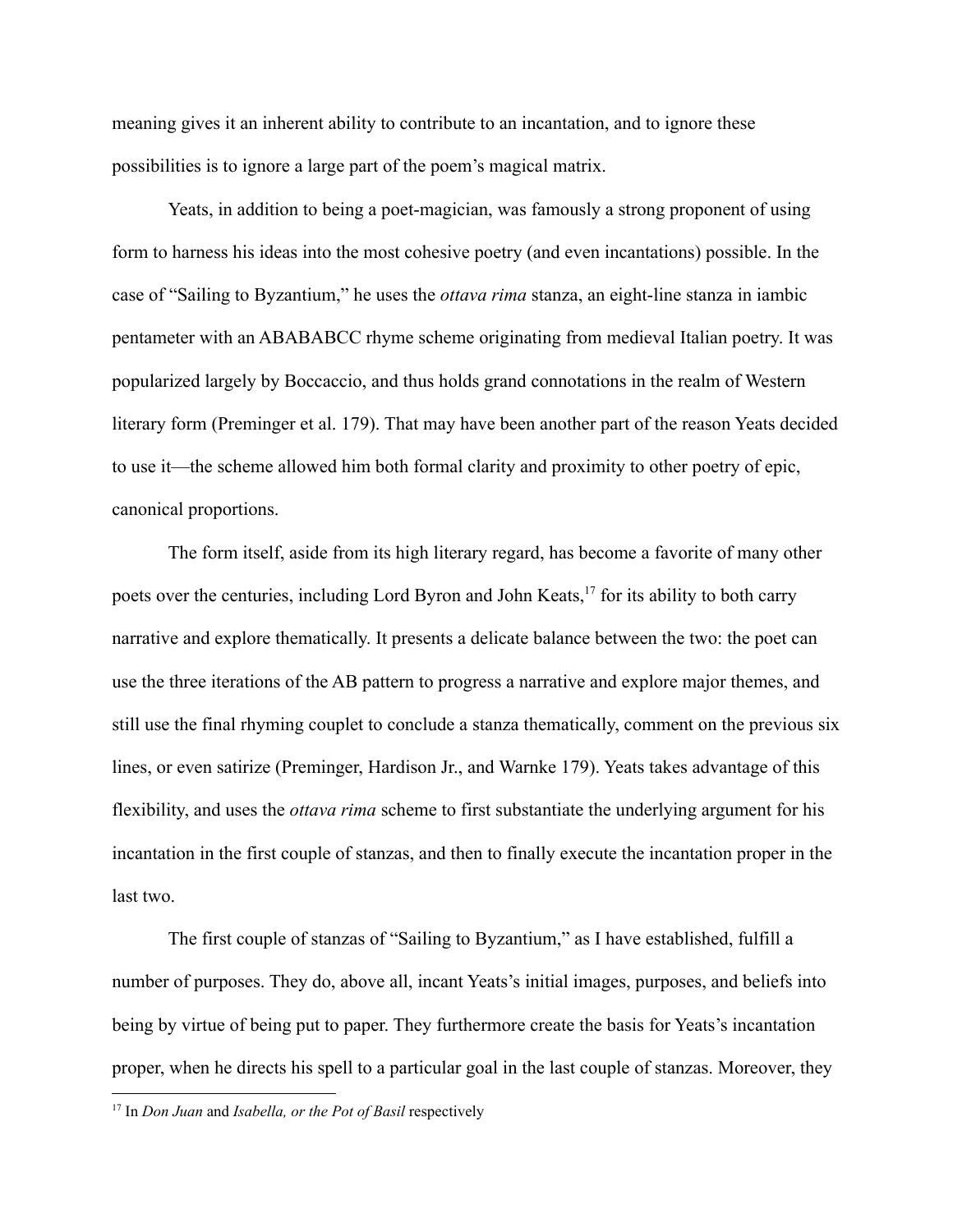exist to give background for the issue that his incantation seeks to solve, thus proving to the reader that it is a valid pursuit. *Ottava rima* helps Yeats to build that argument. The first stanza, for example, gives the reader the information they need to understand where Yeats is coming from. It uses its AB section to illustrate the realities of the physical life cycle and to underscore the importance of youth over age for preserving that cycle, as is often the goal in the natural world. He ends with a couplet that encapsulates his argument about the value of youth over age. The second stanza continues Yeats's justification, by using the AB section to present his argument clearly and efficiently. The first AB iteration presents the problem with getting old, the second proposes a possible solution, and the third builds off of the second by elaborating on that proposed solution. Finally, the ending couplet gives the reader the now-clearly-logical outcome of his solution: that he has traveled to Byzantium to open the gyre of his soul and begin the life/death cycle anew. Now, having used the rhyme scheme to establish the rationale for his incantation, Yeats can soundly begin the spell itself.

The third stanza, as again I elaborated on at length earlier, presents imperatives for the imagined sages of Byzantium. In terms of the rhyme scheme, Yeats can use the AB section to build each iteration above the other, adding energy and intent with each micro-section. Again, he ends this stanza with a couplet centered on the overall goal of his incantation. In the incantatory version of his *ottava rima*, then, Yeats's final couplets at times serve to confirm and solidify the purpose of his spell. Doing so may add power to it, by making his goals explicit and by associating them with the centuries-long tradition of encapsulating themes and narratives in the small space of final couplets. He repeats that pattern in the final stanza, when he prophesies the outcomes of his spell, and so makes them manifest. As in the third stanza, he builds upon each iteration of the AB scheme until he has crafted an image so clear that it conjures itself into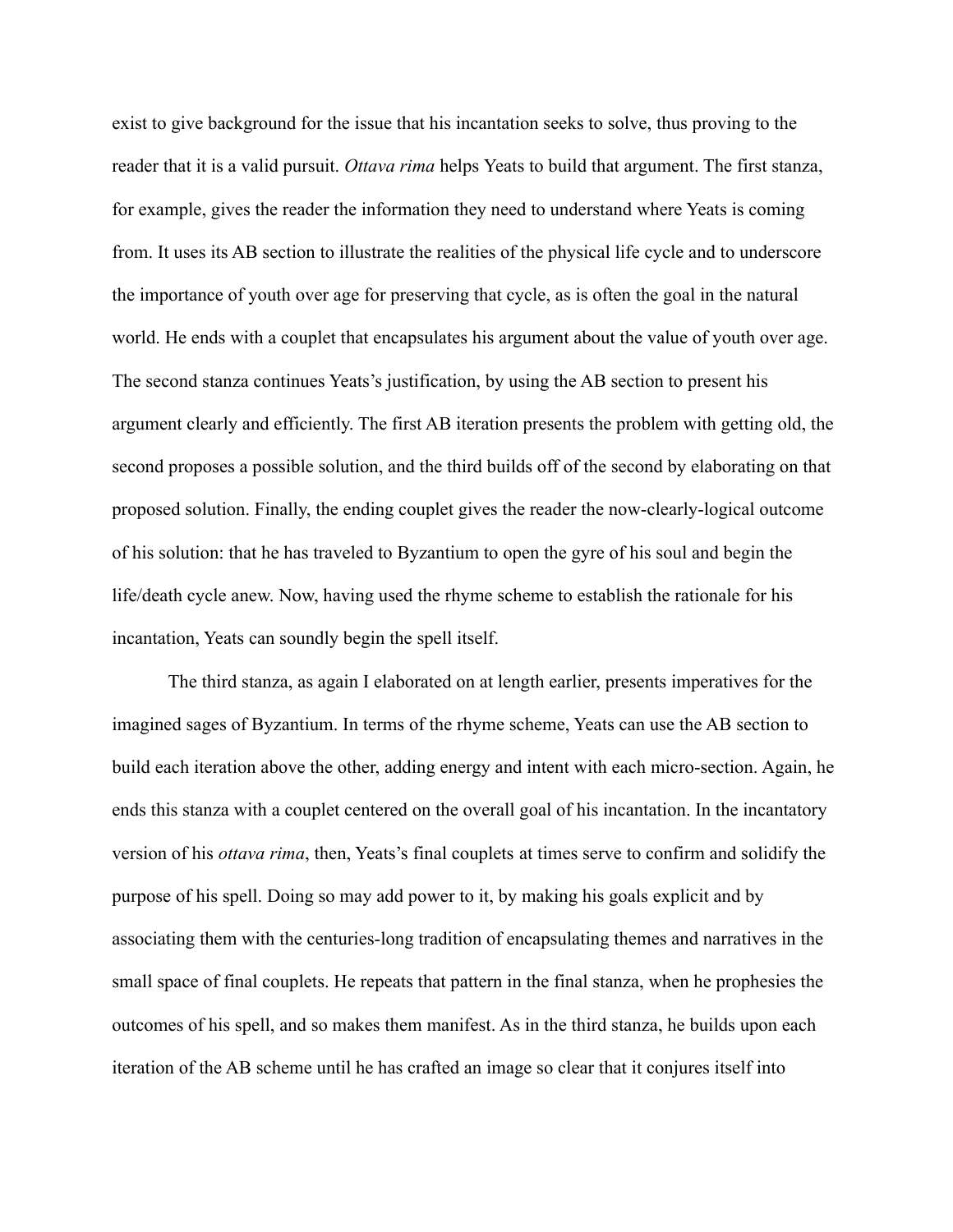metaphorical reality, before ending on the final coupletted declaration that his spell will give him power over time itself. Interestingly, the final couplet inverts the rhyme of the second couplet (instead of "come" to "Byzantium," the final version writes "Byzantium" followed by "come"). That inversion of the rhyme again calls attention to Yeats's mastery of time. The first of these couplets follows a logical path; in order to get somewhere (in this case Byzantium), one must first come from somewhere else. Thus, this second stanza couplet follows the logical progression of the first half of the poem, where the goal is to prove the necessity of the incantation. The final couplet, however, argues that there will be future events and people to come to Byzantium, where Byzantium is the waiting source of a new gyre rather than the initial journey's end goal. Here, Byzantium becomes an epicenter, a nucleus for others to converge on. The couplet does predict that Yeats will have control over time and its boundaries, yes, but it also predicts that Yeats's proposed escape from age will become so widespread that Byzantium will cease to be the point of his singular journey, and will instead become a much larger phenomenon to be reckoned with.

These last two Austinian incantatory stanzas, though, do deviate from the more rigid constraints of the *ottava rima* that we see in the explanatory first couple of stanzas. In terms of punctuation, the first couple of stanzas match the rhyme scheme quite closely: the couplets are always bracketed off with either a period (in the first stanza) or a semicolon (in the second). If we once more consider these stanzas in terms of their goal (to prove the worth of Yeats's incantation), then we acknowledge that they have a very real need to be as clear and delineated in their argument as possible, down to the level of punctuation. The last two stanzas, however, exist singularly to incant, and thus can bend more to Yeats's will than only to that of the *ottava rima* tradition (though it still shapes this half of the poem as well). In the third stanza's couplet, for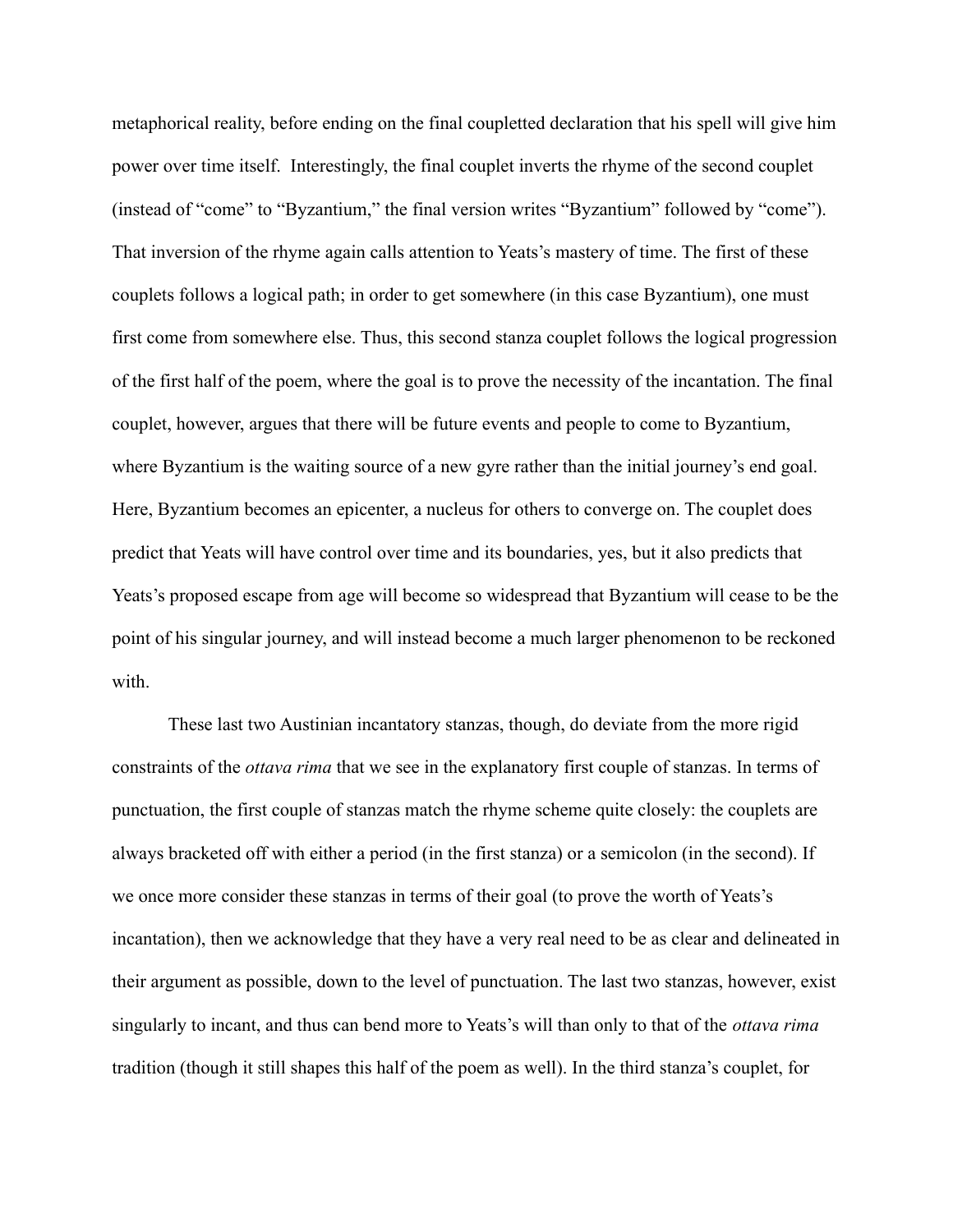example, the traditional function is changed. The rhyme scheme stays the same—CC as always. However, the couplet usually functions as a somewhat distinct entity from the AB iterations. As I mentioned above, it tends to conclude or comment on the AB section. In this stanza, however, the last bit of the AB section bleeds over into the couplet with the phrase "It knows not what it is" (23). Yeats apparently wants the readers to note how out of place that phrase is in the context of the discrete couplet. He intends to draw our attention to it, and make us face how true it is that when we age, we lose our self-awareness. Indeed, Yeats seems to make the point that this phenomenon even extends to the constraints of the poem, where in this stanza the couplet no longer knows what it is, or what its function should be. For Yeats, all is lost when society lets us give into the decay of physical age, making his solution and his demands to the sages all the more necessary.

The last stanza, too, warps the *ottava rima* form past its traditional boundaries. While again the rhyme scheme stays static, the semicolon at the end of line 29 divides the stanza into five lines and three, rather than six and two. In that way, the final couplet of this stanza is almost less of a couplet than the others. It does, in my opinion, still encapsulate all that Yeats envisions for his poetic incantation, but it remains less conclusive and satisfying than, say, the couplet in the second stanza. Part of this new structural division may be in part to his desire to create two distinct, yet well-explored, images that lend themselves to the vision he has for himself. Furthermore, he may use that precursory line (30) to provide more context, and a greater level of imagery to support that last couplet that does truly get to the heart of what Yeats wants from his incantation.

Hence, we may use both the Derridean and the Austinian notions of the performative to better understand incantation, especially in Yeats's poetry. While these understandings of the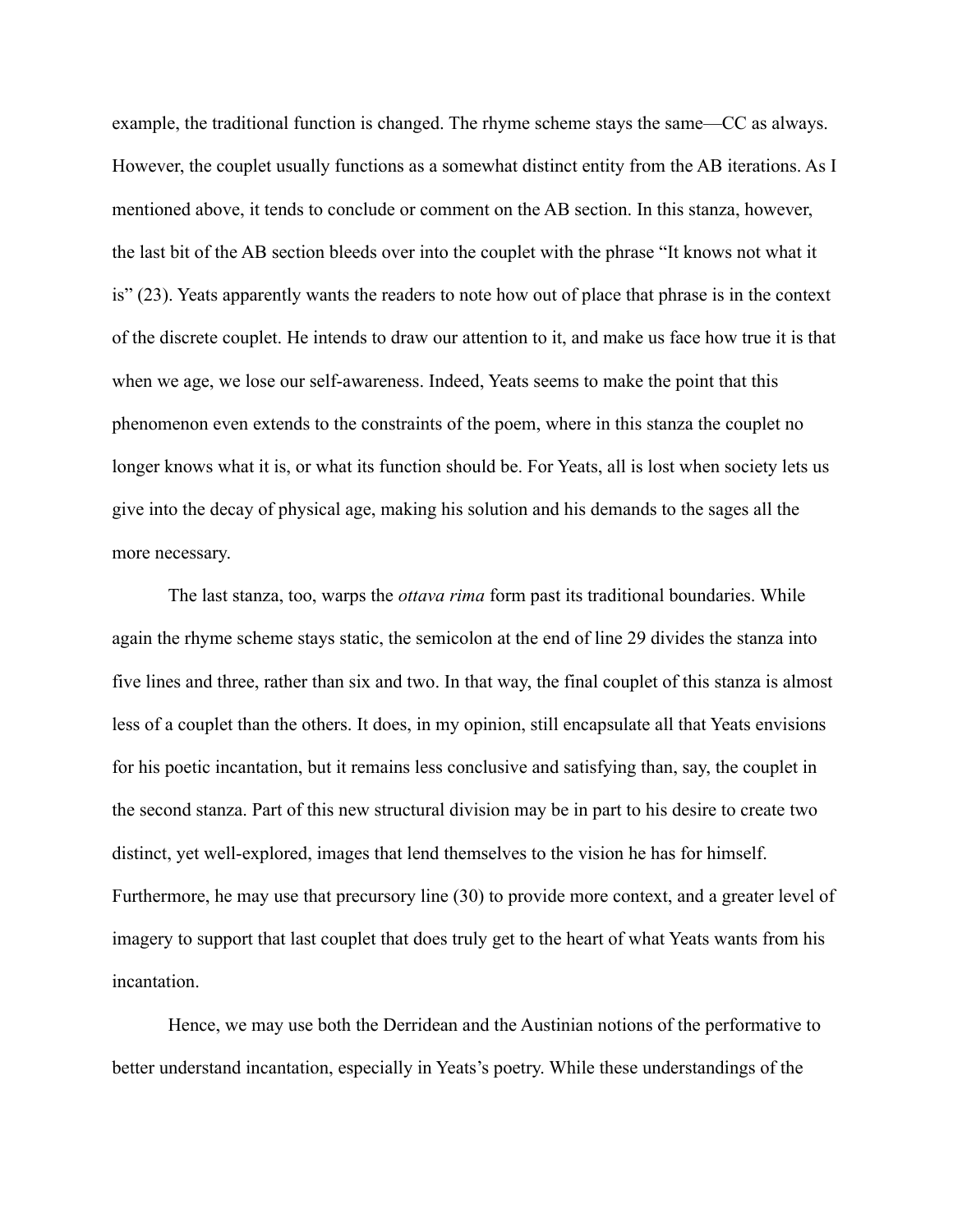performative are undoubtedly different, and in fact are quite different on purpose, I do not find them to be mutually exclusive. Instead, I find that they represent two levels of incantation with which Yeats's poetry interacts. On the much smaller scale, there is the less common Austinian performative. After all, we cannot equate the efficacy of all performatives–it is exceedingly clear that "They will fall in love" holds more performative weight than "The magician cast a love spell." The same is true in poetry, where some select phrases and lines hold much more performative intent than others. In Yeats's body of work, I often interpret these more performative phrases as incantatory. To me, they are ways for Yeats to literally enact change in the world with the decided intent he found in his more literal, ritual magical practice, only this time through poetry.

On the wider level, though, there remains the Derridean performative, which argues that by mere virtue of having written his poetry, Yeats calls into being the images and ideas that he conjures. Whether or not he intends to do so with every line (though he almost certainly hopes to do so with at least some of them), he does create new knowledge, truths, and meanings through writing alone. Furthermore, given his ritual focus on the effects and inner workings of symbols, it is difficult to imagine that he did not view his poetry as spellwork on some level, even if the entire poem's purpose was not necessarily to incant. Thus, I view his entire corpus as a form of magic, one that manifests its own ideas and images by being written; furthermore, I understand his use of literary devices as rituals he uses to magically enact those ideas, regardless of whether or not they bear the same surficial relevance to incantation that the Austinian performatives' construction might.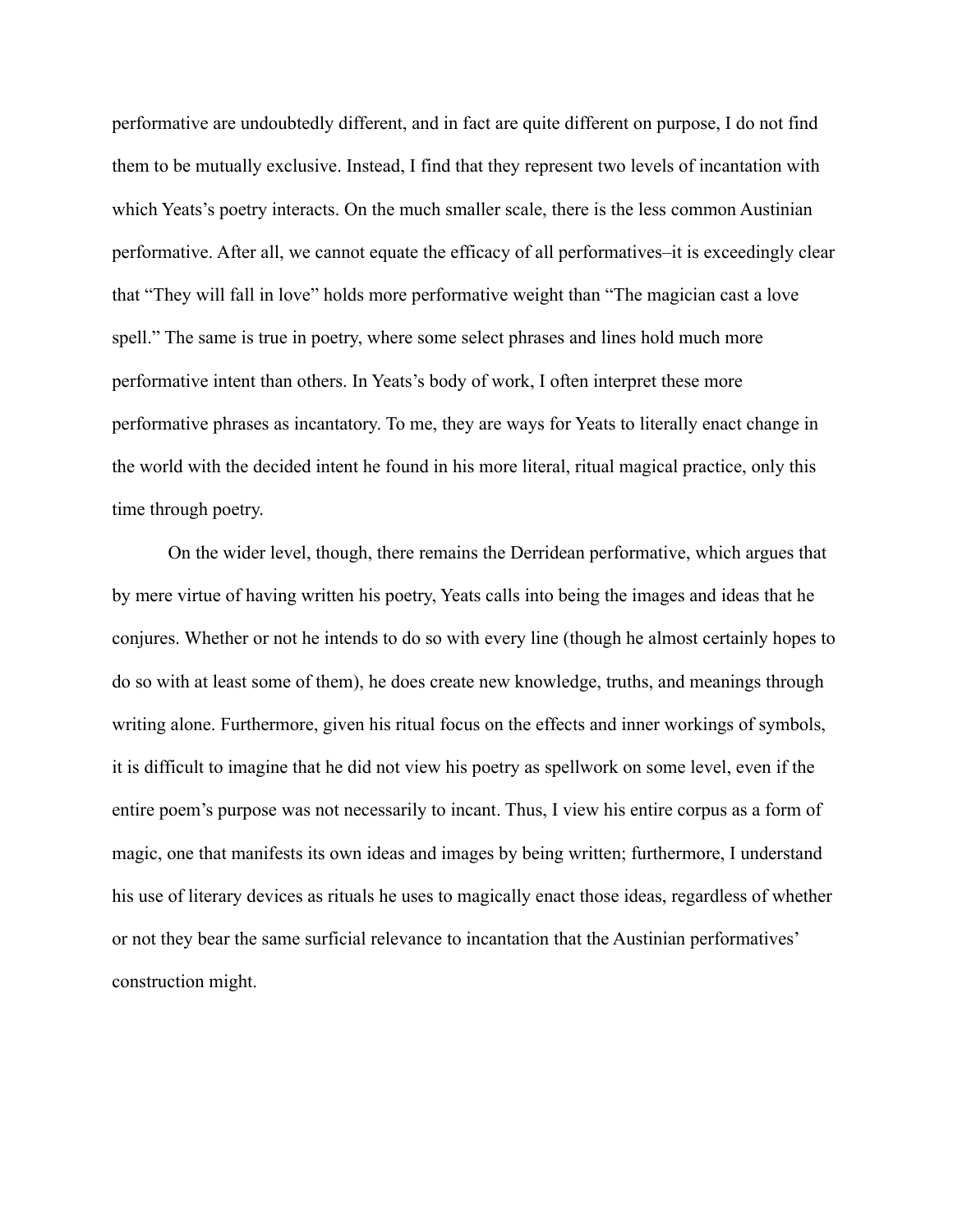## **Conclusions**

Throughout this thesis-writing journey, I often wondered whether or not Yeats would approve of my arguments. I have little doubt that he would agree with my assessments of his poetry as incantatory, though the specifics may vary from his personal beliefs. But as I have progressed along this path, I have begun to wonder less about his approval, and more about where exactly he might be now. If we take his life/death/renewal gyre cycle theory as a possible truth, then we must acknowledge that he, or his soul, may be out in Byzantium living anew. So, what *did* happen to Yeats's soul after he died?

For this, I have no answer, but I find it useful to turn to the marker of the end of his physical death, his grave, to remember what he saw coming next, even in his last years. Perhaps one of his final incantatory poems, "Under Ben Bulben" calls into being the details of his tomb:

Under bare Ben Bulben's head In Drumcliff churchyard Yeats is laid, An ancestor was rector there Long years ago; a church stands neat, By the road an ancient Cross. No marble, no conventional phrase, On limestone quarried near the spot By his command these words are cut: Cast a cold eye On life, on death. Horseman, pass by! (84-94)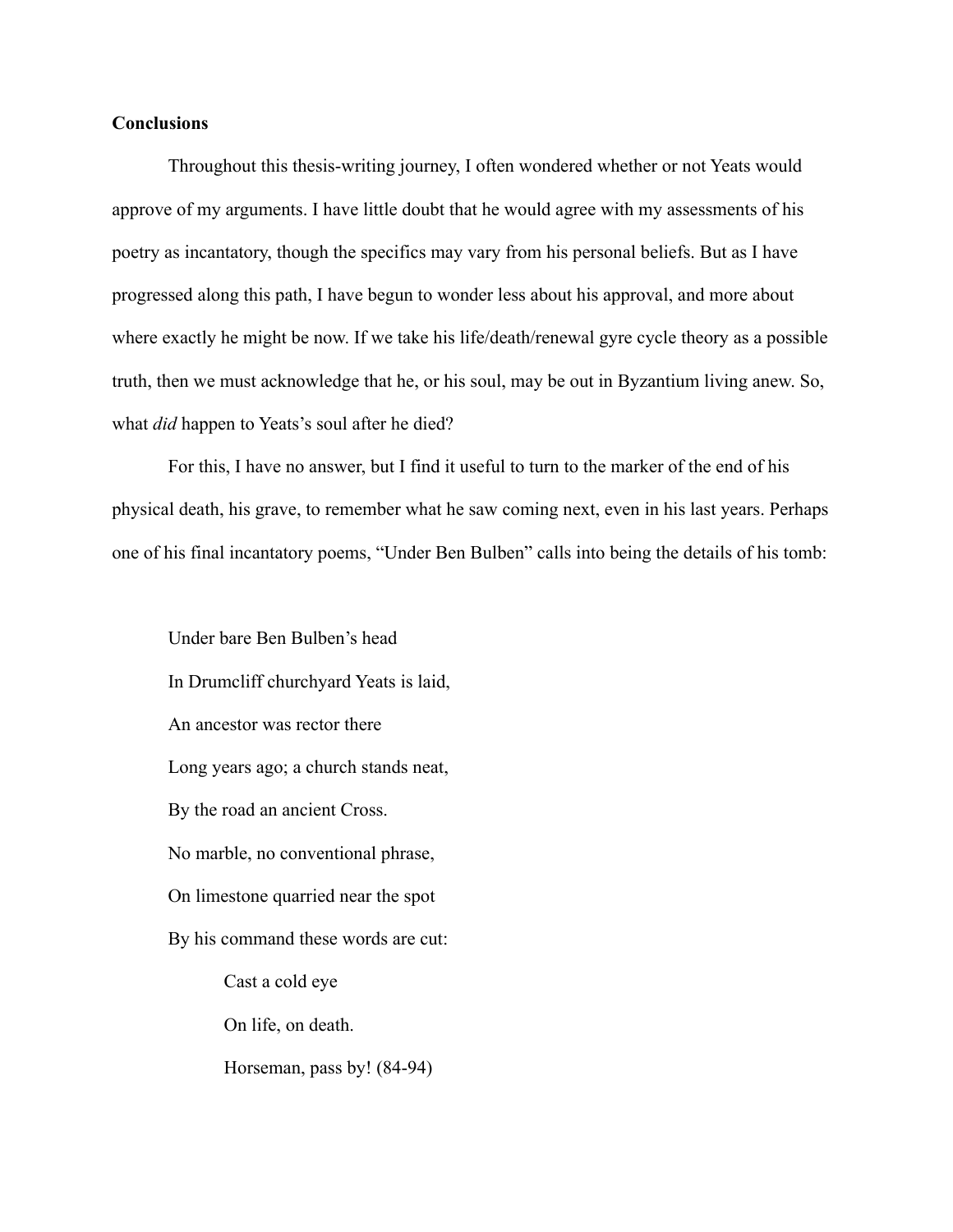He tells the reader his intended burial circumstances, and in doing so both invokes them by writing them out, and creates a cache of descendents to confirm that his wishes have been fulfilled after his death. And indeed, his grave is exactly as he said: his coffin lies in Drumcliff churchyard near Co. Sligo (where he spent much of his childhood) under Ben Bulben, a large geological formation that made its way into many of his Sligo poems.<sup>18</sup> Above all else, though, his epitaph is as he wrote in the final three lines of the poem. Fittingly, it entreats its readers to note that death is not a final conclusion, nor is life itself beyond scrutiny. Both the physical life and death that make up the material section of the life/death gyre cycle have become irrelevant to Yeats, so much so that he commands Death itself to pass him by. Yeats had no intention of dying, not truly. He knew that he would simply pass on into another gyre cycle of renewal and spiritual growth. That being said, with any gyre cycle, one must pass through both ends of a binary–all life must be followed by a kind of death. We have to wonder, then, what happens during spiritual decay, and what kind of new life comes after? And so, the question might even become: how many times has Yeats died?

<sup>&</sup>lt;sup>18</sup> Though there is some debate over whether or not the bones in Yeats's coffin are entirely his (Marlowe).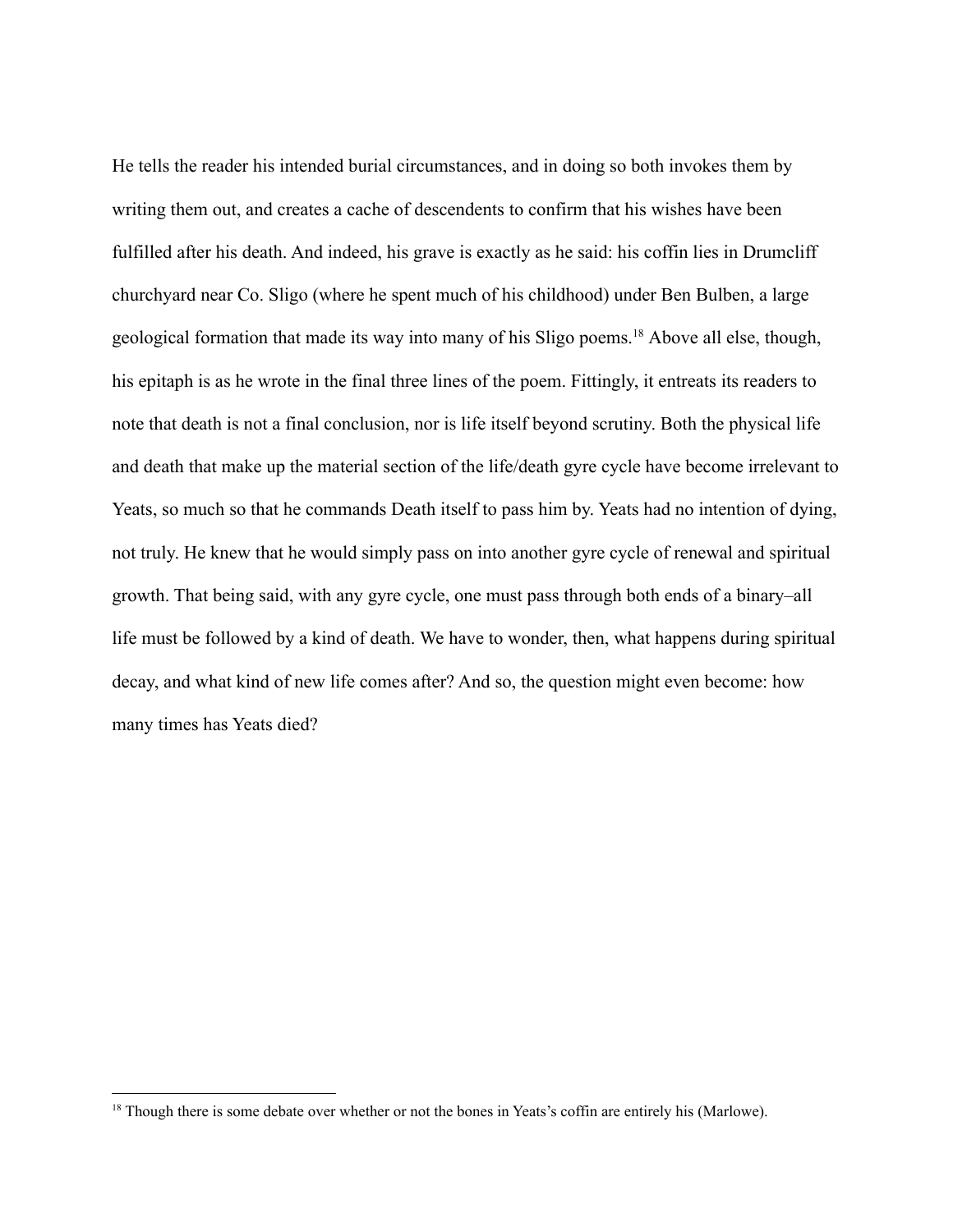### Works Cited

Adams, Hazard. *The Book of Yeats's Vision*. University of Michigan, 1995.

Austin, J.L. *How to Do Things With Words*. Oxford University Press, 1962.

Byville, Eric. "How to Do Witchcraft Tragedy with Speech Acts." *Comparative Drama*, vol. 45,

no. 2, 2011, pp. 1-33. *EBSCOhost*, doi:10.1353/cdr.2011.0013. Accessed 20 Oct. 2021. Ellmann, Richard. *Yeats: The Man and the Masks*. Norton, 1978.

Derrida, Jacques. "Signature Event Context." *Limited Inc*, Northwestern University Press, 1988, pp. 1-21.

Flannery, M.C. *Yeats and Magic*. Gerrards Cross, Colin Smythe Ltd., 1977.

Foster, R.F. *The Apprentice Mage*. Oxford University Press, 1997.

Haekel, Ralf. "Performance, Performativity, and the Medium of Poetry: W. B. Yeats's "Among School Children."" *Zeitschrift für Anglistik und Amerikanistik*, vol. 64, no. 3, Nov. 2016, pp. 263-280. *EBSCOhost*, doi:10.1515/zaa-2016-0028. Accessed 3 Nov. 2021.

Harper, Margaret Mills. "Yeats and the occult." *The Cambridge Companion to W.B. Yeats*, edited by Marjorie Howes and John Kelly, Cambridge University Press, 2007, pp. 144-166.

Marlowe, Lara. "WB Yeats: Papers confirm bones sent to Sligo were not poet's." *The Irish Times*, 18 Jul. 2015,

[https://www.irishtimes.com/culture/books/wb-yeats-papers-confirm-bones-sent-to-sligo](https://www.irishtimes.com/culture/books/wb-yeats-papers-confirm-bones-sent-to-sligo-were-not-poet-s-1.2288662)[were-not-poet-s-1.2288662.](https://www.irishtimes.com/culture/books/wb-yeats-papers-confirm-bones-sent-to-sligo-were-not-poet-s-1.2288662) Accessed 15 Apr. 2022.

Preminger, Alex, et al. "Ottava Rima." *The Princeton Handbook of Poetic Terms*, Princeton University Press, 2014, pp. 179-180. *EBSCOhost*, [https://search-ebscohost-com.trinity.idm.oclc.org/login.aspx?direct=true&AuthType=coo](https://search-ebscohost-com.trinity.idm.oclc.org/login.aspx?direct=true&AuthType=cookie,ip,uid&db=nlebk&AN=791292&site=eds-live) [kie,ip,uid&db=nlebk&AN=791292&site=eds-live](https://search-ebscohost-com.trinity.idm.oclc.org/login.aspx?direct=true&AuthType=cookie,ip,uid&db=nlebk&AN=791292&site=eds-live).